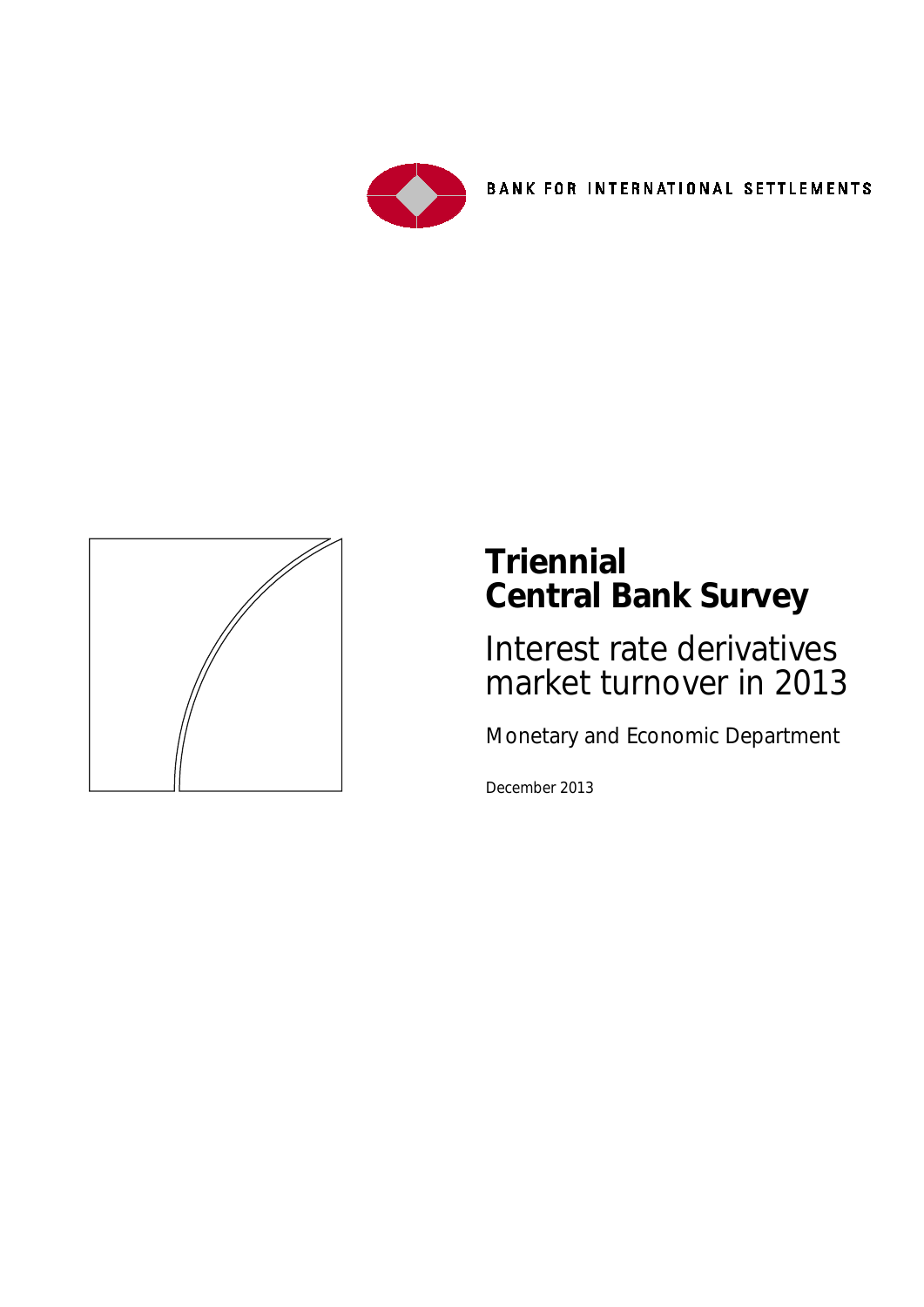Queries concerning this release may be directed to statistics@bis.org.

This publication is available on the BIS website [\(http://www.bis.org\)](http://www.bis.org/).

<sup>©</sup> *Bank for International Settlements 2013. All rights reserved. Brief excerpts may be reproduced or translated provided the source is stated.*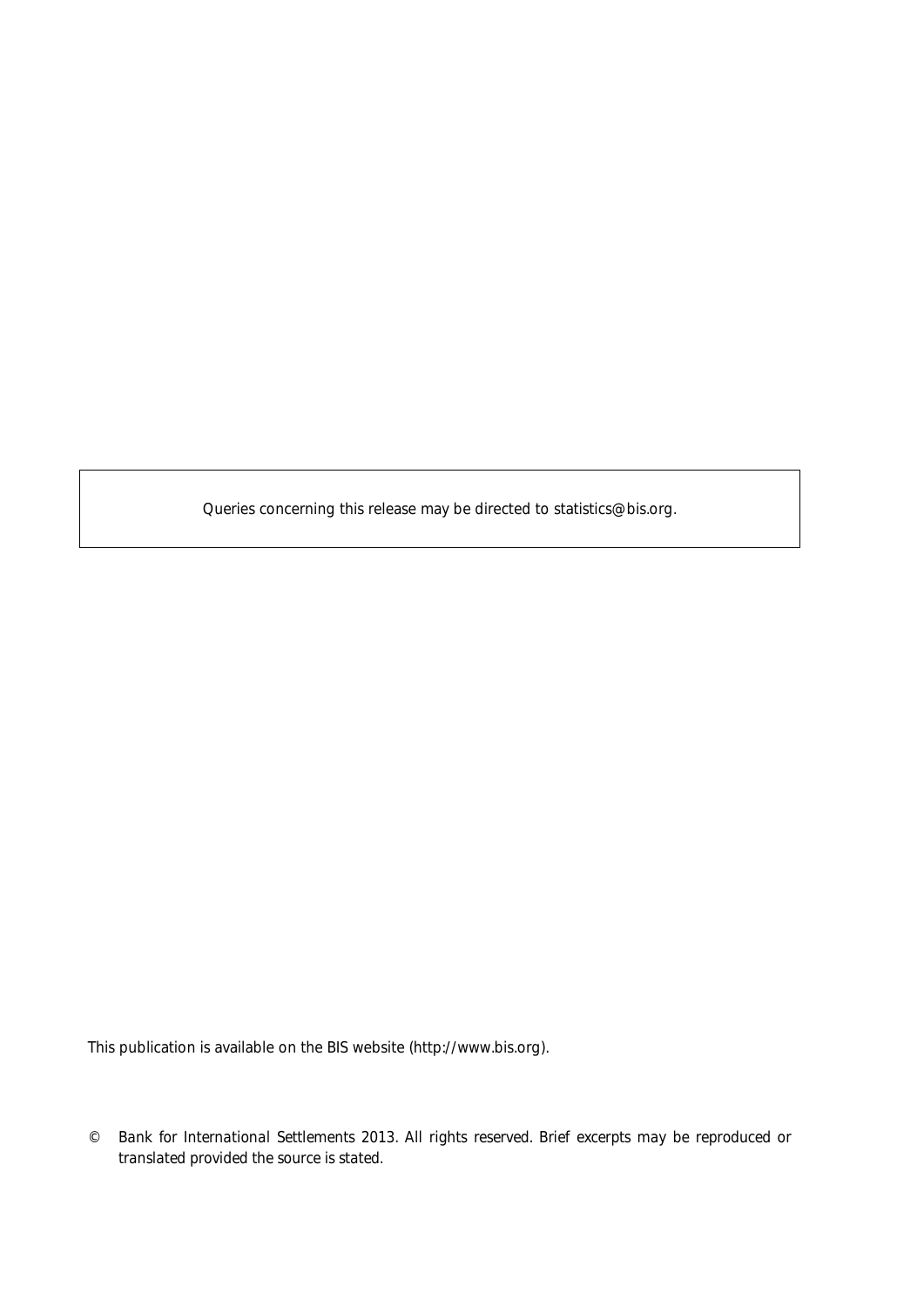## 2013 Triennial Central Bank Survey

#### Detailed tables

#### Interest rate derivatives market turnover in April 2013

|         | By instrument, currency, counterparty and country |
|---------|---------------------------------------------------|
|         |                                                   |
|         | By instrument, counterparty and currency          |
|         |                                                   |
|         | By country and currency                           |
|         |                                                   |
|         | By country and counterparty                       |
| Table 4 |                                                   |
| Table 5 |                                                   |
| Table 6 |                                                   |
| Table 7 |                                                   |
|         | Intertemporal comparison, by country              |
| Table 8 |                                                   |
|         | Intertemporal comparison, by currency             |
|         |                                                   |
| Annex   |                                                   |
|         |                                                   |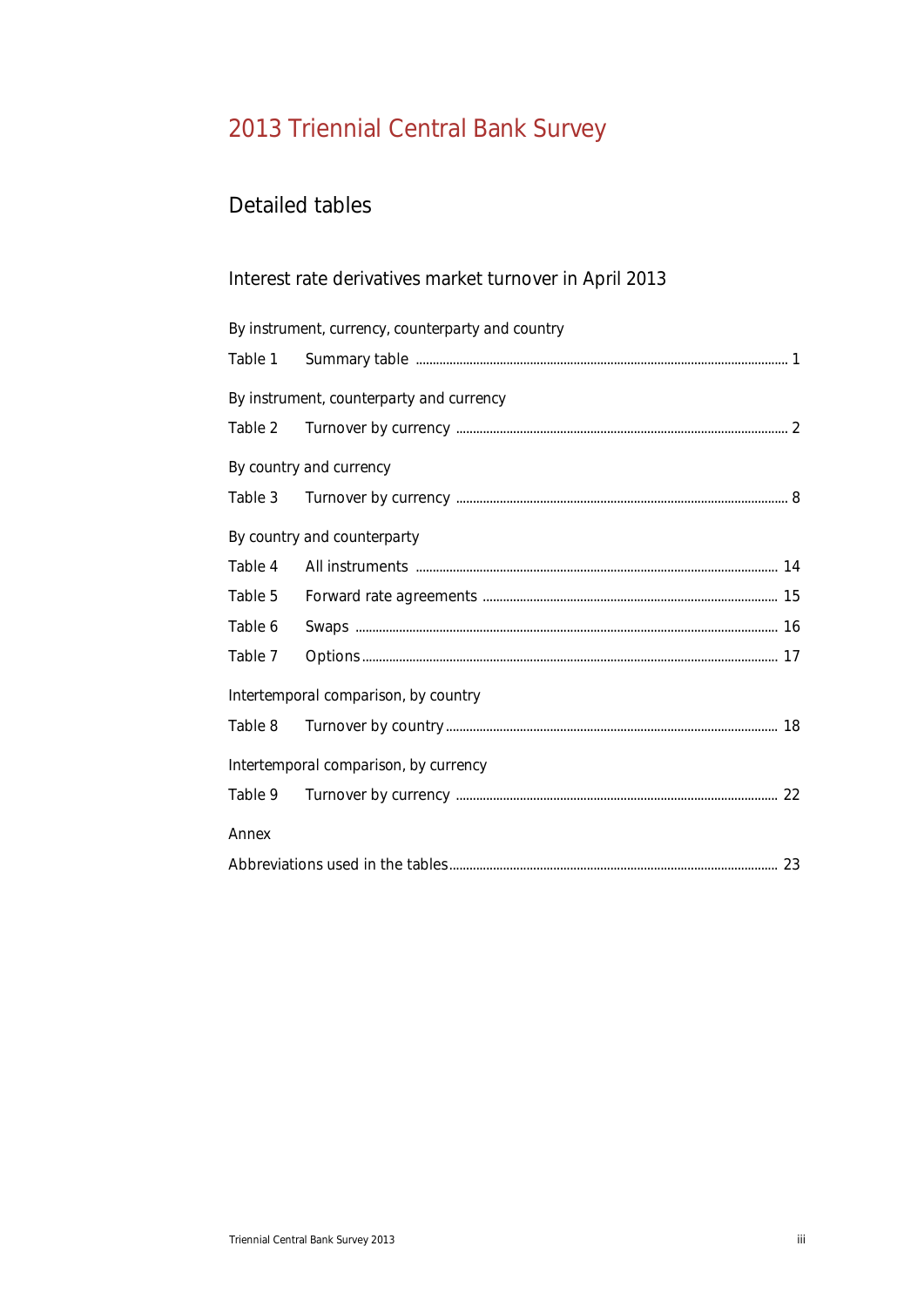#### *Conventions used in the tables*

- $0 =$  Value close to zero.
- ... = Reported to be nil, not reported, not shown for reasons of confidentiality, not meaningful or not applicable.

Owing to rounding and incomplete reporting of various breakdowns, the component items do not always sum to the total for the category in question.

"Gross" refers to data for which no adjustment has been made for estimated double-counting; "net-gross" refers to data for which adjustments have been made for estimated local double-counting; and "net-net", or "net", refers to data adjusted for both local and cross-border double-counting.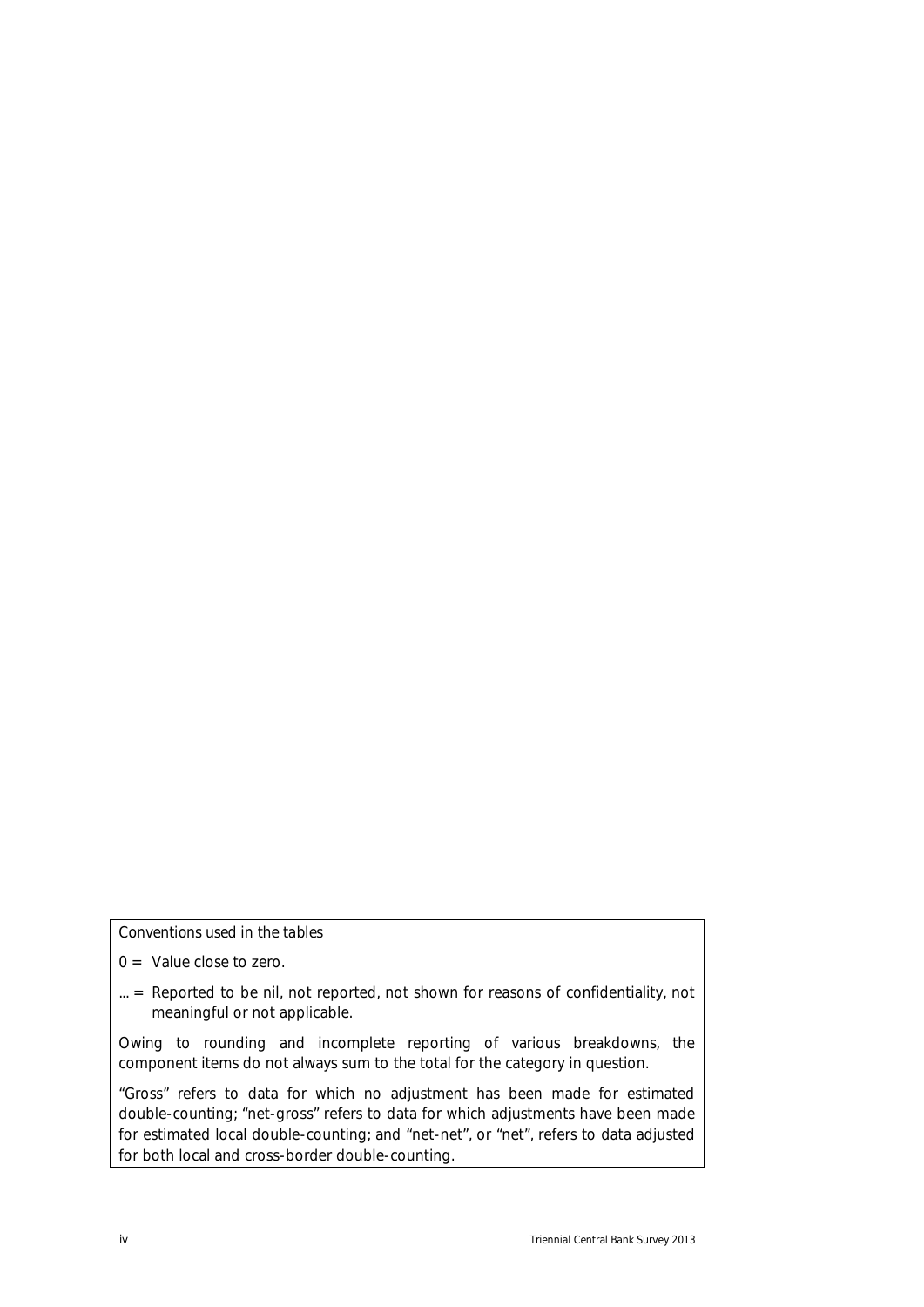#### **OTC single currency interest rate derivatives turnover by instrument, currency, counterparty and country in April 2013**

#### **Summary table**

**Daily averages, in millions of US dollars**

|                                                                                                                                                                                            | All products | Forward rate<br>agreements | Swaps     | <b>Total options</b>                                               | Other<br>products |
|--------------------------------------------------------------------------------------------------------------------------------------------------------------------------------------------|--------------|----------------------------|-----------|--------------------------------------------------------------------|-------------------|
| Total - "net-net" basis <sup>1</sup>                                                                                                                                                       | 2,342,977    | 753,671                    | 1,415,223 | 169,740                                                            | 4,343             |
| by currency                                                                                                                                                                                |              |                            |           |                                                                    |                   |
| <b>EUR</b>                                                                                                                                                                                 | 1,145,802    | 398,505                    | 693,465   | 53,831                                                             |                   |
| <b>USD</b>                                                                                                                                                                                 | 656,935      | 193,759                    | 373,716   | 89,459                                                             |                   |
| GBP                                                                                                                                                                                        | 186,761      | 87,745                     | 92,287    | 6,728                                                              |                   |
| <b>AUD</b>                                                                                                                                                                                 | 76,109       | 11,224                     | 62,854    | 2,031                                                              |                   |
| <b>JPY</b>                                                                                                                                                                                 | 69,607       | 292                        | 59,618    | 9,698                                                              |                   |
| <b>SEK</b>                                                                                                                                                                                 | 36,157       | 19,373                     | 14,618    | 2,165                                                              |                   |
| CAD                                                                                                                                                                                        | 29,747       | 2,002                      | 26,794    | 951                                                                |                   |
| <b>BRL</b>                                                                                                                                                                                 | 16,303       | 31                         | 16,111    | 162                                                                |                   |
| ZAR                                                                                                                                                                                        | 15,816       | 11,198                     | 4,198     | 420                                                                |                   |
| <b>CNY</b>                                                                                                                                                                                 | 14,504       | 22                         | 14,301    | 181                                                                |                   |
| <b>CHF</b>                                                                                                                                                                                 | 14,393       | 8,871                      | 5,335     | 187                                                                |                   |
| <b>KRW</b>                                                                                                                                                                                 | 12,116       | 94                         | 10,880    |                                                                    |                   |
| <b>MXN</b>                                                                                                                                                                                 | 9,597        | 30                         | 9,285     | 1,142<br>281                                                       |                   |
|                                                                                                                                                                                            |              |                            |           |                                                                    |                   |
| <b>NOK</b>                                                                                                                                                                                 | 9,320        | 6,694                      | 2,560     | 66                                                                 |                   |
| Other currencies                                                                                                                                                                           | 49,809       | 13,831                     | 29,198    | 2,437                                                              |                   |
| by counterparty                                                                                                                                                                            |              |                            |           |                                                                    |                   |
| with reporting dealers                                                                                                                                                                     | 816,053      | 245,176                    | 499,383   | 71,494                                                             |                   |
| local                                                                                                                                                                                      | 401,155      | 116,427                    | 248,878   | 35,850                                                             |                   |
| cross-border                                                                                                                                                                               | 414,898      | 128,749                    | 250,505   | 35,644                                                             |                   |
| with other financial institutions                                                                                                                                                          | 1,353,893    | 492,413                    | 776,367   | 85,113                                                             |                   |
| local                                                                                                                                                                                      | 625,667      | 210,527                    | 387,317   | 27,823                                                             |                   |
| cross-border                                                                                                                                                                               | 728,226      | 281,885                    | 389,050   | 57,290                                                             |                   |
| with non-financial customers                                                                                                                                                               | 168,688      | 16,082                     | 139,473   | 13,133                                                             |                   |
| local                                                                                                                                                                                      | 37,787       | 7,450                      | 24,714    | 5,623                                                              |                   |
| cross-border                                                                                                                                                                               | 130,901      | 8,632                      | 114,759   | 7,510                                                              |                   |
| Total - "net-gross" basis <sup>2</sup>                                                                                                                                                     | 2,758,583    | 882,420                    | 1,665,729 | 205,383                                                            | 5,051             |
| by country                                                                                                                                                                                 |              |                            |           |                                                                    |                   |
| United Kingdom                                                                                                                                                                             | 1,347,749    | 472,659                    | 795,805   | 76,544                                                             | 2,741             |
| <b>United States</b>                                                                                                                                                                       | 628,153      | 141,575                    | 382,525   | 102,145                                                            | 1,909             |
| France                                                                                                                                                                                     | 202,210      | 56,588                     | 141,674   | 3,938                                                              | 11                |
| Germany                                                                                                                                                                                    | 101,347      | 77,186                     | 22,976    | 1,185                                                              |                   |
| Japan                                                                                                                                                                                      | 67,136       | 2,671                      | 55,860    | 8,595                                                              | 10                |
| Australia                                                                                                                                                                                  | 66,184       | 18,193                     | 46,713    | 1,279                                                              | $\ldots$          |
| Denmark                                                                                                                                                                                    | 59,354       | 18,816                     | 39,496    | 937                                                                | 106               |
| Singapore                                                                                                                                                                                  | 37,143       | 13,497                     | 22,752    | 874                                                                | 20                |
| Canada                                                                                                                                                                                     | 33,975       | 6,773                      | 25,186    | 2,017                                                              |                   |
| Switzerland                                                                                                                                                                                | 32,618       | 13,708                     | 18,877    | 33                                                                 |                   |
| Netherlands                                                                                                                                                                                | 28,693       | 13,564                     | 14,887    | 242                                                                |                   |
| Hong Kong SAR                                                                                                                                                                              | 27,897       | 2,039                      | 23,687    | 2,050                                                              | 122               |
| Italy                                                                                                                                                                                      | 24,015       | 9,387                      | 13,927    | 701                                                                |                   |
| Sweden                                                                                                                                                                                     | 16,998       | 7,480                      | 7,225     | 2,293                                                              |                   |
| Other countries                                                                                                                                                                            | 85,111       | 28,287                     | 54,140    | 2,551                                                              | <br>134           |
|                                                                                                                                                                                            |              |                            |           |                                                                    |                   |
| <sup>1</sup> Adjusted for local and cross-border inter-dealer double-counting. See annex for abbreviations.<br>corresponds to the total on a "net-net" basis plus local reporting dealers. |              |                            |           | <sup>2</sup> Adjusted for local inter-dealer double-counting. This |                   |

Table 1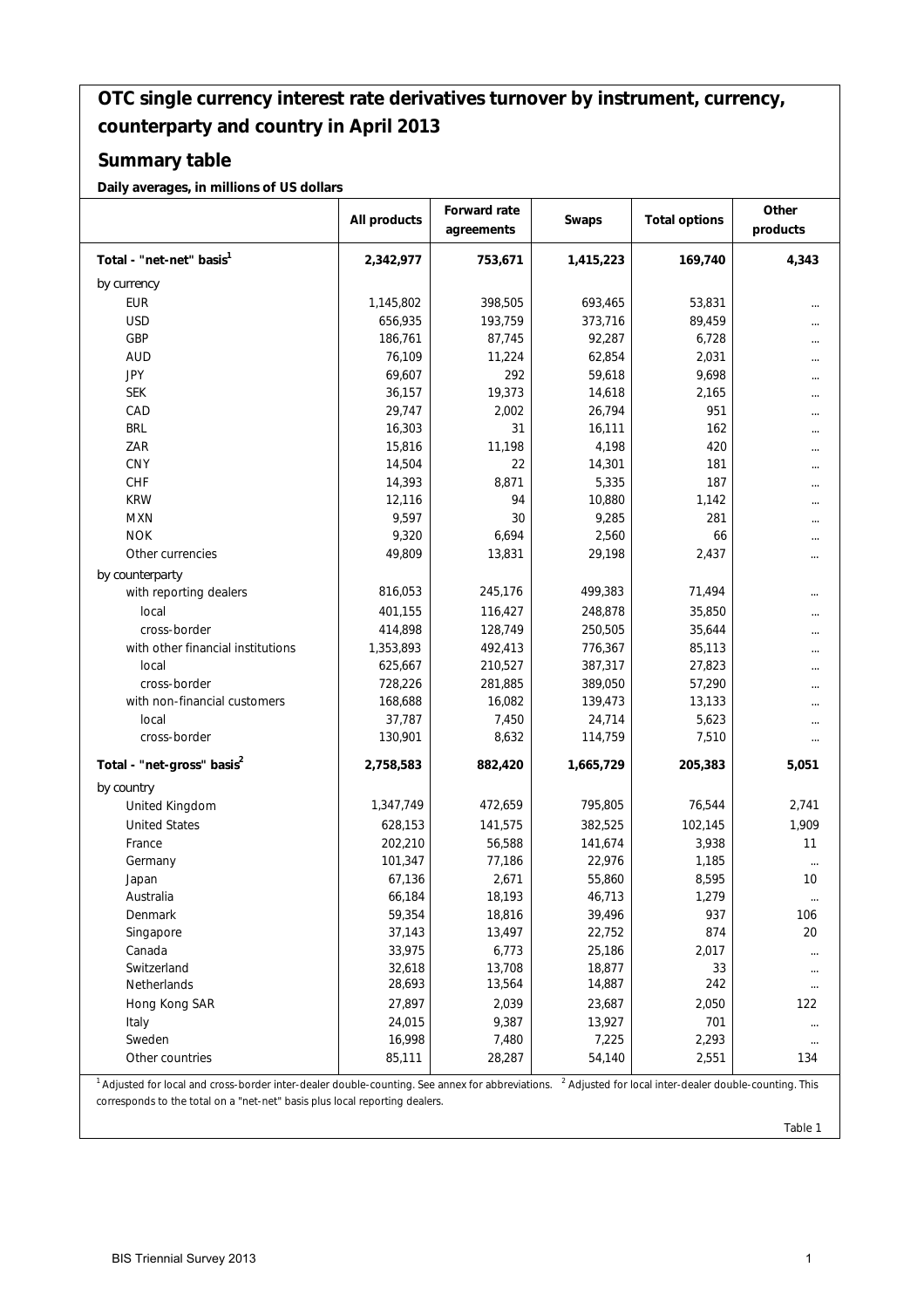#### **Total reported transactions in all currencies**

**Daily averages, in millions of US dollars**

|                                   | <b>TOT</b> | <b>ARS</b>     | <b>AUD</b>     | <b>BGN</b>     | <b>BHD</b>     | <b>BRL</b>     | CAD    |
|-----------------------------------|------------|----------------|----------------|----------------|----------------|----------------|--------|
| Forward rate agreements           | 753,671    | 26             | 11,224         | 25             | 25             | 31             | 2,002  |
| with reporting dealers            | 245,176    | 5              | 9,121          | 5              | 5              | 5              | 1,240  |
| local                             | 116,427    | $\overline{2}$ | 3,739          | $\overline{2}$ | $\overline{2}$ | $\overline{2}$ | 777    |
| cross-border                      | 128,749    | 3              | 5,382          | 3              | 3              | 3              | 462    |
| with other financial institutions | 492,413    | 10             | 2,035          | 11             | 9              | 11             | 734    |
| local                             | 210,527    | 3              | 772            | 3              | 4              | 3              | 50     |
| cross-border                      | 281,885    | $\overline{7}$ | 1,263          | $\overline{7}$ | 5              | 8              | 684    |
| with non-financial customers      | 16,082     | 11             | 68             | 10             | 11             | 14             | 29     |
| local                             | 7,450      | 4              | $\overline{4}$ | 3              | 4              | 7              | 3      |
| cross-border                      | 8,632      | 7              | 64             | 8              | 6              | $\overline{7}$ | 26     |
| <b>Swaps</b>                      | 1,415,223  | 48             | 62,854         | 25             | 26             | 16,111         | 26,794 |
| with reporting dealers            | 499,383    | 13             | 33,441         | 5              | 5              | 4,043          | 9,538  |
| local                             | 248,878    | $\sqrt{2}$     | 13,090         | 1              | $\overline{2}$ | 2,616          | 5,107  |
| cross-border                      | 250,505    | 12             | 20,352         | 4              | 3              | 1,427          | 4,431  |
| with other financial institutions | 776,367    | 22             | 24,880         | 9              | 9              | 9,432          | 15,958 |
| local                             | 387,317    | 6              | 8,847          | 3              | 5              | 2,381          | 2,662  |
| cross-border                      | 389,050    | 17             | 16,033         | 6              | 5              | 7,051          | 13,296 |
| with non-financial customers      | 139,473    | 13             | 4,533          | 11             | 12             | 2,636          | 1,298  |
| local                             | 24,714     | 4              | 783            | 3              | 4              | 1,155          | 409    |
| cross-border                      | 114,759    | 8              | 3,750          | 8              | 8              | 1,480          | 889    |
| <b>Options sold</b>               | 119,320    | 33             | 1,267          | 29             | 31             | 91             | 734    |
| with reporting dealers            | 70,883     | 10             | 603            | 10             | 10             | 24             | 614    |
| local                             | 34,518     | 4              | 75             | 3              | 4              | 5              | 89     |
| cross-border                      | 36,366     | 6              | 528            | 7              | 6              | 19             | 525    |
| with other financial institutions | 41,492     | 11             | 486            | 9              | 12             | 33             | 73     |
| local                             | 11,559     | 4              | 109            | 4              | 4              | 8              | 46     |
| cross-border                      | 29,933     | $\overline{7}$ | 376            | 5              | 8              | 24             | 27     |
| with non-financial customers      | 6,944      | 12             | 179            | 11             | 9              | 35             | 47     |
| local                             | 3,119      | 3              | 72             | 5              | 3              | 28             | 19     |
| cross-border                      | 3,826      | 9              | 106            | 6              | 6              | $\overline{7}$ | 28     |
| <b>Options bought</b>             | 121,913    | 34             | 1,395          | 32             | 31             | 111            | 890    |
| with reporting dealers            | 72,104     | 11             | 660            | 12             | 9              | 56             | 732    |
| local                             | 37,182     | 4              | 64             | 4              | 3              | 3              | 16     |
| cross-border                      | 34,922     | 7              | 596            | 8              | 6              | 53             | 716    |
| with other financial institutions | 43,620     | 12             | 526            | 10             | 9              | 46             | 107    |
| local                             | 16,264     | 4              | 44             | 4              | 3              | 11             | 45     |
| cross-border                      | 27,356     | 8              | 482            | 6              | 6              | 35             | 61     |
| with non-financial customers      | 6,188      | 10             | 209            | 11             | 12             | 8              | 51     |
| local                             | 2,504      | 4              | 33             | 4              | 4              | 3              | 17     |
| cross-border                      | 3,684      | 6              | 177            | 6              | 9              | 5              | 34     |
| <b>Total options</b>              | 169,740    | 56             | 2,031          | 51             | 53             | 162            | 951    |
| Other products                    | 4,343      |                | $\cdots$       |                |                |                |        |
| Total                             | 2,342,977  | 130            | 76,109         | 101            | 103            | 16,303         | 29,747 |

<sup>1</sup> Adjusted for local and cross-border inter-dealer double-counting (ie "net-net" basis). While data on total options are shown on a net basis, separate data on options sold and options bought are recorded on a gross basis, ie not adjusted for inter-dealer double-counting. See annex for abbreviations.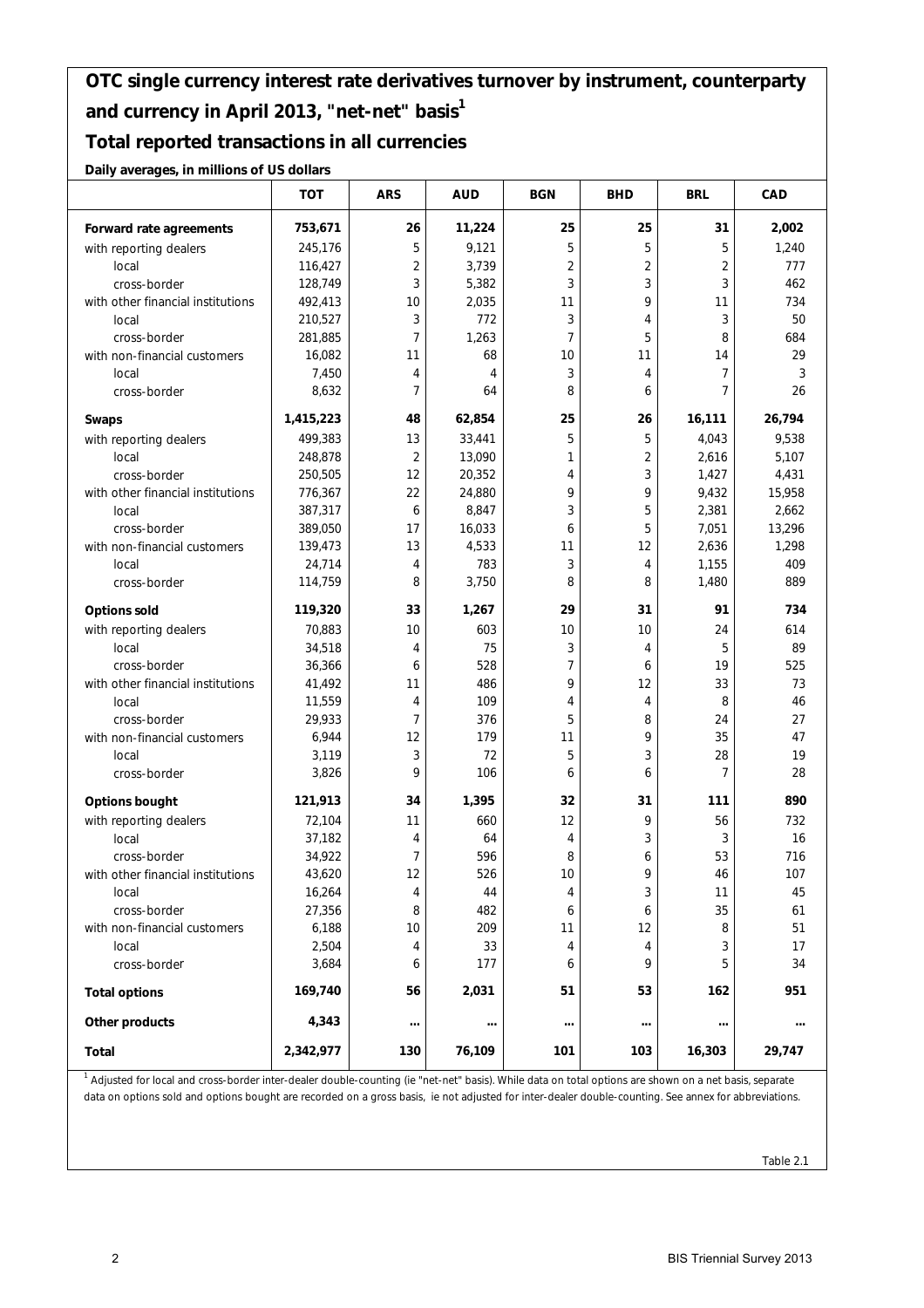#### **Total reported transactions in all currencies**

**Daily averages, in millions of US dollars**

| <b>CHF</b> | <b>CLP</b>     | <b>CNY</b>              | COP            | <b>CZK</b>     | <b>DKK</b> | <b>EUR</b> |                                                                                                                                                                         |
|------------|----------------|-------------------------|----------------|----------------|------------|------------|-------------------------------------------------------------------------------------------------------------------------------------------------------------------------|
| 8,871      | 27             | 22                      | 50             | 278            | 2,139      | 398,505    | Forward rate agreements                                                                                                                                                 |
| 3,491      | 5              | 5                       | 15             | 210            | 375        | 116,564    | with reporting dealers                                                                                                                                                  |
| 1,752      | $\overline{2}$ | $\overline{\mathbf{c}}$ | 4              | 172            | 57         | 52,779     | local                                                                                                                                                                   |
| 1,739      | 3              | 3                       | 11             | 38             | 319        | 63,785     | cross-border                                                                                                                                                            |
| 5,341      | 13             | 9                       | 22             | 56             | 1,735      | 277,243    | with other financial institutions                                                                                                                                       |
| 3,822      | 6              | 4                       | 4              | 43             | 808        | 109,225    | local                                                                                                                                                                   |
| 1,518      | 7              | 5                       | 18             | 13             | 927        | 168,018    | cross-border                                                                                                                                                            |
| 39         | 10             | 8                       | 13             | 12             | 29         | 4,699      | with non-financial customers                                                                                                                                            |
| 5          | 4              | 3                       | 4              | $\overline{2}$ | 21         | 2,015      | local                                                                                                                                                                   |
| 35         | 6              | 5                       | 9              | 9              | 8          | 2,683      | cross-border                                                                                                                                                            |
| 5,335      | 1,158          | 14,301                  | 288            | 416            | 1,808      | 693,465    | <b>Swaps</b>                                                                                                                                                            |
| 1,210      | 528            | 11,768                  | 164            | 217            | 417        | 220,552    | with reporting dealers                                                                                                                                                  |
| 353        | 269            | 10,885                  | 77             | 83             | 175        | 105,653    | local                                                                                                                                                                   |
| 857        | 259            | 883                     | 87             | 134            | 242        | 114,899    | cross-border                                                                                                                                                            |
| 3,820      | 540            | 1,390                   | 99             | 165            | 779        | 433,974    | with other financial institutions                                                                                                                                       |
| 2,718      | 109            | 759                     | 43             | 120            | 498        | 253,293    | local                                                                                                                                                                   |
| 1,102      | 431            | 631                     | 56             | 45             | 282        | 180,680    | cross-border                                                                                                                                                            |
| 306        | 90             | 1,143                   | 25             | 33             | 611        | 38,940     | with non-financial customers                                                                                                                                            |
| 47         | 7              | 929                     | 14             | 19             | 69         | 6,585      | local                                                                                                                                                                   |
| 259        | 83             | 214                     | 11             | 14             | 542        | 32,355     | cross-border                                                                                                                                                            |
| 135        | 31             | 245                     | 30             | 34             | 35         | 39,011     | <b>Options sold</b>                                                                                                                                                     |
| 48         | 7              | 219                     | 11             | 12             | 12         | 22,612     | with reporting dealers                                                                                                                                                  |
| 4          | 3              | 4                       | 3              | 4              | 4          | 10,262     | local                                                                                                                                                                   |
| 44         | 5              | 216                     | 8              | 9              | 8          | 12,350     | cross-border                                                                                                                                                            |
| 77         | 14             | 12                      | 10             | 12             | 11         | 14,395     | with other financial institutions                                                                                                                                       |
| 36         | 4              | 3                       | 3              | 4              | 5          | 4,084      | local                                                                                                                                                                   |
| 40         | 10             | 9                       | $\overline{7}$ | 8              | 6          | 10,311     | cross-border                                                                                                                                                            |
| 10         | 10             | 14                      | 9              | 9              | 12         | 2,004      | with non-financial customers                                                                                                                                            |
| 4          | 4              | 5                       | 3              | 3              | 6          | 199        | local                                                                                                                                                                   |
| 6          | 6              | 9                       | 6              | 6              | 6          | 1,805      | cross-border                                                                                                                                                            |
| 92         | 31             | 52                      | 38             | 34             | 29         | 36,685     | <b>Options bought</b>                                                                                                                                                   |
| 31         | 11             | 13                      | 13             | 13             | 10         | 21,115     | with reporting dealers                                                                                                                                                  |
| 3          | 4              | 4                       | 4              | 4              | 3          | 10,288     | local                                                                                                                                                                   |
| 27         | 7              | 9                       | 9              | 9              | 7          | 10,827     | cross-border                                                                                                                                                            |
| 49         | 8              | 13                      | 13             | 9              | 9          | 14,063     | with other financial institutions                                                                                                                                       |
| 7          | 2              | 5                       | 3              | 3              | 3          | 4,548      | local                                                                                                                                                                   |
| 42         | 6              | 8                       | 10             | 6              | 6          | 9,515      | cross-border                                                                                                                                                            |
| 12         | 12             | 27                      | 12             | 12             | 10         | 1,506      | with non-financial customers                                                                                                                                            |
| 4          | 3              | 7                       | 4              | 3              | 4          | 84         | local                                                                                                                                                                   |
| 8          | 9              | 19                      | 8              | 9              | 6          | 1,422      | cross-border                                                                                                                                                            |
| 187        | 53             | 181                     | 55             | 55             | 53         | 53,831     | <b>Total options</b>                                                                                                                                                    |
| $\cdots$   |                | $\cdots$                | $\cdots$       |                | $\cdots$   | $\cdots$   | Other products                                                                                                                                                          |
| 14,393     | 1,238          | 14,504                  | 393            | 748            | 4,000      | 1,145,802  | Total                                                                                                                                                                   |
|            |                |                         |                |                |            |            | <sup>1</sup> Adjusted for local and cross-border inter-dealer double-counting (ie "net-net" basis). While data on total options are shown on a net basis, separate data |

on options sold and options bought are recorded on a gross basis, ie not adjusted for inter-dealer double-counting. See annex for abbreviations.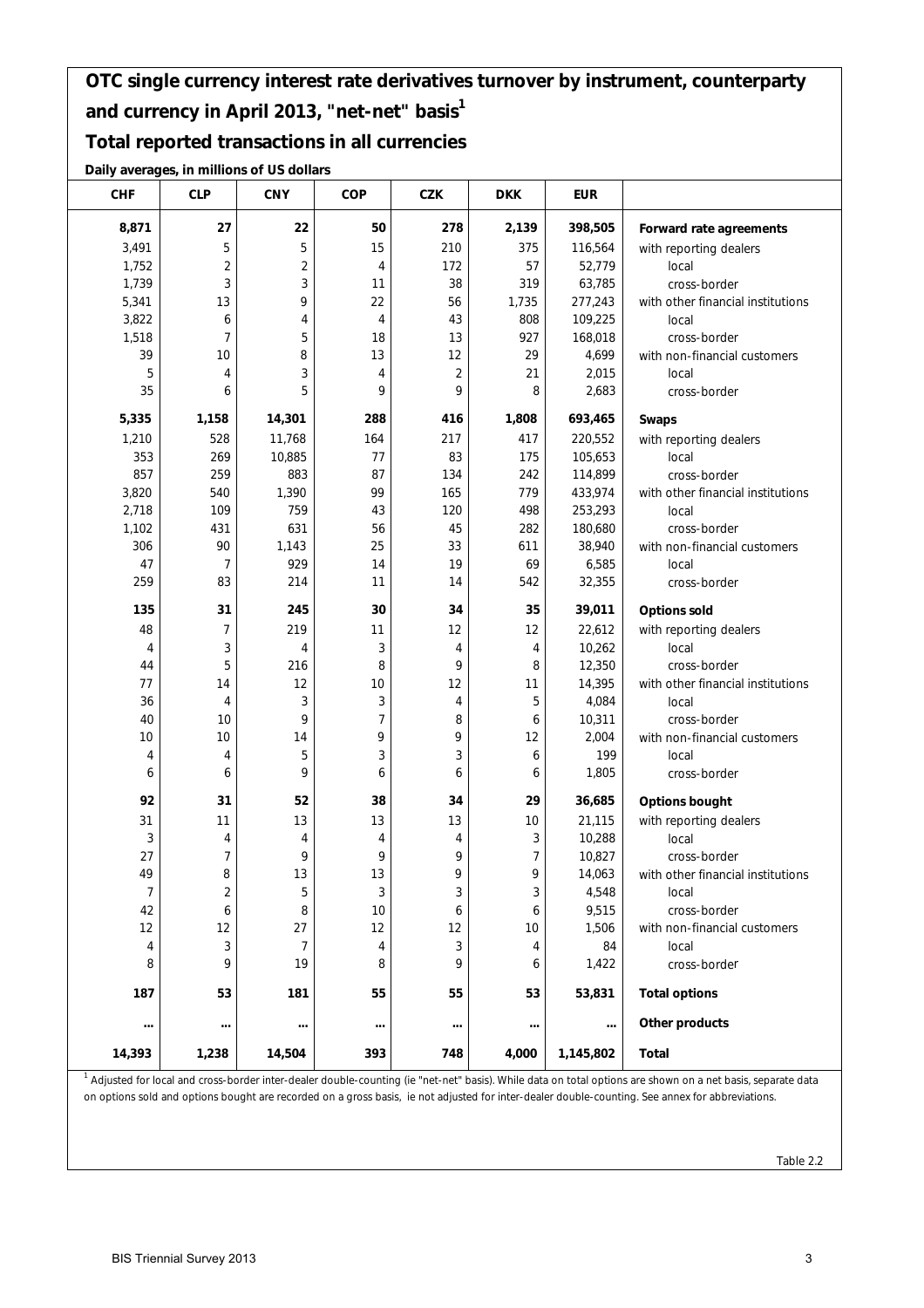#### **Total reported transactions in all currencies**

**Daily averages, in millions of US dollars**

|                                   | <b>GBP</b> | <b>HKD</b>     | <b>HUF</b>     | <b>IDR</b> | <b>ILS</b>     | <b>INR</b>     | <b>JPY</b> |
|-----------------------------------|------------|----------------|----------------|------------|----------------|----------------|------------|
| Forward rate agreements           | 87,745     | 48             | 1,781          | 28         | 526            | 26             | 292        |
| with reporting dealers            | 20,335     | 6              | 994            | 5          | 250            | 5              | 108        |
| local                             | 13,865     | $\overline{2}$ | 492            | 2          | 168            | $\overline{2}$ | 59         |
| cross-border                      | 6,470      | 4              | 502            | 4          | 82             | 3              | 49         |
| with other financial institutions | 66,233     | 8              | 603            | 10         | 247            | 10             | 173        |
| local                             | 57,267     | 3              | 364            | 4          | 44             | 3              | 100        |
| cross-border                      | 8,967      | 5              | 239            | 5          | 203            | 6              | 73         |
| with non-financial customers      | 1,177      | 35             | 184            | 13         | 29             | 11             | 11         |
| local                             | 224        | 3              | 17             | 4          | $\overline{2}$ | 3              | 3          |
| cross-border                      | 953        | 32             | 167            | 9          | 26             | 8              | 8          |
| <b>Swaps</b>                      | 92,287     | 1,992          | 648            | 26         | 939            | 5,953          | 59,618     |
| with reporting dealers            | 36,491     | 850            | 271            | 7          | 333            | 3,195          | 21,410     |
| local                             | 24,158     | 216            | 155            | 3          | 155            | 1,823          | 9,281      |
| cross-border                      | 12,333     | 633            | 116            | 4          | 177            | 1,373          | 12,128     |
| with other financial institutions | 47,752     | 808            | 336            | 11         | 502            | 2,251          | 34,517     |
| local                             | 36,789     | 170            | 176            | 3          | 91             | 648            | 16,873     |
| cross-border                      | 10,962     | 638            | 160            | 8          | 411            | 1,603          | 17,644     |
| with non-financial customers      | 8,045      | 334            | 41             | 9          | 104            | 507            | 3,691      |
| local                             | 2,593      | 82             | 10             | 4          | 8              | 232            | 545        |
| cross-border                      | 5,452      | 252            | 31             | 5          | 96             | 275            | 3,145      |
| <b>Options sold</b>               | 4,167      | 40             | 31             | 35         | 81             | 488            | 6,569      |
| with reporting dealers            | 1,969      | 16             | 10             | 12         | 19             | 11             | 3,606      |
| local                             | 836        | 4              | 4              | 4          | 4              | 3              | 1,077      |
| cross-border                      | 1,133      | 12             | 6              | 8          | 16             | 8              | 2,528      |
| with other financial institutions | 1,886      | 9              | 11             | 12         | 50             | 464            | 2,798      |
| local                             | 516        | 3              | 3              | 3          | 4              | 4              | 460        |
| cross-border                      | 1,370      | 6              | 9              | 9          | 45             | 461            | 2,338      |
| with non-financial customers      | 312        | 14             | 10             | 10         | 12             | 13             | 165        |
| local                             | 120        | 5              | 4              | 4          | $\overline{4}$ | 4              | 11         |
| cross-border                      | 192        | 10             | 5              | 6          | 8              | 9              | 154        |
| <b>Options bought</b>             | 4,562      | 39             | 24             | 33         | 69             | 34             | 6,856      |
| with reporting dealers            | 2,031      | 11             | 8              | 9          | 24             | 12             | 3,849      |
| local                             | 1,005      | 4              | 3              | 3          | 5              | 4              | 1,278      |
| cross-border                      | 1,027      | 8              | 5              | 7          | 18             | 8              | 2,571      |
| with other financial institutions | 2,164      | 13             | $\overline{7}$ | 13         | 35             | 12             | 2,732      |
| local                             | 678        | 4              | 2              | 4          | 6              | 3              | 389        |
| cross-border                      | 1,487      | 9              | 5              | 9          | 30             | 9              | 2,343      |
| with non-financial customers      | 366        | 15             | 9              | 10         | 9              | 11             | 274        |
| local                             | 31         | 7              | 3              | 4          | 2              | 3              | 63         |
| cross-border                      | 334        | $\overline{7}$ | 6              | 6          | 7              | 8              | 211        |
| <b>Total options</b>              | 6,728      | 65             | 46             | 57         | 128            | 512            | 9,698      |
| Other products                    | $\cdots$   |                |                | $\cdots$   | $\cdots$       |                |            |
| Total                             | 186,761    | 2,105          | 2,475          | 111        | 1,592          | 6,491          | 69,607     |

<sup>1</sup> Adjusted for local and cross-border inter-dealer double-counting (ie "net-net" basis). While data on total options are shown on a net basis, separate data on options sold and options bought are recorded on a gross basis, ie not adjusted for inter-dealer double-counting. See annex for abbreviations.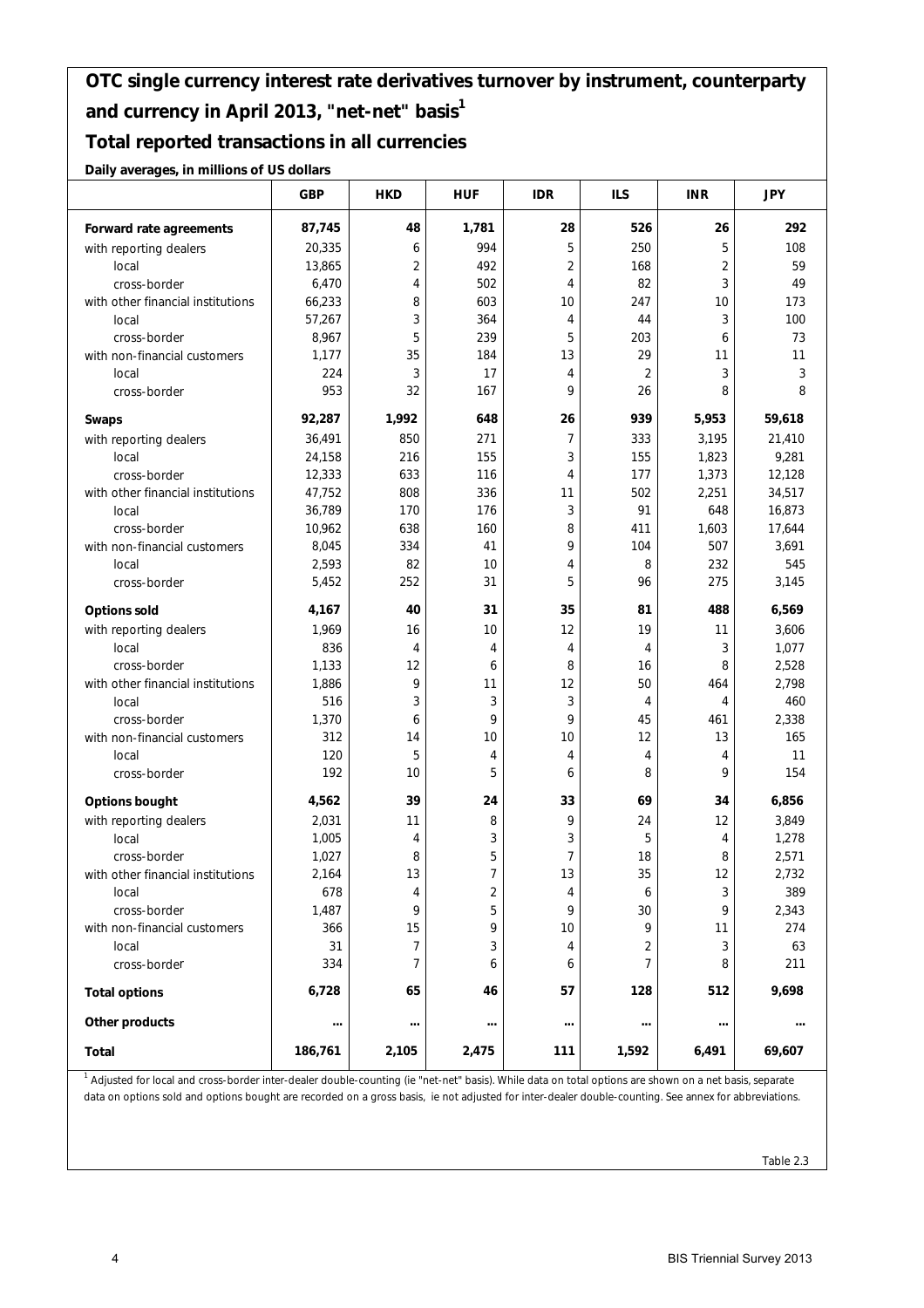#### **Total reported transactions in all currencies**

**Daily averages, in millions of US dollars**

| <b>KRW</b> | <b>LTL</b>     | <b>LVL</b> | <b>MXN</b>     | <b>MYR</b>     | <b>NOK</b>     | <b>NZD</b>     |                                   |
|------------|----------------|------------|----------------|----------------|----------------|----------------|-----------------------------------|
| 94         | 25             | 29         | 30             | 24             | 6,694          | 1,362          | Forward rate agreements           |
| 52         | 6              | 5          | 9              | 5              | 3,399          | 1,231          | with reporting dealers            |
| $\sqrt{2}$ | 1              | 1          | $\overline{c}$ | $\overline{c}$ | 1,661          | 232            | local                             |
| 50         | 4              | 3          | $\overline{7}$ | 3              | 1,738          | 999            | cross-border                      |
| 33         | 11             | 12         | 10             | 9              | 3,052          | 108            | with other financial institutions |
| 24         | 3              | 3          | 4              | $\overline{2}$ | 1,132          | 27             | local                             |
| 9          | 8              | 9          | 6              | 6              | 1,920          | 82             | cross-border                      |
| 9          | 9              | 13         | 11             | 11             | 242            | 23             | with non-financial customers      |
| 3          | 4              | 5          | 3              | 4              | 55             | 3              | local                             |
| 6          | 5              | 8          | 8              | 7              | 188            | 20             | cross-border                      |
| 10,880     | 299            | 27         | 9,285          | 1,805          | 2,560          | 3,498          | <b>Swaps</b>                      |
| 6,616      | 277            | 5          | 5,325          | 853            | 878            | 1,894          | with reporting dealers            |
| 2,634      | 121            | 2          | 2,633          | 152            | 248            | 481            | local                             |
| 3,982      | 156            | 3          | 2,692          | 701            | 629            | 1,413          | cross-border                      |
| 3,918      | 12             | 11         | 3,654          | 762            | 1,415          | 1,085          | with other financial institutions |
| 1,324      | 3              | 3          | 1,122          | 146            | 765            | 262            | local                             |
| 2,594      | 8              | 8          | 2,532          | 616            | 650            | 823            | cross-border                      |
| 346        | 10             | 10         | 306            | 191            | 268            | 519            | with non-financial customers      |
| 46         | 3              | 3          | 165            | 10             | 146            | 150            | local                             |
| 300        | 8              | 8          | 141            | 180            | 121            | 369            | cross-border                      |
| 650        | 26             | 31         | 212            | 32             | 42             | 55             | <b>Options sold</b>               |
| 223        | 8              | 12         | 69             | 9              | 21             | 36             | with reporting dealers            |
| 52         | 3              | 4          | 17             | 4              | 4              | 3              | local                             |
| 171        | 5              | 8          | 52             | 6              | 17             | 33             | cross-border                      |
| 413        | 10             | 9          | 92             | 12             | 10             | 10             | with other financial institutions |
| 96         | 4              | 4          | 10             | 3              | 3              | $\overline{4}$ | local                             |
| 317        | 6              | 5          | 82             | 9              | $\overline{7}$ | 6              | cross-border                      |
| 14         | 8              | 10         | 51             | 11             | 11             | 9              | with non-financial customers      |
| 3          | $\overline{c}$ | 3          | 33             | 3              | 4              | 4              | local                             |
| 11         | 5              | 7          | 18             | 8              | $\overline{7}$ | 5              | cross-border                      |
| 831        | 33             | 26         | 126            | 30             | 47             | 54             | Options bought                    |
| 454        | 13             | 8          | 43             | 9              | 23             | 10             | with reporting dealers            |
| 26         | 4              | 3          | 12             | 3              | 3              | 4              | local                             |
| 428        | 9              | 5          | 31             | 6              | 20             | 6              | cross-border                      |
| 353        | 8              | 10         | 70             | 9              | 12             | 34             | with other financial institutions |
| 145        | 3              | 3          | 15             | 3              | 3              | 3              | local                             |
| 208        | 5              | 8          | 55             | 7              | 9              | 31             | cross-border                      |
| 24         | 12             | 8          | 13             | 11             | 12             | 10             | with non-financial customers      |
| 3          | 4              | 3          | 6              | 4              | 3              | 4              | local                             |
| 21         | 8              | 5          | 7              | 8              | 9              | 5              | cross-border                      |
| 1,142      | 48             | 47         | 281            | 53             | 66             | 86             | <b>Total options</b>              |
|            |                |            |                |                |                | $\cdots$       | Other products                    |
| 12,116     | 373            | 103        | 9,597          | 1,882          | 9,320          | 4,946          | Total                             |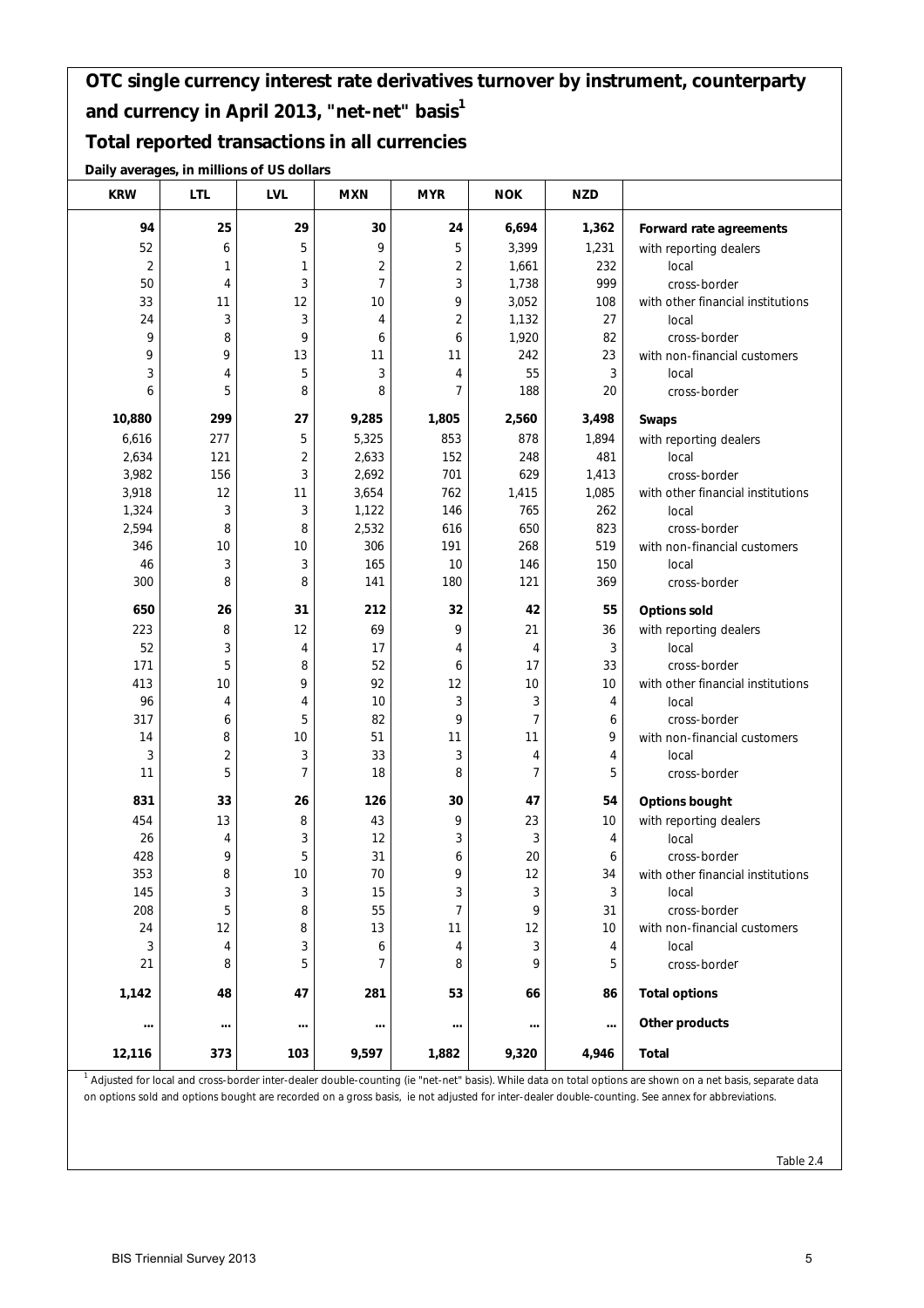#### **Total reported transactions in all currencies**

**Daily averages, in millions of US dollars**

|                                   | <b>PEN</b>     | PHP            | <b>PLN</b>     | <b>RON</b>     | <b>RUB</b>     | <b>SAR</b>     | <b>SEK</b> |
|-----------------------------------|----------------|----------------|----------------|----------------|----------------|----------------|------------|
| Forward rate agreements           | 25             | 23             | 5,135          | 30             | 91             | 56             | 19,373     |
| with reporting dealers            | 4              | 4              | 2,862          | 5              | 48             | 23             | 7,490      |
| local                             | $\overline{2}$ | $\overline{2}$ | 1,501          | 1              | 29             | $\overline{2}$ | 1,730      |
| cross-border                      | 3              | $\sqrt{2}$     | 1,361          | 4              | 20             | 21             | 5,760      |
| with other financial institutions | 10             | 10             | 1,936          | 12             | 34             | 21             | 10,373     |
| local                             | 4              | 3              | 816            | 4              | 22             | 3              | 4,481      |
| cross-border                      | 6              | 7              | 1,119          | 8              | 12             | 18             | 5,892      |
| with non-financial customers      | 11             | 9              | 338            | 13             | 8              | 12             | 1,510      |
| local                             | 3              | 4              | 131            | $\overline{4}$ | 3              | 4              | 3          |
| cross-border                      | $\overline{7}$ | 5              | 207            | 9              | 5              | 8              | 1,507      |
| Swaps                             | 30             | 35             | 2,138          | 26             | 242            | 273            | 14,618     |
| with reporting dealers            | 4              | 13             | 1,167          | 5              | 95             | 104            | 7,863      |
| local                             | $\overline{2}$ | 10             | 704            | $\overline{c}$ | 35             | 48             | 5,943      |
| cross-border                      | $\overline{2}$ | 3              | 463            | 3              | 59             | 56             | 1,920      |
| with other financial institutions | 16             | 13             | 862            | 11             | 109            | 77             | 5,442      |
| local                             | 4              | 4              | 374            | 3              | 58             | 36             | 2,667      |
| cross-border                      | 12             | 9              | 488            | 8              | 51             | 42             | 2,775      |
| with non-financial customers      | 10             | 9              | 109            | 10             | 38             | 91             | 1,314      |
| local                             | 4              | 3              | 19             | $\overline{2}$ | 21             | 77             | 272        |
| cross-border                      | 6              | 6              | 90             | $\overline{7}$ | 17             | 14             | 1,041      |
| <b>Options sold</b>               | 29             | 33             | 96             | 31             | 29             | 51             | 1,495      |
| with reporting dealers            | 9              | 13             | 20             | 10             | 12             | 15             | 673        |
| local                             | 4              | 4              | 12             | $\overline{2}$ | 4              | 6              | 267        |
| cross-border                      | 5              | 9              | 8              | $\overline{7}$ | 8              | 8              | 406        |
| with other financial institutions | 12             | 10             | 64             | 10             | 8              | 20             | 245        |
| local                             | 4              | 5              | 33             | 3              | $\overline{c}$ | 3              | 157        |
| cross-border                      | 8              | 5              | 31             | $\overline{7}$ | 6              | 18             | 88         |
| with non-financial customers      | 8              | 10             | 11             | 12             | 9              | 15             | 577        |
| local                             | 4              | $\sqrt{2}$     | 3              | 4              | 4              | 4              | 567        |
| cross-border                      | 5              | 8              | 9              | 8              | 5              | 11             | 10         |
| <b>Options bought</b>             | 29             | 33             | 62             | 34             | 33             | 47             | 1,320      |
| with reporting dealers            | 11             | 12             | 20             | 12             | 11             | 27             | 628        |
| local                             | 4              | 3              | 11             | 4              | 4              | 2              | 193        |
| cross-border                      | 7              | 9              | 10             | 8              | 7              | 24             | 435        |
| with other financial institutions | 11             | 12             | 28             | 11             | 11             | 11             | 244        |
| local                             | 3              | 4              | $\overline{2}$ | 4              | 4              | 3              | 148        |
| cross-border                      | 8              | 8              | 26             | $\overline{7}$ | 6              | 8              | 96         |
| with non-financial customers      | 8              | 9              | 14             | 11             | 12             | 10             | 449        |
| local                             | 2              | 3              | 2              | 3              | 4              | 3              | 443        |
| cross-border                      | 5              | 5              | 11             | 8              | 8              | 7              | 6          |
| <b>Total options</b>              | 48             | 53             | 138            | 54             | 51             | 77             | 2,165      |
| Other products                    |                | $\cdots$       | $\cdots$       | $\cdots$       |                | $\cdots$       |            |
| Total                             | 103            | 112            | 7,411          | 109            | 384            | 406            | 36,157     |

<sup>1</sup> Adjusted for local and cross-border inter-dealer double-counting (ie "net-net" basis). While data on total options are shown on a net basis, separate data on options sold and options bought are recorded on a gross basis, ie not adjusted for inter-dealer double-counting. See annex for abbreviations.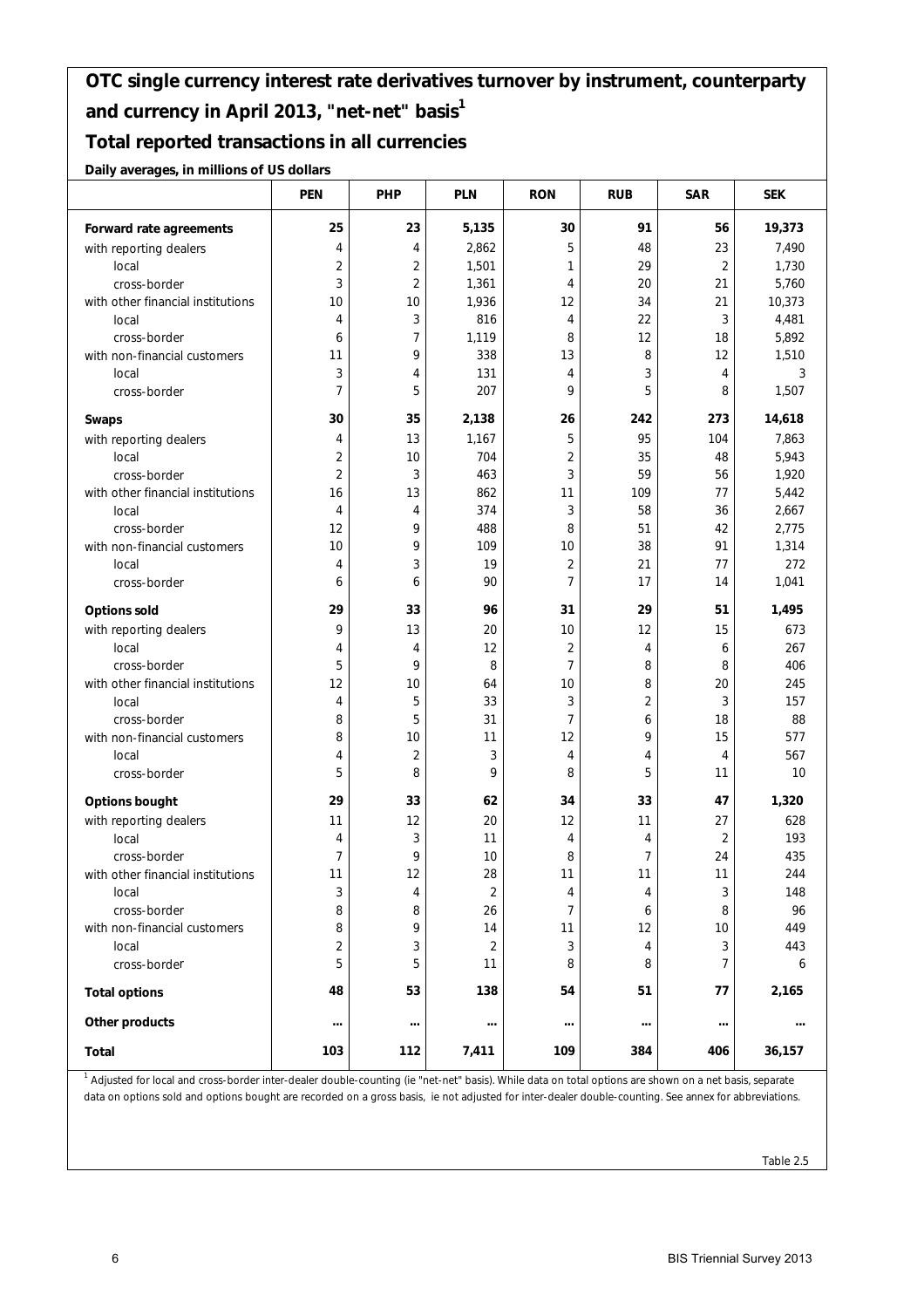#### **Total reported transactions in all currencies**

**Daily averages, in millions of US dollars**

| SGD            | THB            | <b>TRY</b>              | <b>TWD</b>     | <b>USD</b> | <b>ZAR</b> | <b>OTH</b> |                                                                                                                                                                         |
|----------------|----------------|-------------------------|----------------|------------|------------|------------|-------------------------------------------------------------------------------------------------------------------------------------------------------------------------|
| 126            | 29             | 26                      | 28             | 193,759    | 11,198     | 1,843      | Forward rate agreements                                                                                                                                                 |
| 15             | 6              | 5                       | 6              | 70,871     | 6,352      | 29         | with reporting dealers                                                                                                                                                  |
| 6              | $\overline{c}$ | $\overline{\mathbf{c}}$ | $\overline{2}$ | 34,357     | 2,998      | 14         | local                                                                                                                                                                   |
| 9              | 4              | 3                       | 4              | 36,514     | 3,354      | 15         | cross-border                                                                                                                                                            |
| 100            | 11             | 13                      | 12             | 115,660    | 4,668      | 1,807      | with other financial institutions                                                                                                                                       |
| 93             | 4              | 4                       | 4              | 26,338     | 3,684      | 1,342      | local                                                                                                                                                                   |
| $\overline{7}$ | $\overline{7}$ | 9                       | 9              | 89,322     | 984        | 465        | cross-border                                                                                                                                                            |
| 11             | 12             | 8                       | 10             | 7,229      | 178        | 7          | with non-financial customers                                                                                                                                            |
| 3              | $\overline{4}$ | 2                       | 3              | 4,762      | 110        | 3          | local                                                                                                                                                                   |
| 8              | 8              | 5                       | 7              | 2,467      | 68         | 5          | cross-border                                                                                                                                                            |
| 3,349          | 2,536          | 91                      | 639            | 373,716    | 4,198      | 885        | <b>Swaps</b>                                                                                                                                                            |
| 1,532          | 1,486          | 57                      | 369            | 124,315    | 1,948      | 119        | with reporting dealers                                                                                                                                                  |
| 643            | 416            | 22                      | 256            | 59,381     | 973        | 68         | local                                                                                                                                                                   |
| 890            | 1,070          | 35                      | 113            | 64,934     | 975        | 52         | cross-border                                                                                                                                                            |
| 1,386          | 849            | 24                      | 214            | 176,525    | 1,996      | 732        | with other financial institutions                                                                                                                                       |
| 351            | 132            | 4                       | 128            | 51,960     | 1,443      | 333        | local                                                                                                                                                                   |
| 1,035          | 717            | 20                      | 86             | 124,565    | 552        | 399        | cross-border                                                                                                                                                            |
| 430            | 200            | 10                      | 56             | 72,877     | 255        | 34         | with non-financial customers                                                                                                                                            |
| 96             | 24             | 4                       | 14             | 9,996      | 144        | 11         | local                                                                                                                                                                   |
| 334            | 177            | 6                       | 42             | 62,881     | 111        | 23         | cross-border                                                                                                                                                            |
| 183            | 32             | 91                      | 77             | 62,633     | 323        | 52         | <b>Options sold</b>                                                                                                                                                     |
| 66             | 11             | 34                      | 31             | 39,579     | 185        | 11         | with reporting dealers                                                                                                                                                  |
| 6              | 3              | 13                      | 16             | 21,593     | 99         | 4          | local                                                                                                                                                                   |
| 60             | 8              | 21                      | 14             | 17,986     | 86         | 7          | cross-border                                                                                                                                                            |
| 106            | 13             | 48                      | 32             | 19,849     | 125        | 11         | with other financial institutions                                                                                                                                       |
| 29             | 5              | 4                       | 6              | 5,823      | 50         | 3          | local                                                                                                                                                                   |
| 77             | 8              | 44                      | 25             | 14,026     | 75         | 8          | cross-border                                                                                                                                                            |
| 12             | 9              | 9                       | 15             | 3,205      | 13         | $30\,$     | with non-financial customers                                                                                                                                            |
| 5              | 3              | 4                       | 4              | 1,952      | 3          | 3          | local                                                                                                                                                                   |
| 6              | 5              | 5                       | 11             | 1,253      | 10         | 27         | cross-border                                                                                                                                                            |
| 100            | 36             | 92                      | 66             | 67,542     | 274        | 32         | <b>Options bought</b>                                                                                                                                                   |
| 62             | 11             | 51                      | 37             | 41,852     | 170        | 12         | with reporting dealers                                                                                                                                                  |
| 6              | 4              | 14                      | 14             | 24,068     | 92         | 4          | local                                                                                                                                                                   |
| 56             | 8              | 37                      | 23             | 17,785     | 78         | 8          | cross-border                                                                                                                                                            |
| 29             | 12             | 26                      | 13             | 22,760     | 95         | 11         | with other financial institutions                                                                                                                                       |
| 6              | 3              | $\overline{2}$          | 6              | 10,089     | 41         | 4          | local                                                                                                                                                                   |
| 23             | 9              | 24                      | 7              | 12,671     | 54         | 7          | cross-border                                                                                                                                                            |
| 9              | 13             | 15                      | 15             | 2,930      | 9          | 10         | with non-financial customers                                                                                                                                            |
| 3              | 5              | 3                       | 3              | 1,710      | 3          | 2          | local                                                                                                                                                                   |
| 6              | 9              | 12                      | 12             | 1,220      | 6          | 7          | cross-border                                                                                                                                                            |
| 219            | 57             | 140                     | 109            | 89,459     | 420        | 73         | <b>Total options</b>                                                                                                                                                    |
| $\cdots$       | $\cdots$       |                         | $\cdots$       |            |            | $\cdots$   | Other products                                                                                                                                                          |
| 3,694          | 2,622          | 256                     | 776            | 656,935    | 15,816     | 2,801      | Total                                                                                                                                                                   |
|                |                |                         |                |            |            |            | <sup>1</sup> Adjusted for local and cross-border inter-dealer double-counting (ie "net-net" basis). While data on total options are shown on a net basis, separate data |

on options sold and options bought are recorded on a gross basis, ie not adjusted for inter-dealer double-counting. See annex for abbreviations.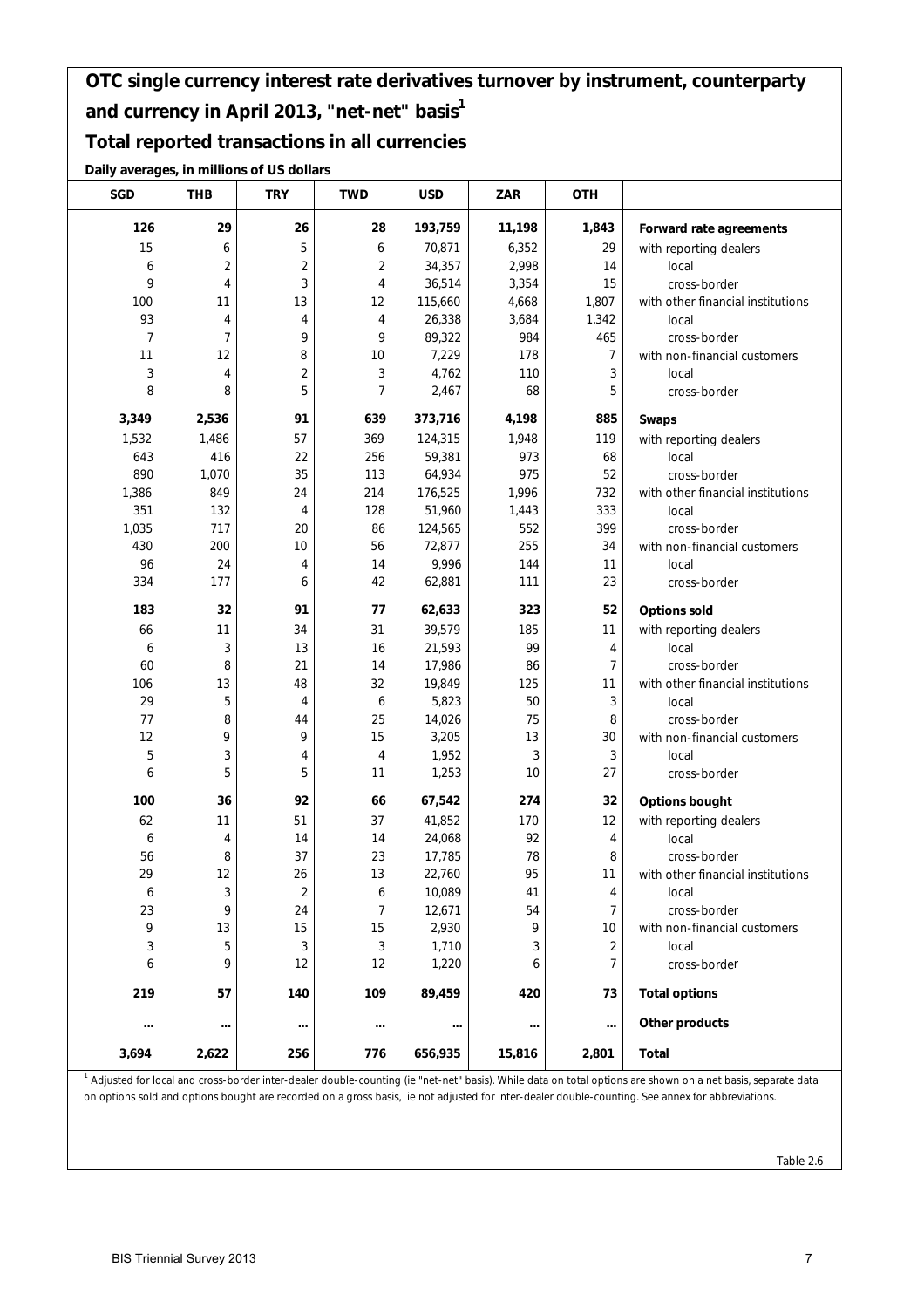**Daily averages, in millions of US dollars**

|                      | <b>TOT</b> | <b>ARS</b>     | <b>AUD</b>     | <b>BGN</b> | <b>BHD</b> | <b>BRL</b> | CAD      |
|----------------------|------------|----------------|----------------|------------|------------|------------|----------|
| Argentina            | $\sqrt{2}$ | $\overline{2}$ | $\cdots$       | $\cdots$   |            |            | $\cdots$ |
| Australia            | 66,184     | $\cdots$       | 54,744         | $\cdots$   | $\cdots$   | $\cdots$   | 15       |
| Austria              | 1,174      | $\cdots$       | 0              | $\cdots$   | $\cdots$   | $\cdots$   |          |
| Bahrain              | 87         | $\cdots$       | $\cdots$       | $\cdots$   | $\cdots$   | $\cdots$   |          |
| Belgium              | 8,634      | $\cdots$       | $\cdots$       | $\cdots$   | $\cdots$   | $\cdots$   |          |
| Brazil               | 3,537      |                | $\cdots$       |            | $\cdots$   | 2,892      |          |
| Bulgaria             | 5          |                | $\cdots$       | $\cdots$   | $\cdots$   | $\cdots$   |          |
| Canada               | 33,975     | $\cdots$       | 493            | $\cdots$   |            | $\cdots$   | 16,337   |
| Chile                | 133        |                | $\cdots$       | $\cdots$   |            | $\cdots$   |          |
| China                | 12,966     | $\cdots$       | $\cdots$       | $\cdots$   | $\cdots$   | $\cdots$   |          |
| Chinese Taipei       | 575        | $\cdots$       | 2              | $\cdots$   |            | $\cdots$   |          |
| Colombia             | 121        | $\cdots$       | $\cdots$       | $\cdots$   |            | $\ddotsc$  |          |
| Czech Republic       | 157        | $\cdots$       | $\cdots$       | $\cdots$   | $\cdots$   | $\cdots$   |          |
| Denmark              | 59,354     | $\cdots$       | $\cdots$       | $\cdots$   | $\cdots$   | $\cdots$   |          |
| Estonia              | 3          |                | $\cdots$       | $\cdots$   | $\cdots$   | $\cdots$   |          |
| Finland              | 2,371      | $\cdots$       | $\cdots$       | $\cdots$   | $\cdots$   | $\cdots$   | $\cdots$ |
| France               | 202,210    | $\ldots$       | 251            | $\cdots$   | $\cdots$   | 13         | 10       |
| Germany              | 101,347    | 11             | $\cdots$       | $\cdots$   |            | $\cdots$   |          |
| Greece               | 36         | $\cdots$       | $\cdots$       | $\cdots$   | $\cdots$   | $\ddotsc$  |          |
| Hong Kong SAR        | 27,897     | $\cdots$       | 7,342          | $\cdots$   |            | $\cdots$   |          |
| Hungary              | 83         | $\cdots$       | $\cdots$       | $\cdots$   |            | $\cdots$   |          |
| India                | 3,248      | $\cdots$       | $\cdots$       | $\cdots$   | $\cdots$   | $\cdots$   |          |
| Indonesia            | 21         | $\cdots$       | $\cdots$       | $\cdots$   | $\cdots$   | $\ddotsc$  |          |
| Ireland              | 3,218      | $\cdots$       | $\cdots$       | $\cdots$   |            | $\cdots$   | 10       |
| Israel               | 370        | $\cdots$       | $\cdots$       | $\cdots$   | $\cdots$   | $\cdots$   |          |
| Italy                | 24,015     |                | $\cdots$       | $\cdots$   | $\cdots$   | $\cdots$   |          |
| Japan                | 67,136     | $\cdots$       | 737            | $\cdots$   | $\cdots$   | $\cdots$   | 1        |
| Korea                | 7,837      |                | 3              |            | $\cdots$   | $\cdots$   |          |
| Latvia               | $\cdots$   | $\cdots$       | $\cdots$       | $\cdots$   | $\cdots$   | $\cdots$   |          |
| Lithuania            |            | $\cdots$       | $\cdots$       | $\cdots$   |            | $\cdots$   |          |
| Luxembourg           | 376        | $\cdots$       | $\cdots$       | $\cdots$   |            | $\ddotsc$  |          |
| Malaysia             | 146        | $\cdots$       | $\overline{2}$ | $\cdots$   | $\cdots$   | $\ddotsc$  |          |
| Mexico               | 2,390      | $\cdots$       | $\cdots$       | $\cdots$   |            | $\cdots$   |          |
| Netherlands          | 28,693     |                | 52             | $\cdots$   |            | 2          | 15       |
| New Zealand          | 2,544      | $\cdots$       | 8              | $\cdots$   | $\cdots$   | $\cdots$   |          |
| Norway               | 5,651      | $\cdots$       | $\cdots$       | $\cdots$   |            | $\cdots$   | 2        |
| Peru                 | 40         | $\cdots$       | $\ldots$       | $\cdots$   | $\cdots$   | $\cdots$   |          |
| Philippines          | 40         | $\cdots$       | 0              | $\cdots$   | $\cdots$   | $\cdots$   | $\cdots$ |
| Poland               | 3,038      | $\cdots$       | $\cdots$       | $\cdots$   | $\cdots$   | $\cdots$   |          |
| Portugal             | 717        | $\cdots$       | $\cdots$       |            | $\cdots$   | 14         |          |
| Romania              | 4          | $\cdots$       | $\cdots$       | $\cdots$   | $\cdots$   | $\cdots$   |          |
| Russia               | 219        | $\cdots$       | $\cdots$       | $\cdots$   | $\cdots$   | $\cdots$   |          |
| Saudi Arabia         | 152        | $\cdots$       | $\cdots$       | $\cdots$   | $\cdots$   | $\cdots$   | $\cdots$ |
| Singapore            | 37,143     | 14             | 8,879          | $\cdots$   | $\cdots$   | $\ddotsc$  | 23       |
| Slovakia             | 8          | $\cdots$       | $\cdots$       | $\cdots$   | $\cdots$   | $\cdots$   | $\cdots$ |
| South Africa         | 10,590     | $\cdots$       | $\cdots$       | $\cdots$   | $\cdots$   | $\cdots$   | $\cdots$ |
| Spain                | 13,729     | $\cdots$       | 93             | $\cdots$   | $\cdots$   | 81         | 48       |
| Sweden               | 16,998     | $\cdots$       | $\cdots$       | $\cdots$   | $\cdots$   | $\ddots$   | $\cdots$ |
| Switzerland          | 32,618     | $\cdots$       | 234            | $\cdots$   | $\cdots$   | $\cdots$   |          |
| Thailand             | 767        |                | $\cdots$       | $\cdots$   |            | $\ddotsc$  |          |
| Turkey               | 124        | $\cdots$       | $\cdots$       | $\cdots$   | $\cdots$   | $\cdots$   | $\cdots$ |
| United Kingdom       | 1,347,749  | $\cdots$       | 26,029         |            | $\ldots$   | 6,850      | 967      |
| <b>United States</b> | 628,153    | 123            | 3,535          | 115        | 115        | 7,917      | 17,834   |
| Total                | 2,758,583  | 150            | 102,405        | 115        | 115        | 17,769     | 35,261   |
|                      |            |                |                |            |            |            |          |

<sup>1</sup> Forward rate agreements, swaps, options and other products. Adjusted for local inter-dealer double-counting (ie "net-gross" basis). Data may differ slightly from national survey data owing to differences in aggregation procedures and rounding. See annex for abbreviations.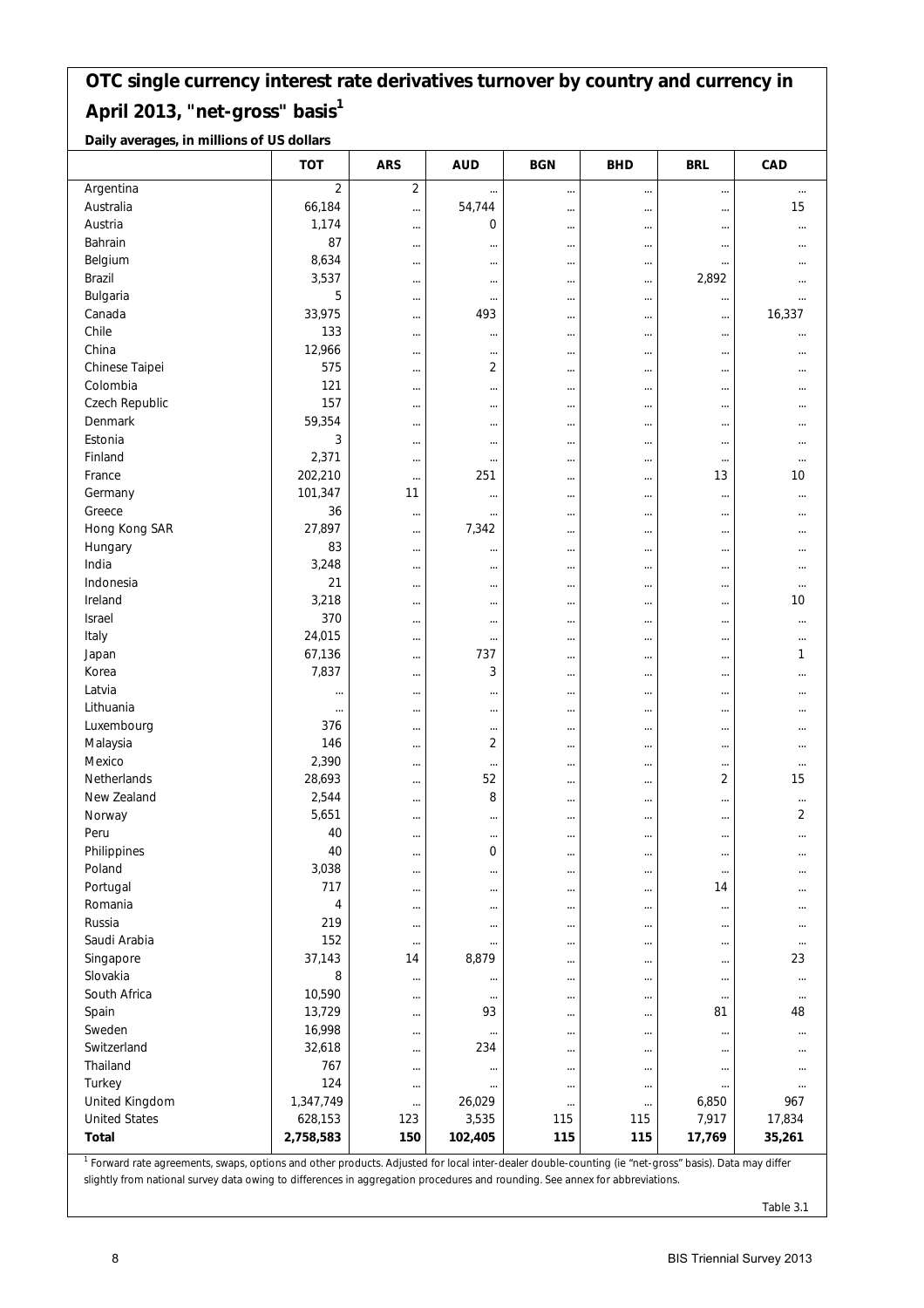|  | Daily averages, in millions of US dollars |  |
|--|-------------------------------------------|--|
|--|-------------------------------------------|--|

| <b>CHF</b>     | <b>CLP</b> | <b>CNY</b> | COP            | <b>CZK</b> | <b>DKK</b> | <b>EUR</b>   |                                                                                                                                                                  |
|----------------|------------|------------|----------------|------------|------------|--------------|------------------------------------------------------------------------------------------------------------------------------------------------------------------|
| $\cdots$       |            |            | $\cdots$       | $\cdots$   | $\cdots$   | $\cdots$     | Argentina                                                                                                                                                        |
| $\cdots$       | $\cdots$   |            | $\cdots$       | $\cdots$   |            | 351          | Australia                                                                                                                                                        |
| 123            |            |            | $\ldots$       | 22         |            | 815          | Austria                                                                                                                                                          |
| $\cdots$       | $\cdots$   |            | $\cdots$       | $\cdots$   | $\cdots$   | 9            | Bahrain                                                                                                                                                          |
| 46             | $\cdots$   |            | $\cdots$       | 45         | $\cdots$   | 8,077        | Belgium                                                                                                                                                          |
| $\cdots$       | 37         |            | $\cdots$       | $\cdots$   |            | 9            | Brazil                                                                                                                                                           |
| $\cdots$       | $\cdots$   |            | $\cdots$       | $\cdots$   |            | 5            | Bulgaria                                                                                                                                                         |
| $\overline{2}$ | 30         |            | $\overline{2}$ | $\cdots$   |            | 3,305        | Canada                                                                                                                                                           |
| $\cdots$       | $\cdots$   |            | $\cdots$       | $\cdots$   |            | $\cdots$     | Chile                                                                                                                                                            |
| $\cdots$       | $\cdots$   | 12,483     | $\cdots$       | $\cdots$   | $\cdots$   | $\cdots$     | China                                                                                                                                                            |
| $\cdots$       | $\cdots$   | 4          | $\cdots$       | $\cdots$   | $\cdots$   | $\cdots$     | Chinese Taipei                                                                                                                                                   |
| $\cdots$       | $\cdots$   |            | 87             | $\cdots$   |            | $\cdots$     | Colombia                                                                                                                                                         |
| $\cdots$       | $\cdots$   |            | $\cdots$       | 142        | 1          | 14           | Czech Republic                                                                                                                                                   |
| 6              | $\cdots$   |            | $\cdots$       | $\cdots$   | 3,189      | 48,096       | Denmark                                                                                                                                                          |
| $\cdots$       | $\cdots$   |            | $\cdots$       | $\cdots$   | $\cdots$   | 3            | Estonia                                                                                                                                                          |
| 47             | $\cdots$   |            | $\cdots$       | $\cdots$   | $\cdots$   | 2,053        | Finland                                                                                                                                                          |
| 253            | 17         | 47         | 18             | 12         | 10         | 141,245      | France                                                                                                                                                           |
| 602            | $\cdots$   |            | $\cdots$       | 10         |            | 88,125       | Germany                                                                                                                                                          |
| $\cdots$       | $\cdots$   |            | $\cdots$       | $\cdots$   | $\cdots$   | 33           | Greece                                                                                                                                                           |
| 9              | $\cdots$   | 2,038      | $\cdots$       | $\cdots$   |            | 923          | Hong Kong SAR                                                                                                                                                    |
| $\cdots$       | $\cdots$   |            | $\cdots$       | $\cdots$   | $\cdots$   | $\cdots$     | Hungary                                                                                                                                                          |
| $\cdots$       | $\cdots$   |            | $\cdots$       | $\cdots$   |            | $\mathbf{1}$ | India                                                                                                                                                            |
| $\cdots$       | $\cdots$   |            | $\cdots$       | $\cdots$   | $\cdots$   | $\cdots$     | Indonesia                                                                                                                                                        |
| $\cdots$       | $\cdots$   |            | $\cdots$       | $\cdots$   | $\cdots$   | 2,462        | Ireland                                                                                                                                                          |
| $\cdots$       | $\cdots$   |            | $\cdots$       | $\cdots$   |            | 7            | Israel                                                                                                                                                           |
| 28             | $\cdots$   |            | $\cdots$       | $\cdots$   |            | 23,635       | Italy                                                                                                                                                            |
| 3              | $\cdots$   |            | $\cdots$       | $\cdots$   |            | 478          | Japan                                                                                                                                                            |
| $\cdots$       |            |            | $\ldots$       | $\cdots$   |            | 5            | Korea                                                                                                                                                            |
| $\cdots$       |            |            | $\cdots$       | $\cdots$   |            | $\cdots$     | Latvia                                                                                                                                                           |
| $\cdots$       | $\cdots$   |            | $\cdots$       | $\cdots$   | $\cdots$   | $\cdots$     | Lithuania                                                                                                                                                        |
| 2              | $\cdots$   |            | $\cdots$       | $\cdots$   | 1          | 251          | Luxembourg                                                                                                                                                       |
| $\cdots$       | $\cdots$   |            | $\cdots$       | $\cdots$   |            | $\cdots$     | Malaysia                                                                                                                                                         |
| $\cdots$       | 1          |            | $\cdots$       | $\cdots$   | $\cdots$   | 0            | Mexico                                                                                                                                                           |
| 63             | 10         | 2          | $\ldots$       | 73         | 3          | 19,617       | Netherlands                                                                                                                                                      |
| $\cdots$       | $\cdots$   |            | $\cdots$       | $\cdots$   |            | 1            | New Zealand                                                                                                                                                      |
| $\cdots$       | $\cdots$   |            | $\cdots$       | $\cdots$   | $\cdots$   | 330          | Norway                                                                                                                                                           |
| $\cdots$       | $\cdots$   |            | $\cdots$       | $\cdots$   | $\cdots$   | $\ldots$     | Peru                                                                                                                                                             |
| $\cdots$       |            |            | $\cdots$       | 4          | 1          | $\cdots$     | Philippines                                                                                                                                                      |
| 82             | $\cdots$   |            | $\cdots$       | 13         | $\cdots$   | 27           | Poland                                                                                                                                                           |
| 4              | $\cdots$   |            | $\cdots$       | $\cdots$   | $\cdots$   | 660          | Portugal                                                                                                                                                         |
| $\cdots$       |            |            | $\cdots$       | $\cdots$   |            | 4            | Romania                                                                                                                                                          |
| $\cdots$       | $\cdots$   |            | $\cdots$       | $\cdots$   | $\cdots$   | 12           | Russia                                                                                                                                                           |
| $\cdots$       | $\cdots$   |            | $\cdots$       | $\cdots$   |            | $\cdots$     | Saudi Arabia                                                                                                                                                     |
| $\cdots$       |            | 612        | $\cdots$       | $\cdots$   |            | 1,497        | Singapore                                                                                                                                                        |
| $\cdots$       | $\cdots$   |            | $\cdots$       | $\cdots$   | $\cdots$   | 8            | Slovakia                                                                                                                                                         |
| $\cdots$       | $\cdots$   |            | $\ldots$       | $\cdots$   | $\cdots$   | 1            | South Africa                                                                                                                                                     |
| 93             | 3          |            | 5              | $\cdots$   | $\cdots$   | 11,927       | Spain                                                                                                                                                            |
| $\cdots$       |            |            | $\cdots$       | $\cdots$   | 61         | 2,845        | Sweden                                                                                                                                                           |
| 3,132          | $\cdots$   |            | $\ldots$       | $\cdots$   | 59         | 24,267       | Switzerland                                                                                                                                                      |
| $\cdots$       |            |            | $\ldots$       | $\cdots$   |            | $\cdots$     | Thailand                                                                                                                                                         |
| $\cdots$       | $\cdots$   |            | $\cdots$       | $\cdots$   |            | 47           | Turkey                                                                                                                                                           |
| 12,252         | 117        | 128        | 88             | 487        | 1,124      | 927,840      | United Kingdom                                                                                                                                                   |
| 276            | 1,290      | 188        | 300            | 121        | 120        | 27,090       | <b>United States</b>                                                                                                                                             |
| 17,025         | 1,506      | 15,503     | 500            | 929        | 4,568      | 1,336,075    | Total                                                                                                                                                            |
|                |            |            |                |            |            |              | <sup>1</sup> Forward rate agreements, swaps, options and other products. Adjusted for local inter-dealer double-counting (ie "net-gross" basis). Data may differ |

slightly from national survey data owing to differences in aggregation procedures and rounding. See annex for abbreviations.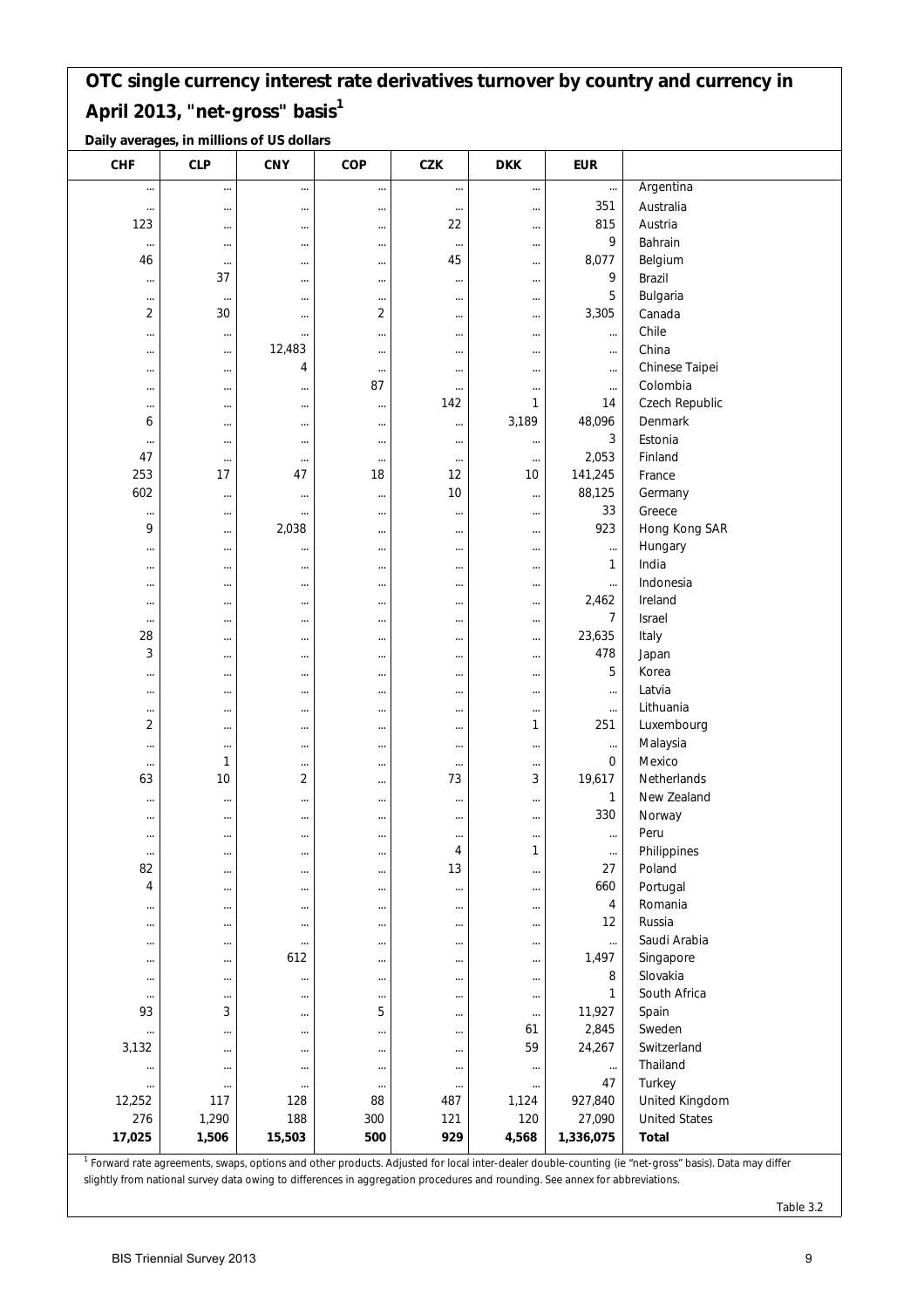**Daily averages, in millions of US dollars**

|                      | <b>GBP</b> | <b>HKD</b>           | <b>HUF</b>     | <b>IDR</b> | <b>ILS</b>           | <b>INR</b>           | <b>JPY</b> |
|----------------------|------------|----------------------|----------------|------------|----------------------|----------------------|------------|
| Argentina            | $\cdots$   |                      | $\cdots$       |            |                      |                      |            |
| Australia            | 104        | $\overline{2}$       | $\cdots$       | $\cdots$   | $\cdots$             | $\cdots$             | 8          |
| Austria              | $\cdots$   |                      | 43             | $\cdots$   | $\cdots$             | $\cdots$             |            |
| Bahrain              | 1          |                      | $\cdots$       |            | $\cdots$             | $\cdots$             |            |
| Belgium              | 128        | $\cdots$             | 6              | $\cdots$   | $\cdots$             | $\cdots$             | 3          |
| Brazil               | $\cdots$   | $\cdots$             | $\cdots$       | $\cdots$   | $\cdots$             | $\cdots$             |            |
| Bulgaria             |            | $\cdots$             | $\cdots$       | $\cdots$   |                      | $\cdots$             | $\cdots$   |
| Canada               | 968        | $\cdots$             | $\cdots$       | $\cdots$   | $\cdots$             | $\cdots$             | 53         |
| Chile                | $\cdots$   | $\cdots$             | $\cdots$       | $\cdots$   |                      | $\cdots$             | $\cdots$   |
| China                | $\cdots$   | $\cdots$             | $\cdots$       | $\cdots$   |                      | $\cdots$             | 0          |
| Chinese Taipei       | $\cdots$   | 2                    | $\cdots$       | $\cdots$   | $\cdots$             | $\cdots$             |            |
| Colombia             | $\cdots$   | $\cdots$             | $\cdots$       | $\cdots$   | $\cdots$             | $\cdots$             |            |
| Czech Republic       |            | $\cdots$             | $\cdots$       | $\cdots$   |                      | $\cdots$             |            |
| Denmark              | 705        | $\cdots$             | 3              | $\cdots$   | $\cdots$             | $\cdots$             | 27         |
| Estonia              | $\cdots$   | $\cdots$             | $\cdots$       | $\cdots$   | $\cdots$             | $\cdots$             | $\cdots$   |
| Finland              | $\sqrt{2}$ | $\cdots$             | $\ldots$       | $\cdots$   | $\cdots$             | $\cdots$             | 2          |
| France               | 4,746      | 170                  | 87             |            | 9                    | 0                    | 1,706      |
| Germany              | 4,728      | 1                    | 16             | $\cdots$   | 3                    | 0                    | 60         |
| Greece               |            |                      | $\ldots$       | $\cdots$   | $\cdots$             | $\cdots$             |            |
| Hong Kong SAR        | 78         | 1,773                | $\cdots$       | 1          | $\cdots$             | 1,999                | 2,401      |
| Hungary              | $\cdots$   | $\cdots$             | 83             | $\cdots$   | $\cdots$             | $\cdots$             |            |
| India                | $\cdots$   | $\cdots$             | $\cdots$       | $\cdots$   | $\cdots$             | 2,213                |            |
| Indonesia            | $\cdots$   |                      | $\ldots$       | 2          | $\cdots$             | $\cdots$             | 1          |
| Ireland              | 699        | $\cdots$             | $\cdots$       | $\cdots$   | $\cdots$             | $\cdots$             | 1          |
| Israel               | $\cdots$   | $\cdots$             | $\cdots$       | $\cdots$   | 315                  | $\cdots$             |            |
| Italy                | 9          |                      | $\overline{2}$ |            |                      | $\cdots$             | 1          |
| Japan                | 7          | 0                    | $\cdots$       | $\cdots$   | $\cdots$             | 454                  | 60,549     |
| Korea                | $\cdots$   | $\cdots$             | $\cdots$       | $\cdots$   | $\cdots$             | $\cdots$             | 9          |
| Latvia               |            |                      | $\cdots$       |            | $\cdots$             | $\cdots$             |            |
| Lithuania            | $\cdots$   | $\cdots$             | $\cdots$       | $\cdots$   | $\cdots$             | $\cdots$             |            |
| Luxembourg           | 64         | $\cdots$             | $\cdots$       | $\cdots$   | $\cdots$             | $\cdots$             | 1          |
| Malaysia             | $\cdots$   | $\cdots$             | $\cdots$       | $\cdots$   | $\cdots$             | $\cdots$             |            |
| Mexico               | $\cdots$   | $\cdots$             | $\cdots$       | $\cdots$   | $\cdots$             | $\cdots$             |            |
| Netherlands          | 149        | 10                   | 13             | $\cdots$   |                      | $\cdots$             | 504        |
| New Zealand          | $\cdots$   | $\cdots$             | $\cdots$       | $\cdots$   |                      | $\cdots$             | 1          |
| Norway               | 4          | $\cdots$             | $\cdots$       | $\cdots$   | $\cdots$             | $\cdots$             | 0          |
| Peru                 | $\cdots$   | $\cdots$             | $\cdots$       | $\cdots$   | $\cdots$             | $\cdots$             |            |
| Philippines          | $\cdots$   | $\cdots$             | $\cdots$       | $\cdots$   | $\cdots$             | $\cdots$             | $\cdots$   |
| Poland               | $\ldots$   |                      | $\ldots$       |            | $\cdots$             | $\cdots$             |            |
| Portugal             | 21         | $\cdots$             | $\cdots$       | $\cdots$   | $\cdots$             | $\cdots$             | 0          |
| Romania              | $\cdots$   | $\cdots$             | $\cdots$       | $\cdots$   | $\cdots$             | $\cdots$             |            |
| Russia               |            | $\cdots$             | $\ldots$       |            | $\cdots$             | $\cdots$             |            |
| Saudi Arabia         | $\cdots$   | $\cdots$             | $\cdots$       | $\cdots$   | $\cdots$             | $\cdots$             |            |
| Singapore            | 20         | 283                  | $\cdots$       | 1          | $\cdots$             | 2,408                | 1,144      |
| Slovakia             |            | $\cdots$             | $\cdots$       |            | $\cdots$             | $\ddotsc$            | $\ldots$   |
| South Africa         | 1          | $\cdots$             | $\cdots$       | $\cdots$   | $\cdots$             | $\ddotsc$            | 0          |
| Spain                | 210        | 11                   | $\cdots$       | $\cdots$   | $\cdots$             | $\cdots$             | 91         |
| Sweden               | 21         | $\cdots$             | $\ldots$       |            |                      |                      | $\cdots$   |
| Switzerland          | 1,015      |                      | $\cdots$       | $\cdots$   | $\cdots$<br>$\cdots$ | $\cdots$<br>$\cdots$ | 87         |
| Thailand             |            | $\cdots$<br>$\cdots$ | $\cdots$       | $\cdots$   | $\cdots$             | $\cdots$             | 2          |
| Turkey               |            | $\cdots$             | $\cdots$       |            | $\cdots$             | $\cdots$             | $\ldots$   |
| United Kingdom       | 189,802    | 237                  | 2,722          | $\cdots$   | 1,350                | 579                  | 13,361     |
| <b>United States</b> | 3,162      | 263                  | 122            | 123        | 193                  | 221                  | 4,323      |
| <b>Total</b>         | 206,643    | 2,752                | 3,098          | 126        | 1,869                | 7,875                | 84,335     |
|                      |            |                      |                |            |                      |                      |            |

<sup>1</sup> Forward rate agreements, swaps, options and other products. Adjusted for local inter-dealer double-counting (ie "net-gross" basis). Data may differ slightly from national survey data owing to differences in aggregation procedures and rounding. See annex for abbreviations.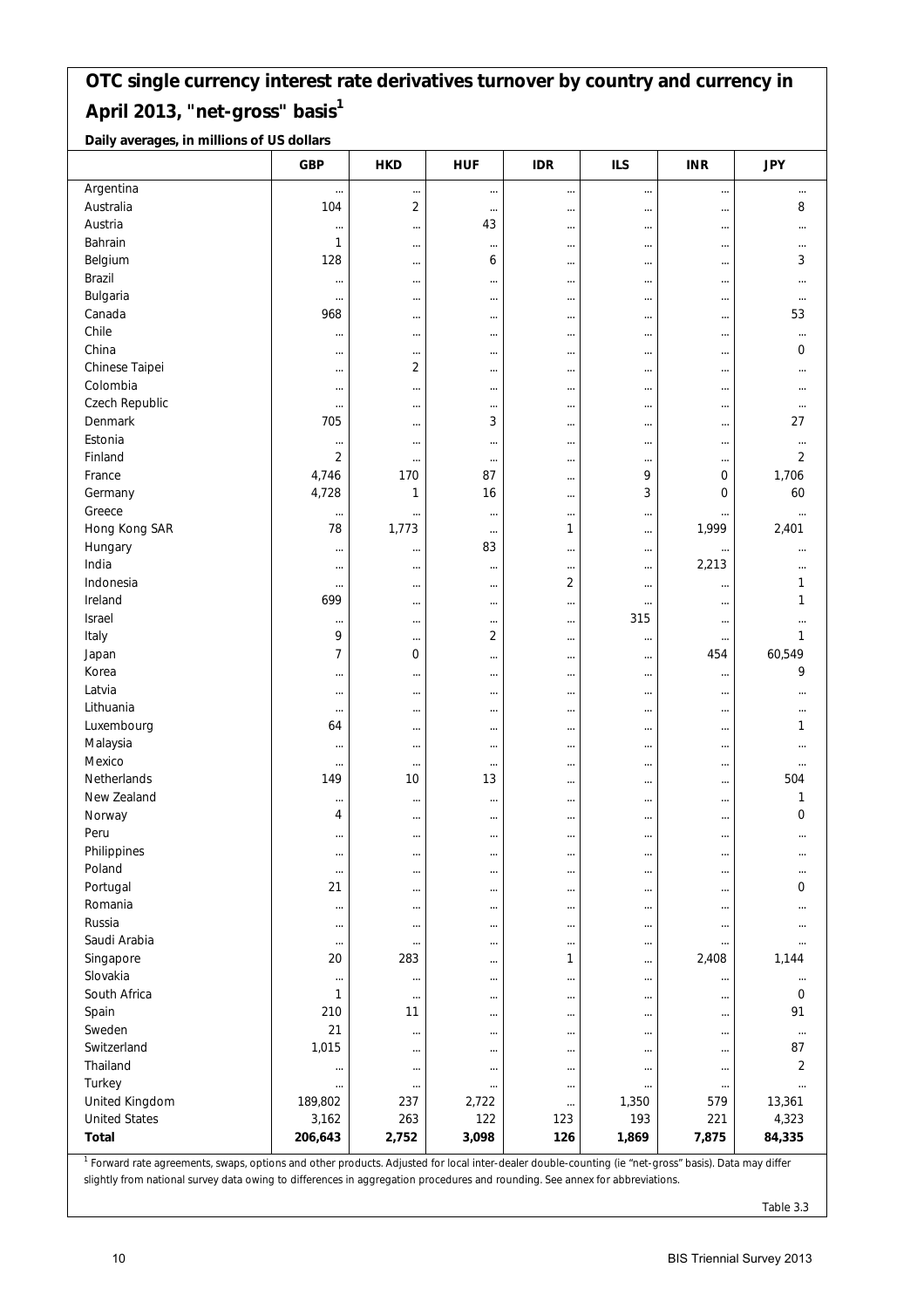**Daily averages, in millions of US dollars**

| <b>KRW</b>                 | <b>LTL</b>      | <b>LVL</b> | <b>MXN</b>      | <b>MYR</b> | <b>NOK</b>    | <b>NZD</b>     |                                                                                                                                                                  |
|----------------------------|-----------------|------------|-----------------|------------|---------------|----------------|------------------------------------------------------------------------------------------------------------------------------------------------------------------|
|                            |                 |            | $\ldots$        | $\cdots$   |               | $\cdots$       | Argentina                                                                                                                                                        |
| 4                          |                 |            |                 | 16         |               | 2,089          | Australia                                                                                                                                                        |
|                            | $\cdots$        | $\cdots$   | $\ldots$        |            | $\cdots$      |                | Austria                                                                                                                                                          |
| $\cdots$                   | $\cdots$        | $\cdots$   | $\cdots$        | $\cdots$   | $\cdots$      | $\ldots$       | Bahrain                                                                                                                                                          |
| $\cdots$                   | $\cdots$        | $\cdots$   | $\cdots$        | $\cdots$   | $\cdots$<br>2 | $\cdots$       | Belgium                                                                                                                                                          |
| $\cdots$                   | $\cdots$        |            | $\cdots$<br>237 | $\cdots$   |               | $\cdots$       | Brazil                                                                                                                                                           |
| $\cdots$                   | $\cdots$        | $\cdots$   |                 |            | $\cdots$      | $\ldots$       | Bulgaria                                                                                                                                                         |
| $\cdots$                   | $\cdots$        | $\cdots$   | $\ldots$<br>46  | $\cdots$   | $\cdots$      | $\ldots$<br>12 |                                                                                                                                                                  |
| $\cdots$                   | $\cdots$        |            |                 | $\cdots$   | $\cdots$      |                | Canada                                                                                                                                                           |
| $\cdots$                   | $\cdots$        | $\cdots$   | $\cdots$        | $\cdots$   | $\cdots$      | $\ldots$       | Chile                                                                                                                                                            |
| $\ldots$                   | $\cdots$        | $\cdots$   | $\ldots$        | $\cdots$   |               | $\ldots$       | China                                                                                                                                                            |
| 20                         | $\cdots$        |            | $\cdots$        | $\ddotsc$  | $\cdots$      | $\cdots$       | Chinese Taipei                                                                                                                                                   |
| $\cdots$                   | $\cdots$        | $\cdots$   | $\cdots$        | $\cdots$   | $\cdots$      | $\cdots$       | Colombia                                                                                                                                                         |
| $\cdots$                   | $\cdots$        | $\cdots$   | $\cdots$        | $\cdots$   | $\cdots$      | $\cdots$       | Czech Republic                                                                                                                                                   |
| $\cdots$                   | $\cdots$        | $\cdots$   | 1               |            | 377           | $\ldots$       | Denmark                                                                                                                                                          |
| $\cdots$                   | $\cdots$        |            | $\cdots$        | $\cdots$   |               | $\cdots$       | Estonia                                                                                                                                                          |
| $\ldots$                   | $\cdots$        | $\cdots$   | $\ldots$        | $\cdots$   | $\cdots$      | $\cdots$       | Finland                                                                                                                                                          |
| 113                        | $\cdots$        | $\cdots$   | 273             | $\cdots$   | 207           | 11             | France                                                                                                                                                           |
| 21                         | $\cdots$        |            | 5               | 2          | 226           | 3              | Germany                                                                                                                                                          |
| $\cdots$                   | $\cdots$        | $\cdots$   | $\cdots$        | $\cdots$   |               | $\cdots$       | Greece                                                                                                                                                           |
| 4,116                      | $\cdots$        | $\cdots$   | $\ldots$        | 843        |               | 556            | Hong Kong SAR                                                                                                                                                    |
| $\cdots$                   | $\cdots$        |            | $\cdots$        | $\cdots$   | $\cdots$      | $\ldots$       | Hungary                                                                                                                                                          |
| $\cdots$                   | $\cdots$        | $\cdots$   | $\cdots$        | $\cdots$   | $\cdots$      | $\cdots$       | India                                                                                                                                                            |
| $\cdots$                   | $\cdots$        |            | $\cdots$        | $\cdots$   | $\cdots$      | $\cdots$       | Indonesia                                                                                                                                                        |
| $\cdots$                   | $\cdots$        |            | $\cdots$        |            |               | $\cdots$       | Ireland                                                                                                                                                          |
|                            |                 |            |                 | $\cdots$   |               |                | Israel                                                                                                                                                           |
| $\cdots$                   | $\cdots$        | $\cdots$   | $\cdots$        | $\cdots$   | $\cdots$      | $\cdots$       | Italy                                                                                                                                                            |
| $\cdots$                   | $\cdots$        | $\cdots$   | $\cdots$<br>1   | $\cdots$   | $\cdots$      | $\cdots$<br>14 | Japan                                                                                                                                                            |
| $\cdots$<br>6,982          | $\cdots$<br>422 |            |                 | $\cdots$   |               |                |                                                                                                                                                                  |
|                            |                 | $\cdots$   | $\cdots$        | $\cdots$   |               | $\ldots$       | Korea                                                                                                                                                            |
| $\cdots$                   | $\cdots$        | $\cdots$   | $\cdots$        | $\cdots$   |               | $\cdots$       | Latvia                                                                                                                                                           |
| $\cdots$                   | $\cdots$        |            | $\cdots$        | $\cdots$   |               | $\cdots$       | Lithuania                                                                                                                                                        |
| $\cdots$                   | $\cdots$        | $\cdots$   | $\cdots$        | $\cdots$   | $\cdots$      | $\cdots$       | Luxembourg                                                                                                                                                       |
| $\cdots$                   | $\cdots$        | $\cdots$   | $\ldots$        | 115        |               | $\ldots$       | Malaysia                                                                                                                                                         |
| $\cdots$                   | $\cdots$        |            | 2,255           |            | 1             | $\cdots$       | Mexico                                                                                                                                                           |
| 32                         | $\cdots$        | $\cdots$   | 25              | $\cdots$   | 0             | $\mathbf{1}$   | Netherlands                                                                                                                                                      |
| $\cdots$                   | $\cdots$        | $\cdots$   | $\cdots$        | $\cdots$   | $\cdots$      | 2,163          | New Zealand                                                                                                                                                      |
| $\cdots$                   | $\cdots$        | $\cdots$   | $\cdots$        | $\cdots$   | 4,536         | $\cdots$       | Norway                                                                                                                                                           |
| $\cdots$                   | $\cdots$        | $\cdots$   | $\cdots$        | $\cdots$   | $\cdots$      | $\cdots$       | Peru                                                                                                                                                             |
| $\cdots$                   | $\cdots$        | $\cdots$   | $\cdots$        | $\ldots$   |               | $\cdots$       | Philippines                                                                                                                                                      |
| $\cdots$                   | $\cdots$        | $\cdots$   | $\cdots$        | $\cdots$   | $\cdots$      | $\cdots$       | Poland                                                                                                                                                           |
| $\cdots$                   | $\cdots$        |            | $\cdots$        | $\cdots$   | $\cdots$      | $\cdots$       | Portugal                                                                                                                                                         |
| $\cdots$                   | $\cdots$        | $\cdots$   | $\cdots$        | $\cdots$   |               | $\ldots$       | Romania                                                                                                                                                          |
| $\cdots$                   | $\cdots$        | $\cdots$   | $\ldots$        | $\cdots$   | $\cdots$      | $\cdots$       | Russia                                                                                                                                                           |
| $\cdots$                   | $\cdots$        |            | $\cdots$        | $\cdots$   | $\cdots$      | $\cdots$       | Saudi Arabia                                                                                                                                                     |
| 3,911                      | $\cdots$        | $\cdots$   | $\cdots$        | 1,207      | 1             | 692            | Singapore                                                                                                                                                        |
| $\ldots$                   | $\cdots$        | $\cdots$   | $\cdots$        | $\cdots$   | $\cdots$      | $\ldots$       | Slovakia                                                                                                                                                         |
|                            |                 |            |                 |            |               |                | South Africa                                                                                                                                                     |
| $\cdots$<br>$\overline{7}$ | $\cdots$        | $\cdots$   | $\cdots$<br>144 | $\cdots$   | $\cdots$<br>5 | $\ldots$<br>4  | Spain                                                                                                                                                            |
|                            | $\cdots$        | $\cdots$   |                 | $\cdots$   | 778           |                | Sweden                                                                                                                                                           |
| $\cdots$                   | $\cdots$        | $\cdots$   | $\cdots$        | $\cdots$   | 246           | $\cdots$       |                                                                                                                                                                  |
| $\cdots$                   | $\cdots$        |            | $\cdots$        | $\cdots$   |               | $\cdots$       | Switzerland                                                                                                                                                      |
| $\cdots$                   | $\cdots$        | $\cdots$   | $\cdots$        | $\cdots$   |               | $\cdots$       | Thailand                                                                                                                                                         |
| $\cdots$                   | $\cdots$        | $\cdots$   | $\ldots$        | $\cdots$   |               | $\ldots$       | Turkey                                                                                                                                                           |
| 791                        | 1               | $\cdots$   | 278             | 230        | 5,209         | 1,619          | United Kingdom                                                                                                                                                   |
| 450                        | 117             | 115        | 9,074           | 180        | 118           | 212            | <b>United States</b>                                                                                                                                             |
| 16,448                     | 540             | 115        | 12,337          | 2,592      | 11,706        | 7,377          | <b>Total</b>                                                                                                                                                     |
|                            |                 |            |                 |            |               |                | <sup>1</sup> Forward rate agreements, swaps, options and other products. Adjusted for local inter-dealer double-counting (ie "net-gross" basis). Data may differ |

slightly from national survey data owing to differences in aggregation procedures and rounding. See annex for abbreviations.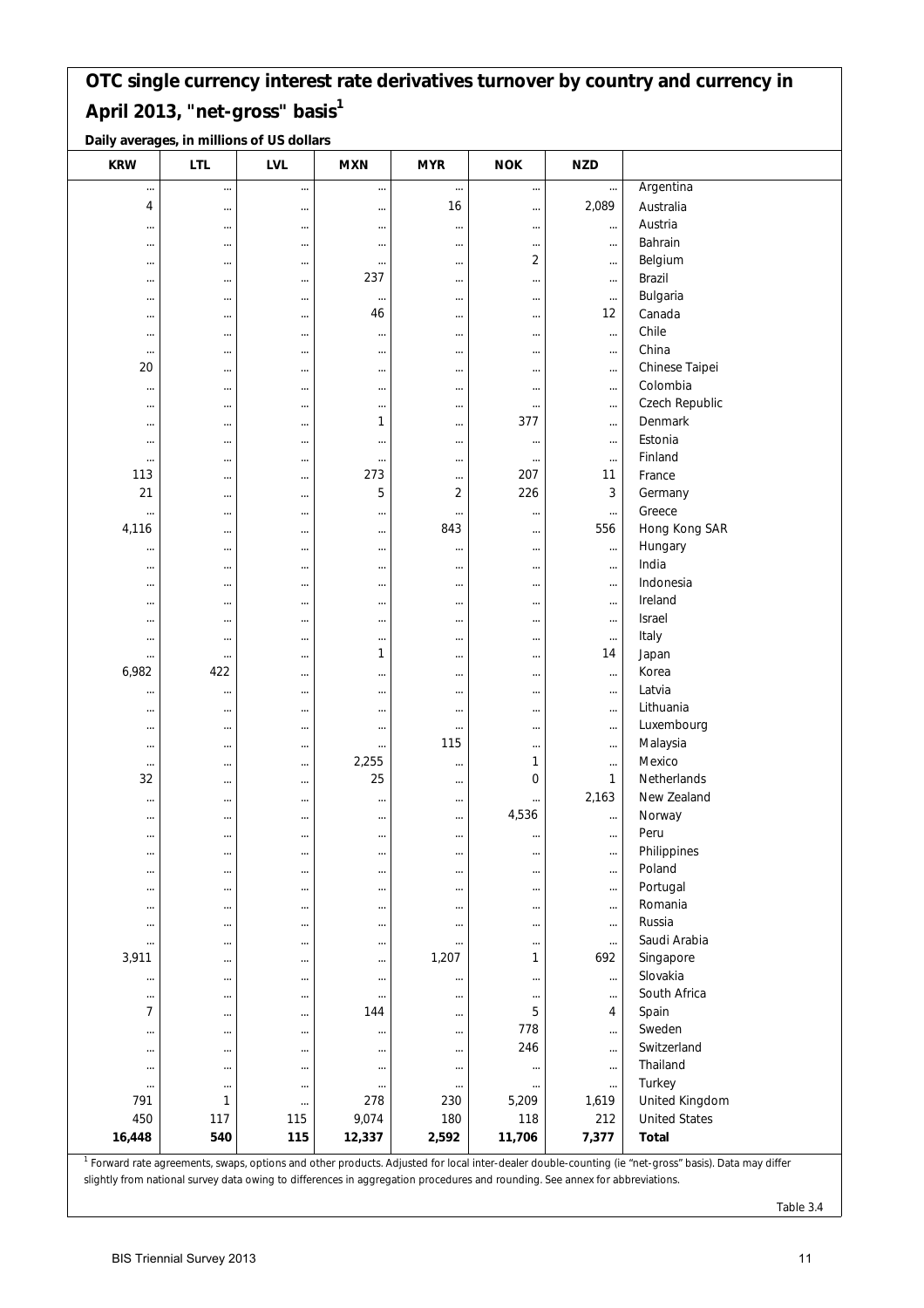**Daily averages, in millions of US dollars**

|                      | <b>PEN</b>    | PHP                  | <b>PLN</b>           | <b>RON</b>                   | <b>RUB</b>           | <b>SAR</b>      | <b>SEK</b>    |
|----------------------|---------------|----------------------|----------------------|------------------------------|----------------------|-----------------|---------------|
| Argentina            | $\cdots$      |                      | $\cdots$             | $\cdots$                     | $\cdots$             | $\cdots$        |               |
| Australia            | $\cdots$      | $\cdots$             | $\cdots$             | $\cdots$                     | $\cdots$             | $\cdots$        | $\cdots$      |
| Austria              | $\cdots$      | $\cdots$             | 0                    | $\cdots$                     | 4                    | $\cdots$        |               |
| Bahrain              | $\cdots$      | $\cdots$             | $\cdots$             | $\cdots$                     | $\cdots$             | $\cdots$        |               |
| Belgium              | $\cdots$      | $\cdots$             | 39                   | $\cdots$                     | $\cdots$             | $\cdots$        | $\cdots$      |
| Brazil               | $\cdots$      | $\cdots$             |                      | $\cdots$                     | $\cdots$             | $\cdots$        |               |
| Bulgaria             | $\cdots$      | $\cdots$             | $\cdots$             | $\cdots$                     | $\cdots$             | $\cdots$        |               |
| Canada               | $\cdots$      | $\cdots$             | $\cdots$             | $\cdots$                     | $\cdots$             | $\cdots$        | $\cdots$      |
| Chile                | $\cdots$      | $\cdots$             | $\cdots$             | $\cdots$                     | $\cdots$             | $\cdots$        |               |
| China                |               | $\cdots$             | $\cdots$             | $\cdots$                     | $\cdots$             | $\cdots$        |               |
| Chinese Taipei       | $\cdots$      | $\cdots$             | $\cdots$             | $\cdots$                     | $\cdots$             | $\cdots$        | $\cdots$      |
| Colombia             | $\cdots$      | $\cdots$             | $\cdots$             | $\cdots$                     |                      |                 |               |
| Czech Republic       | $\cdots$      | $\cdots$             | $\cdots$             | $\cdots$                     | $\cdots$             | $\cdots$        | $\cdots$      |
| Denmark              | $\cdots$      | $\cdots$             | 80                   | $\cdots$                     | 1                    | $\cdots$        | 4,391         |
| Estonia              | $\cdots$      |                      | $\cdots$             | $\cdots$                     |                      | $\ldots$        |               |
| Finland              | $\cdots$      | $\cdots$             | $\cdots$             | $\cdots$                     | 19                   | $\cdots$        | 52            |
| France               | 6             | $\cdots$             | 209                  | $\cdots$                     | 3                    | 12              | 248           |
| Germany              | $\ddots$      |                      | 110                  | $\cdots$                     | $\overline{7}$       | $\ldots$        | 1,140         |
| Greece               |               | $\cdots$             | $\cdots$             | $\cdots$                     | $\cdots$             |                 |               |
| Hong Kong SAR        | $\cdots$      | $\cdots$             | $\cdots$             | $\cdots$                     | $\cdots$             |                 |               |
| Hungary              |               |                      |                      | $\cdots$                     | $\cdots$             |                 |               |
| India                | $\cdots$      | $\cdots$             |                      |                              |                      |                 | $\cdots$      |
| Indonesia            | <br>$\cdots$  | $\cdots$<br>$\cdots$ | $\cdots$<br>$\cdots$ | $\cdots$<br>$\cdots$         | $\cdots$<br>$\cdots$ | <br>$\cdots$    | <br>          |
| Ireland              |               |                      |                      | $\cdots$                     | $\cdots$             | $\cdots$        | 9             |
| Israel               | $\cdots$      | $\cdots$             |                      |                              |                      | $\cdots$        |               |
| Italy                |               | $\cdots$<br>$\cdots$ | $\cdots$             | $\cdots$                     | $\cdots$<br>3        |                 | $\cdots$      |
| Japan                | $\cdots$      |                      | $\cdots$             | $\cdots$                     |                      | $\cdots$        |               |
| Korea                | $\cdots$      | $\cdots$             | $\cdots$             | $\cdots$                     | $\cdots$             | $\cdots$        | $\cdots$      |
| Latvia               | $\cdots$      | $\cdots$             |                      | $\cdots$                     | $\cdots$             | $\cdots$        | $\cdots$      |
| Lithuania            | $\cdots$      | $\cdots$             | $\cdots$             | $\cdots$                     | $\cdots$             | $\cdots$        |               |
| Luxembourg           | $\cdots$      | $\cdots$             | $\cdots$             | $\cdots$                     | $\cdots$             | $\cdots$        | $\cdots$      |
| Malaysia             | $\cdots$      | $\cdots$             | $\cdots$             | $\cdots$                     | $\cdots$             | $\cdots$        | $\cdots$      |
| Mexico               | $\cdots$      | $\cdots$             | $\cdots$             | $\cdots$                     | $\cdots$             |                 |               |
| Netherlands          | $\cdots$      | $\cdots$             | $\cdots$<br>95       | $\cdots$                     | $\cdots$<br>6        | $\cdots$        | $\cdots$<br>8 |
| New Zealand          | $\cdots$      | $\cdots$             |                      | $\cdots$                     |                      | $\cdots$        |               |
| Norway               |               | $\cdots$             | $\cdots$<br>11       | $\cdots$                     | $\cdots$             | $\cdots$        | <br>133       |
| Peru                 | $\cdots$      | $\cdots$             |                      | $\cdots$                     | $\cdots$             | $\cdots$        |               |
| Philippines          | $\cdots$      | $\cdots$<br>9        | $\cdots$             | $\cdots$                     |                      | $\ldots$        |               |
| Poland               | $\cdots$      |                      | <br>2,916            | $\cdots$                     | $\cdots$             | $\cdots$        | $\cdots$      |
| Portugal             | $\cdots$      | $\cdots$             |                      | $\cdots$                     | $\cdots$             | $\cdots$        |               |
| Romania              | $\cdots$      | $\ldots$             |                      | $\cdots$<br>$\boldsymbol{0}$ | $\cdots$             | $\cdots$        |               |
| Russia               | $\cdots$      | $\cdots$             | $\cdots$             |                              | $\cdots$<br>80       | $\cdots$        |               |
| Saudi Arabia         | $\cdots$      | $\cdots$             | $\cdots$             | $\cdots$                     |                      | $\cdots$        |               |
| Singapore            | $\cdots$      | $\cdots$<br>0        | $\cdots$             | $\cdots$                     | $\cdots$             | 115             | <br>7         |
| Slovakia             | $\cdots$      |                      | $\cdots$             | $\cdots$                     | $\cdots$             | $\cdots$        |               |
| South Africa         | $\cdots$      | $\cdots$             | $\cdots$             | $\cdots$                     | $\cdots$             | $\cdots$        | $\cdots$      |
|                      | $\cdots$      | $\cdots$             | $\cdots$             | $\cdots$                     | $\cdots$             | $\cdots$        | $\cdots$      |
| Spain<br>Sweden      | $\cdots$      | $\cdots$             | 3                    | $\cdots$                     | $\cdots$             | $\cdots$        |               |
| Switzerland          | $\cdots$      | $\cdots$             | $\cdots$             | $\cdots$                     | $\cdots$             | $\cdots$        | 13,228<br>394 |
|                      | $\cdots$      | $\cdots$             | 0                    | $\cdots$                     | $\cdots$             | $\ldots$        |               |
| Thailand<br>Turkey   | $\cdots$      | $\cdots$             |                      | $\cdots$                     |                      | $\cdots$        |               |
| United Kingdom       | $\cdots$<br>1 | $\cdots$             | $\cdots$<br>5,641    | $\ldots$                     | $\cdots$<br>231      | $\cdots$<br>226 | <br>24,286    |
| <b>United States</b> | 107           | $\cdots$<br>117      | 140                  | $\cdots$<br>124              | 115                  | 148             | 360           |
| Total                | 114           | 126                  | 9,244                | 124                          | 469                  | 500             | 44,257        |
|                      |               |                      |                      |                              |                      |                 |               |

<sup>1</sup> Forward rate agreements, swaps, options and other products. Adjusted for local inter-dealer double-counting (ie "net-gross" basis). Data may differ slightly from national survey data owing to differences in aggregation procedures and rounding. See annex for abbreviations.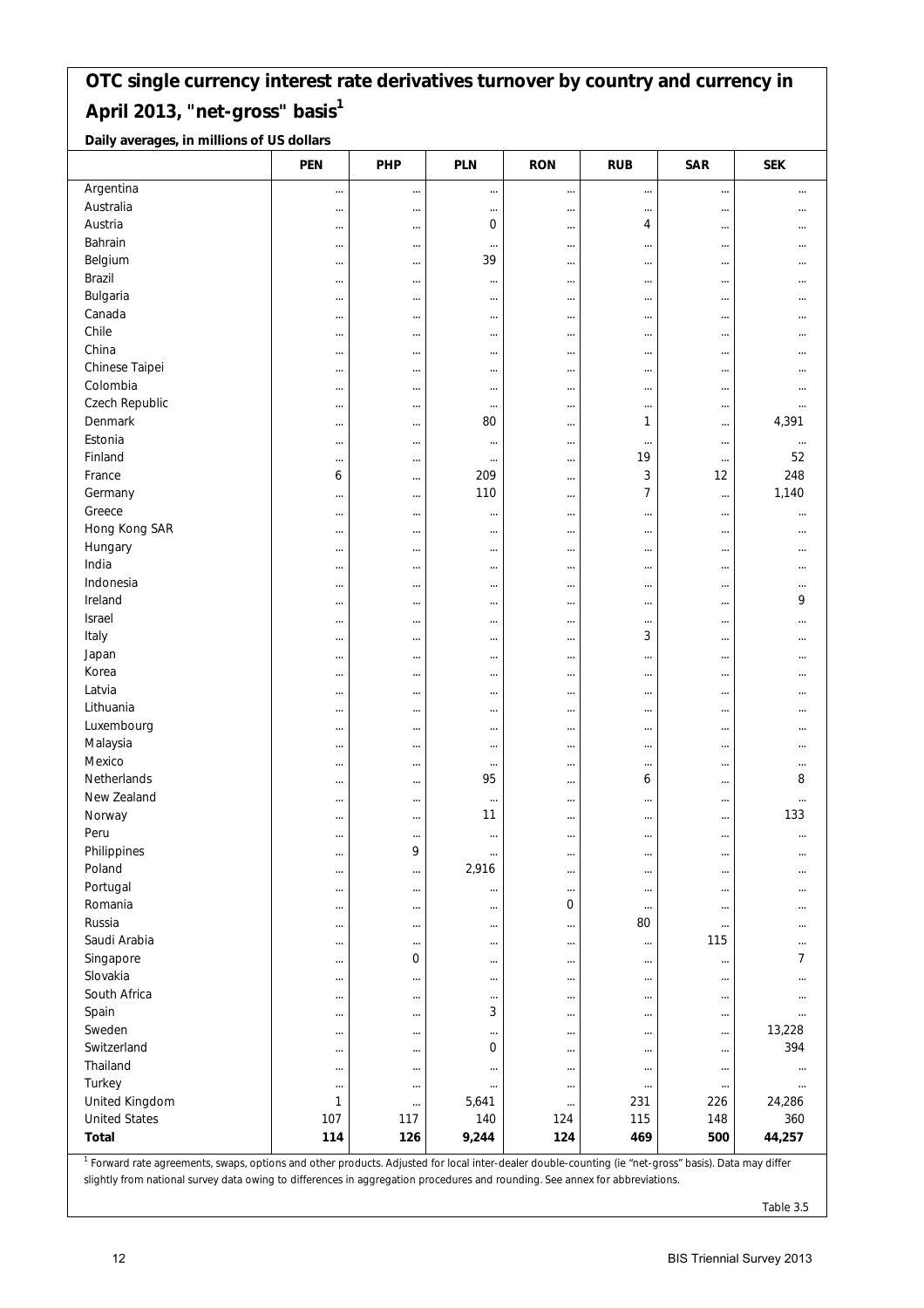**Daily averages, in millions of US dollars**

| <b>SGD</b> | <b>THB</b> | <b>TRY</b>     | <b>TWD</b> | <b>USD</b>     | ZAR      | <b>OTH</b> |                                                                                                                                                                  |
|------------|------------|----------------|------------|----------------|----------|------------|------------------------------------------------------------------------------------------------------------------------------------------------------------------|
| $\cdots$   |            | $\cdots$       | $\cdots$   |                |          | $\cdots$   | Argentina                                                                                                                                                        |
| 119        | $\cdots$   | $\cdots$       | $\ldots$   | 8,732          |          | $\cdots$   | Australia                                                                                                                                                        |
| $\cdots$   | $\cdots$   | $\cdots$       | $\cdots$   | 167            |          | $\cdots$   | Austria                                                                                                                                                          |
| $\cdots$   | $\cdots$   | $\overline{2}$ | $\cdots$   | 75             | $\cdots$ | $\cdots$   | Bahrain                                                                                                                                                          |
| $\cdots$   | $\cdots$   |                | $\cdots$   | 287            | 1        | $\cdots$   | Belgium                                                                                                                                                          |
| $\cdots$   | $\cdots$   | $\cdots$       | $\cdots$   | 360            | 2        | $\cdots$   | Brazil                                                                                                                                                           |
| $\cdots$   | $\cdots$   | $\cdots$       | $\cdots$   | $\cdots$       |          | $\cdots$   | Bulgaria                                                                                                                                                         |
| $\cdots$   | $\cdots$   | $\cdots$       | $\cdots$   | 12,725         |          | 3          | Canada                                                                                                                                                           |
| $\cdots$   | $\cdots$   |                | $\cdots$   | 133            | $\cdots$ | $\ldots$   | Chile                                                                                                                                                            |
| $\cdots$   | $\cdots$   | $\cdots$       | $\cdots$   | 483            | $\cdots$ | $\ldots$   | China                                                                                                                                                            |
| $\cdots$   | $\cdots$   | $\cdots$       | 432        | 101            | 13       | $\cdots$   | Chinese Taipei                                                                                                                                                   |
|            | $\cdots$   |                | $\cdots$   | 34             | $\cdots$ | $\cdots$   | Colombia                                                                                                                                                         |
| $\cdots$   | $\cdots$   | $\cdots$       | $\cdots$   | 0              |          | $\cdots$   | Czech Republic                                                                                                                                                   |
| $\cdots$   | $\cdots$   | $\cdots$       | $\cdots$   | 2,371          | 2        | $\ldots$   | Denmark                                                                                                                                                          |
| $\cdots$   | $\cdots$   |                | $\ldots$   | 0              |          | $\cdots$   | Estonia                                                                                                                                                          |
| $\cdots$   | $\cdots$   | $\cdots$       | $\cdots$   | 62             | $\cdots$ | $\cdots$   | Finland                                                                                                                                                          |
| 130        | $\cdots$   |                | $\cdots$   | 52,080         | 309      | 3          | France                                                                                                                                                           |
| 0          | $\cdots$   |                | $\cdots$   | 6,205          | 66       | 4          | Germany                                                                                                                                                          |
| $\cdots$   | $\cdots$   |                | $\cdots$   | $\overline{2}$ | $\cdots$ | $\ldots$   | Greece                                                                                                                                                           |
| 568        | 1,508      | $\cdots$       | 138        | 3,482          | $\cdots$ | $\ldots$   | Hong Kong SAR                                                                                                                                                    |
| $\cdots$   | $\cdots$   | $\cdots$       | $\ldots$   | $\ddotsc$      | $\cdots$ | $\ldots$   | Hungary                                                                                                                                                          |
| $\cdots$   | $\cdots$   |                | $\cdots$   | 1,014          | 19       | $\cdots$   | India                                                                                                                                                            |
| $\cdots$   | $\cdots$   |                | $\cdots$   | 19             |          | $\cdots$   | Indonesia                                                                                                                                                        |
| $\cdots$   | $\cdots$   |                | $\cdots$   | 36             |          | $\cdots$   | Ireland                                                                                                                                                          |
|            | $\cdots$   |                | $\cdots$   | 49             |          | $\cdots$   | Israel                                                                                                                                                           |
| $\cdots$   | $\cdots$   | $\cdots$       | $\cdots$   | 336            | $\cdots$ | $\cdots$   | Italy                                                                                                                                                            |
| $\cdots$   | $\cdots$   | $\cdots$       | $\ldots$   | 4,880          | 2        | $\ldots$   | Japan                                                                                                                                                            |
| $\cdots$   | $\cdots$   |                | $\cdots$   | 416            |          | $\cdots$   | Korea                                                                                                                                                            |
| $\cdots$   | $\cdots$   | $\cdots$       | $\cdots$   | $\cdots$       | $\cdots$ | $\cdots$   | Latvia                                                                                                                                                           |
| $\cdots$   | $\cdots$   |                | $\cdots$   | $\cdots$       | $\cdots$ | $\cdots$   | Lithuania                                                                                                                                                        |
| $\cdots$   | $\cdots$   |                | $\cdots$   | 15             | 12       | 29         | Luxembourg                                                                                                                                                       |
| $\cdots$   | $\cdots$   |                | $\cdots$   | 29             | $\cdots$ | $\ldots$   | Malaysia                                                                                                                                                         |
| $\cdots$   | $\cdots$   | $\cdots$       | $\ldots$   | 132            |          | $\ldots$   | Mexico                                                                                                                                                           |
| 3          | 1          |                | 9          | 7,998          | 3        | $\cdots$   | Netherlands                                                                                                                                                      |
| $\cdots$   | $\cdots$   | $\cdots$       | $\cdots$   | 372            | $\cdots$ | $\cdots$   | New Zealand                                                                                                                                                      |
| $\cdots$   | $\cdots$   | $\cdots$       | $\cdots$   | 634            |          | $\cdots$   | Norway                                                                                                                                                           |
| $\cdots$   | $\cdots$   |                | $\cdots$   | 40             | $\cdots$ | $\ldots$   | Peru                                                                                                                                                             |
| $\cdots$   | $\cdots$   | $\cdots$       | $\ldots$   | 26             |          | $\cdots$   | Philippines                                                                                                                                                      |
| $\cdots$   | $\cdots$   | $\cdots$       | $\cdots$   | $\cdots$       | $\cdots$ | $\cdots$   | Poland                                                                                                                                                           |
| $\cdots$   | $\cdots$   | $\cdots$       | $\ldots$   | 18             | $\cdots$ | $\ldots$   | Portugal                                                                                                                                                         |
| $\cdots$   | $\cdots$   | $\cdots$       | $\cdots$   | $\cdots$       |          | $\cdots$   | Romania                                                                                                                                                          |
| $\cdots$   | $\cdots$   | $\cdots$       | $\cdots$   | 127            | $\cdots$ | $\cdots$   | Russia                                                                                                                                                           |
| $\cdots$   |            | $\cdots$       | $\ldots$   | 37             |          | $\cdots$   | Saudi Arabia                                                                                                                                                     |
| 3,255      | 1,067      | $\cdots$       | 146        | 11,780         | 0        | 177        | Singapore                                                                                                                                                        |
| $\ldots$   | $\cdots$   | $\cdots$       | $\cdots$   | $\ldots$       |          | $\cdots$   | Slovakia                                                                                                                                                         |
| $\ldots$   |            |                | $\ldots$   | 69             | 10,519   | $\cdots$   | South Africa                                                                                                                                                     |
| $\cdots$   | $\cdots$   | 14             | $\cdots$   | 989            | 1        | $\cdots$   | Spain                                                                                                                                                            |
| $\cdots$   | $\cdots$   | $\cdots$       | $\cdots$   | 64             | $\cdots$ | $\cdots$   | Sweden                                                                                                                                                           |
| $\cdots$   | $\cdots$   |                | $\ldots$   | 3,184          |          | $\cdots$   | Switzerland                                                                                                                                                      |
| $\cdots$   | 613        | $\cdots$       | $\cdots$   | 152            | $\cdots$ | $\ldots$   | Thailand                                                                                                                                                         |
| $\cdots$   | $\cdots$   | 26             | $\cdots$   | 51             | $\cdots$ | $\ldots$   | Turkey                                                                                                                                                           |
| 256        | 310        | 164            | 69         | 110,235        | 8,997    | 2,532      | United Kingdom                                                                                                                                                   |
| 318        | 205        | 117            | 119        | 546,268        | 282      | 127        | <b>United States</b>                                                                                                                                             |
| 4,650      | 3,704      | 323            | 912        | 776,268        | 20,228   | 2,876      | <b>Total</b>                                                                                                                                                     |
|            |            |                |            |                |          |            | <sup>1</sup> Forward rate agreements, swaps, options and other products. Adjusted for local inter-dealer double-counting (ie "net-gross" basis). Data may differ |

 Forward rate agreements, swaps, options and other products. Adjusted for local inter-dealer double-counting (ie "net-gross" basis). Data may differ slightly from national survey data owing to differences in aggregation procedures and rounding. See annex for abbreviations.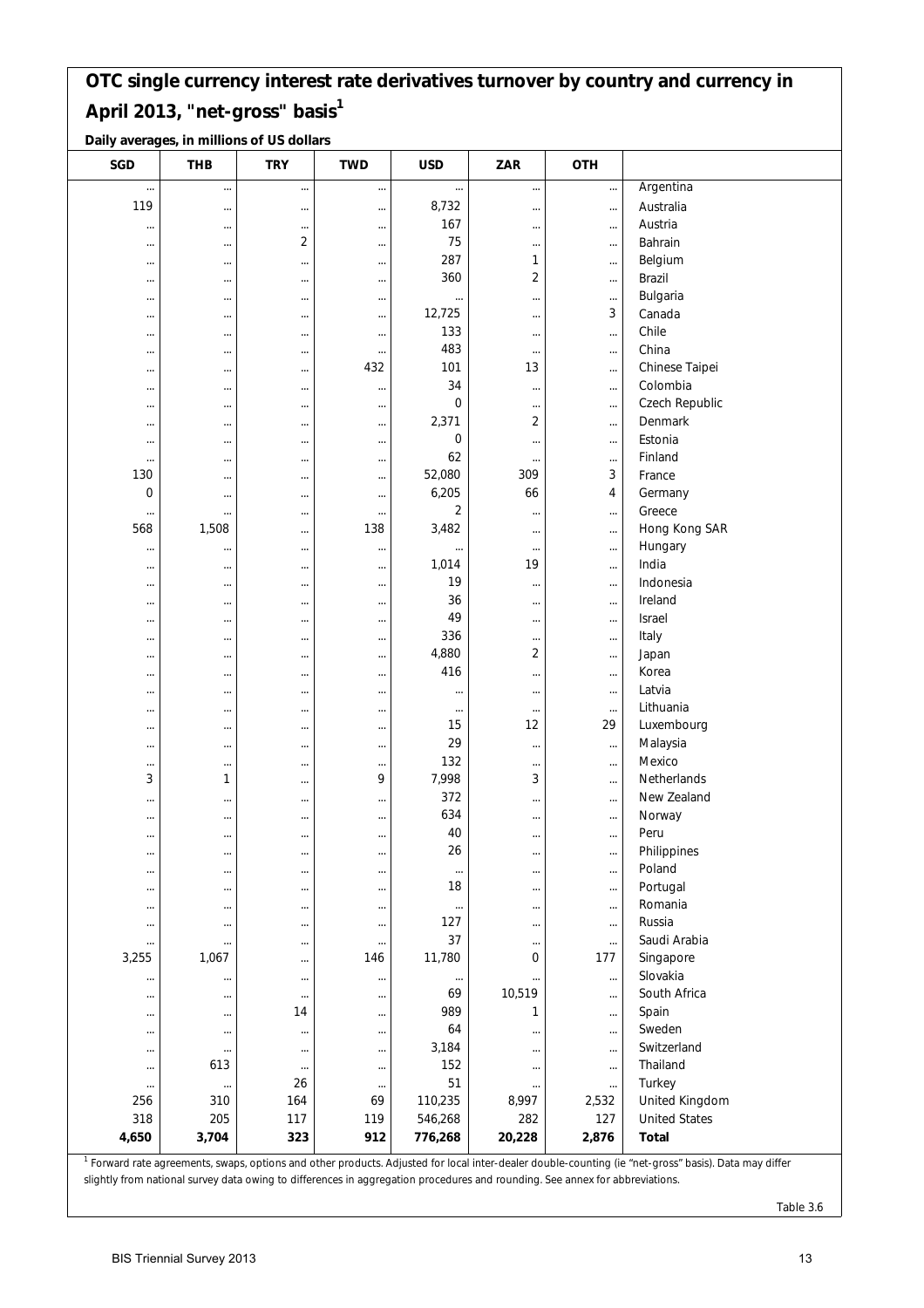**Daily averages, in millions of US dollars**

|                      |                       |                |               | Net turnover <sup>3</sup> |                |                |
|----------------------|-----------------------|----------------|---------------|---------------------------|----------------|----------------|
|                      | Gross                 |                | With          |                           | With other     | With non-      |
|                      | turnover <sup>2</sup> | <b>Total</b>   | reporting     | With reporting            | financial      | financial      |
|                      |                       |                | local dealers | dealers abroad            | institutions   | customers      |
| Argentina            | 2                     | $\overline{2}$ |               |                           | $\overline{2}$ |                |
| Australia            | 79,762                | 66,184         | 13,578        | 35,998                    | 13,084         | 3,524          |
| Austria              | 1,184                 | 1,174          | 10            | 999                       | 115            | 50             |
| Bahrain              | 87                    | 87             | $\cdots$      | 65                        | 11             | 11             |
| Belgium              | 9,048                 | 8,634          | 414           | 2,281                     | 5,773          | 166            |
| Brazil               | 4,619                 | 3,537          | 1,082         | 400                       | 896            | 1,159          |
| Bulgaria             | 5                     | 5              |               | 1                         | 1              | 3              |
| Canada               | 38,828                | 33,975         | 4,853         | 9,218                     | 18,781         | 1,123          |
| Chile                | 133                   | 133            | 1             | 117                       | 2              | 14             |
| China                | 23,653                | 12,966         | 10,687        | 445                       | 724            | 1,110          |
| Chinese Taipei       | 828                   | 575            | 253           | 154                       | 146            | 22             |
| Colombia             | 144                   | 121            | 23            | 79                        | 18             | $\mathbf{1}$   |
| Czech Republic       | 210                   | 157            | 53            | 84                        | $\overline{0}$ | 20             |
| Denmark              | 63,233                | 59,249         | 3,871         | 17,980                    | 35,963         | 1,434          |
| Estonia              | 3                     | 3              | $\cdots$      | 2                         |                | 1              |
| Finland              | 2,476                 | 2,238          | 99            | 1,832                     | 231            | 76             |
| France               | 225,150               | 202,199        | 22,939        | 94,033                    | 83,728         | 1,499          |
| Germany              | 102,797               | 101,347        | 1,450         | 18,404                    | 80,941         | 552            |
| Greece               | 36                    | 36             | $\cdots$      | 29                        | 0              | 6              |
| Hong Kong SAR        | 28,581                | 27,776         | 681           | 18,332                    | 7,451          | 1,312          |
| Hungary              | 84                    | 83             | 1             | 81                        | $\cdots$       | $\ldots$       |
| India                | 4,788                 | 3,248          | 1,540         | 277                       | 1,082          | 348            |
| Indonesia            | 22                    | 21             | 0             | 9                         | 4              | 8              |
| Ireland              | 3,704                 | 3,217          | 486           | 2,656                     | 50             | 25             |
| Israel               | 411                   | 370            | 42            |                           | 320            | 8              |
| Italy                | 26,849                | 24,015         | 2,834         | 18,977                    | 1,735          | 469            |
| Japan                | 75,696                | 67,126         | 8,559         | 25,744                    | 31,771         | 1,052          |
| Korea                | 10,398                | 7,837          | 2,561         | 4,031                     | 1,220          | 25             |
| Latvia               | $\cdots$              |                |               |                           | $\cdots$       | $\cdots$       |
| Lithuania            | $\cdots$              | $\cdots$       | $\cdots$      | $\cdots$                  | $\cdots$       |                |
| Luxembourg           | 379                   | 376            | 3             | 344                       | 23             | $\overline{7}$ |
| Malaysia             | 224                   | 146            | 78            | 19                        | 40             | 9              |
| Mexico               | 2,876                 | 2,390          | 486           | 1,412                     | 443            | 50             |
| Netherlands          | 29,869                | 28,693         | 1,176         | 7,106                     | 20,089         | 322            |
| New Zealand          | 2,881                 | 2,544          | 337           | 1,837                     | 119            | 251            |
| Norway               | 6,777                 | 5,651          | 1,126         | 1,926                     | 2,436          | 163            |
| Peru                 | 40                    | 40             | $\cdots$      | 38                        | $\cdots$       | $\overline{2}$ |
| Philippines          | 49                    | 40             | 9             | 26                        | 6              | $\cdots$       |
| Poland               | 3,881                 | 3,038          | 843           | 1,865                     | 304            | 26             |
| Portugal             | 717                   | 717            | 0             | 495                       | 220            | 1              |
| Romania              | 4                     | 4              |               | 3                         | $\cdots$       | $\mathbf{1}$   |
| Russia               | 220                   | 219            | 1             | 172                       | 9              | 36             |
| Saudi Arabia         | 154                   | 152            | 2             | 89                        | 7              | 53             |
| Singapore            | 38,214                | 37,123         | 1,070         | 23,262                    | 10,177         | 2,615          |
| Slovakia             | 8                     | 8              |               | 8                         |                | $\ldots$       |
| South Africa         | 12,396                | 10,590         | 1,806         | 4,224                     | 4,389          | 171            |
| Spain                | 14,063                | 13,729         | 334           | 2,847                     | 10,341         | 207            |
| Sweden               | 17,777                | 16,998         | 779           | 7,403                     | 5,682          | 3,133          |
| Switzerland          | 32,697                | 32,618         | 79            | 25,790                    | 5,737          | 1,013          |
| Thailand             | 1,038                 | 767            | 271           | 422                       | 54             | 19             |
| Turkey               | 124                   | 124            |               | 104                       | 12             | 7              |
| United Kingdom       | 1,558,815             | 1,345,008      | 210,637       | 341,798                   | 731,186        | 61,387         |
| <b>United States</b> | 734,578               | 626,244        | 106,101       | 156,383                   | 278,568        | 85,192         |
| <b>Total</b>         | 3,160,509             | 2,753,532      | 401,155       | 829,796                   | 1,353,893      | 168,688        |

procedures and rounding. <sup>2</sup> Not adjusted for inter-dealer double-counting (ie "gross-gross" basis). <sup>3</sup> Adjusted for local inter-dealer double-counting (ie "net-gross" basis). Excludes other products.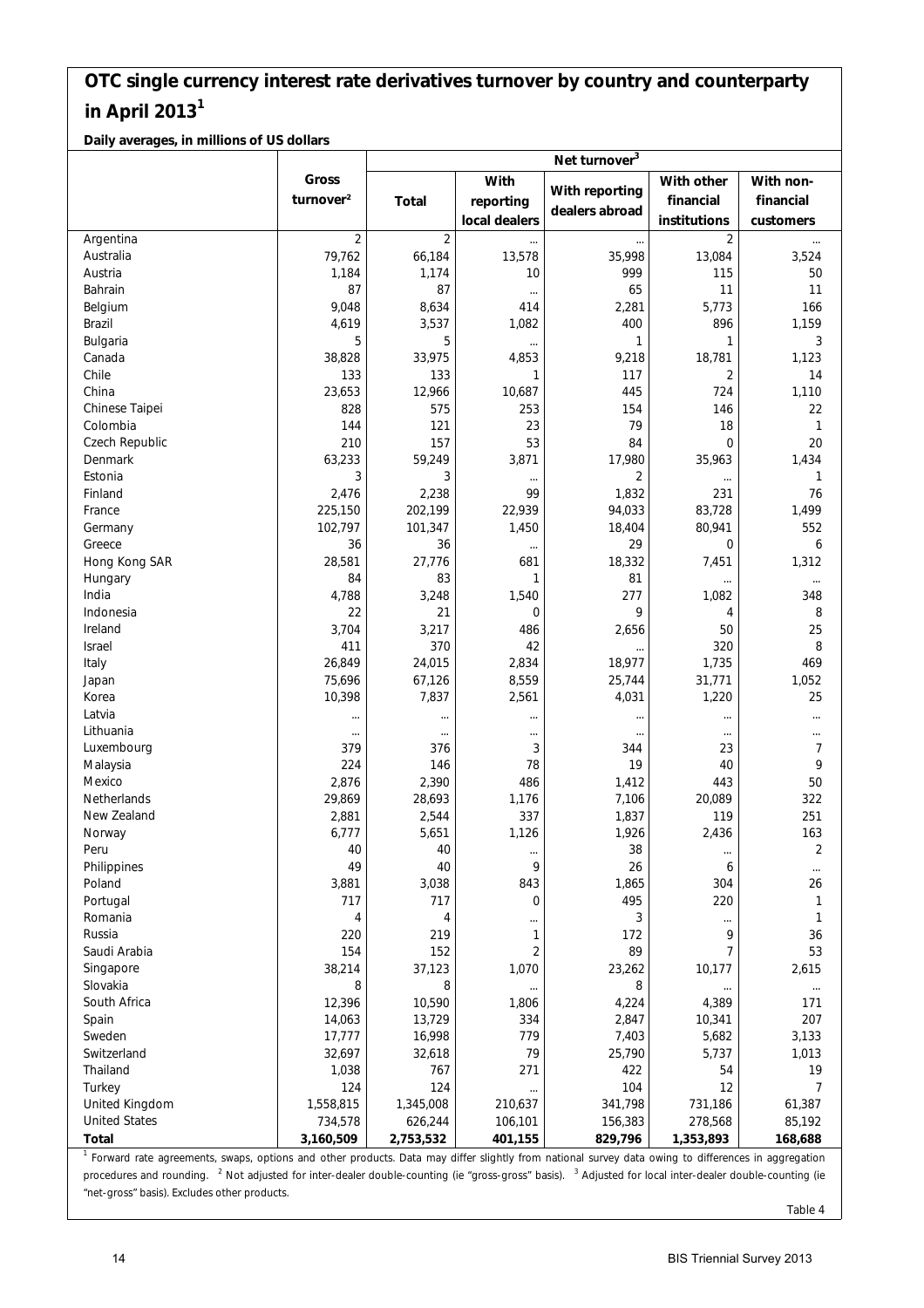#### **Forward rate agreements**

**Daily averages, in millions of US dollars**

|                                                                                                                                                                             |              | <b>Reporting dealers</b> |                  | Other financial<br>institutions |                  | <b>Non-financial customers</b> |                  |  |
|-----------------------------------------------------------------------------------------------------------------------------------------------------------------------------|--------------|--------------------------|------------------|---------------------------------|------------------|--------------------------------|------------------|--|
|                                                                                                                                                                             | <b>Total</b> | Local                    | Cross-<br>border | Local                           | Cross-<br>border | Local                          | Cross-<br>border |  |
| Argentina                                                                                                                                                                   |              | $\cdots$                 |                  | $\cdots$                        | $\cdots$         | $\cdots$                       | $\cdots$         |  |
| Australia                                                                                                                                                                   | 18,193       | 3,398                    | 11,253           | 552                             | 2,889            | $\cdots$                       | 100              |  |
| Austria                                                                                                                                                                     | 72           | $\cdots$                 | 59               | 13                              | $\cdots$         | $\cdots$                       | $\ldots$         |  |
| Bahrain                                                                                                                                                                     | 11           | $\cdots$                 | 11               | $\cdots$                        | $\cdots$         | $\cdots$                       | $\cdots$         |  |
| Belgium                                                                                                                                                                     | 4,986        | 31                       | 334              | $\cdots$                        | 4,596            | $\cdots$                       | 25               |  |
| Brazil                                                                                                                                                                      | 12           | 3                        | $\cdots$         |                                 | 5                | 3                              | $\cdots$         |  |
| Bulgaria                                                                                                                                                                    |              | $\ldots$                 |                  |                                 | $\cdots$         | $\cdots$                       | $\cdots$         |  |
| Canada                                                                                                                                                                      | 6,773        | 695                      | 1,777            | $\cdots$                        | 4,282            | $\cdots$                       | 18               |  |
| Chile                                                                                                                                                                       |              | $\cdots$                 |                  |                                 | $\cdots$         | $\cdots$                       | $\cdots$         |  |
| China                                                                                                                                                                       |              | $\cdots$                 | $\cdots$         | $\cdots$                        | $\cdots$         | $\cdots$                       | $\cdots$         |  |
| Chinese Taipei                                                                                                                                                              | $\cdots$     | $\cdots$                 | $\cdots$         |                                 | $\cdots$         | $\cdots$                       | $\cdots$         |  |
| Colombia                                                                                                                                                                    | 13           | $\overline{c}$           | 5                | 7                               | $\cdots$         | $\cdots$                       | $\cdots$         |  |
| Czech Republic                                                                                                                                                              | 14           | 5                        | 9                | $\cdots$                        | $\cdots$         | $\cdots$                       | $\cdots$         |  |
| Denmark                                                                                                                                                                     | 18,816       | 644                      | 3,779            | 219                             | 14,154           | 19                             | $\cdots$         |  |
| Estonia                                                                                                                                                                     |              | $\cdots$                 |                  | $\ldots$                        | $\cdots$         | $\ldots$                       | $\cdots$         |  |
| Finland                                                                                                                                                                     | 65           | $\cdots$                 | 14               | $\cdots$                        | 51               | $\cdots$                       | $\cdots$         |  |
| France                                                                                                                                                                      | 56,588       | 1,473                    | 18,049           | 735                             | 36,201           | 117                            | 12               |  |
| Germany                                                                                                                                                                     | 77,186       | 370                      | 7,399            | 262                             | 69,027           | 70                             | 57               |  |
| Greece                                                                                                                                                                      |              | $\cdots$                 | $\cdots$         | $\cdots$                        | $\cdots$         | $\cdots$                       | $\cdots$         |  |
| Hong Kong SAR                                                                                                                                                               | 2,039        | $\ldots$                 | 1,538            | $\cdots$                        | 475              | $\cdots$                       | 26               |  |
| Hungary                                                                                                                                                                     | 43           | $\cdots$                 | 43               | $\cdots$                        | $\cdots$         | $\cdots$                       | $\cdots$         |  |
| India                                                                                                                                                                       | 34           | 1                        | 18               | $\cdots$                        | 13               | 2                              | $\cdots$         |  |
| Indonesia                                                                                                                                                                   | 3            | $\overline{0}$           | 3                |                                 | $\cdots$         | $\cdots$                       | $\cdots$         |  |
| Ireland                                                                                                                                                                     | 33           | $\cdots$                 | 33               | $\cdots$                        | $\cdots$         | $\cdots$                       | $\cdots$         |  |
| Israel                                                                                                                                                                      | 25           | $\cdots$                 | $\cdots$         | $\cdots$                        | 25               | $\cdots$                       | $\cdots$         |  |
| Italy                                                                                                                                                                       | 9,387        | 88                       | 9,126            | $\cdots$                        | 172              | $\cdots$                       | $\cdots$         |  |
| Japan                                                                                                                                                                       | 2,671        | 57                       | 1,094            | $\cdots$                        | 1,520            | $\cdots$                       | $\cdots$         |  |
| Korea                                                                                                                                                                       | 64           | $\cdots$                 | 43               | 20                              | $\cdots$         | $\cdots$                       | $\cdots$         |  |
| Latvia                                                                                                                                                                      |              | $\cdots$                 | $\cdots$         |                                 | $\cdots$         |                                | $\cdots$         |  |
| Lithuania                                                                                                                                                                   |              | $\cdots$                 | $\cdots$         | $\cdots$                        | $\cdots$         | $\cdots$                       | $\cdots$         |  |
| Luxembourg                                                                                                                                                                  | 9            | $\cdots$                 | 8                | $\cdots$                        | $\overline{2}$   | 0                              | $\cdots$         |  |
| Malaysia                                                                                                                                                                    | $\cdots$     | $\cdots$                 | $\cdots$         | $\cdots$                        | $\cdots$         | $\cdots$                       | $\cdots$         |  |
| Mexico                                                                                                                                                                      | 20           | $\cdots$                 | 9                | $\cdots$                        | $\cdots$         | 11                             | $\cdots$         |  |
| Netherlands                                                                                                                                                                 | 13,564       | $\ldots$                 | 3,329            | 23                              | 10,170           |                                | 42               |  |
| New Zealand                                                                                                                                                                 | 1,293        | 61                       | 1,145            |                                 | 70               | 1                              | 15               |  |
| Norway                                                                                                                                                                      | 3,613        | 1,045                    | 1,355            | 541                             | 631              | $\cdots$                       | 41               |  |
| Peru                                                                                                                                                                        | $\cdots$     | $\cdots$                 | $\cdots$         | $\cdots$                        | $\cdots$         | $\cdots$                       | $\cdots$         |  |
| Philippines                                                                                                                                                                 |              | $\cdots$                 | $\cdots$         |                                 | $\cdots$         | $\cdots$                       | $\cdots$         |  |
| Poland                                                                                                                                                                      | 2,035        | 493                      | 1,306            | $\cdots$                        | 236              | $\cdots$                       | $\cdots$         |  |
| Portugal                                                                                                                                                                    | 338          | $\cdots$                 | 334              | $\cdots$                        | 3                | 0                              | $\cdots$         |  |
| Romania                                                                                                                                                                     |              | $\cdots$                 |                  | $\cdots$                        |                  | $\cdots$                       | $\cdots$         |  |
| Russia                                                                                                                                                                      | $\cdots$     | $\cdots$                 | $\cdots$         | $\cdots$                        | $\cdots$         | $\cdots$                       | $\cdots$         |  |
| Saudi Arabia                                                                                                                                                                | 6            | $\cdots$                 | $\overline{2}$   | $\cdots$                        | 4                | $\cdots$                       | $\cdots$         |  |
| Singapore                                                                                                                                                                   | 13,497       | 8                        | 11,746           | 94                              | 1,394            | 38                             | 216              |  |
| Slovakia                                                                                                                                                                    |              | $\cdots$                 | $\cdots$         |                                 | $\cdots$         | $\ldots$                       | $\ldots$         |  |
| South Africa                                                                                                                                                                | 8,672        | 1,584                    | 3,273            | 3,510                           | 204              | 100                            | $\ldots$         |  |
| Spain                                                                                                                                                                       | 6,908        | 27                       | 345              | $\cdots$                        | 6,403            | $\ldots$                       | 133              |  |
| Sweden                                                                                                                                                                      | 7,480        | 72                       | 3,763            | 196                             | 1,977            | $\cdots$                       | 1,471            |  |
| Switzerland                                                                                                                                                                 | 13,708       | 36                       | 10,506           | 76                              | 2,771            | $\cdots$                       | 318              |  |
| Thailand                                                                                                                                                                    | 19           | $\cdots$                 | 19               | $\cdots$                        | $\cdots$         | $\cdots$                       | $\cdots$         |  |
| Turkey                                                                                                                                                                      |              | $\cdots$                 |                  | $\cdots$                        | $\cdots$         | $\cdots$                       | $\cdots$         |  |
| United Kingdom                                                                                                                                                              | 472,659      | 79,393                   | 123,496          | 197,704                         | 65,274           | 1,531                          | 5,260            |  |
| <b>United States</b>                                                                                                                                                        | 141,575      | 26,939                   | 42,275           | 6,573                           | 59,334           | 5,556                          | 898              |  |
| Total                                                                                                                                                                       | 882,420      | 116,427                  | 257,498          | 210,527                         | 281,885          | 7,450                          | 8,632            |  |
| <sup>1</sup> Adjusted for local inter-dealer double-counting (ie "net-gross" basis). Data may differ slightly from national survey data owing to differences in aggregation |              |                          |                  |                                 |                  |                                |                  |  |

procedures and rounding.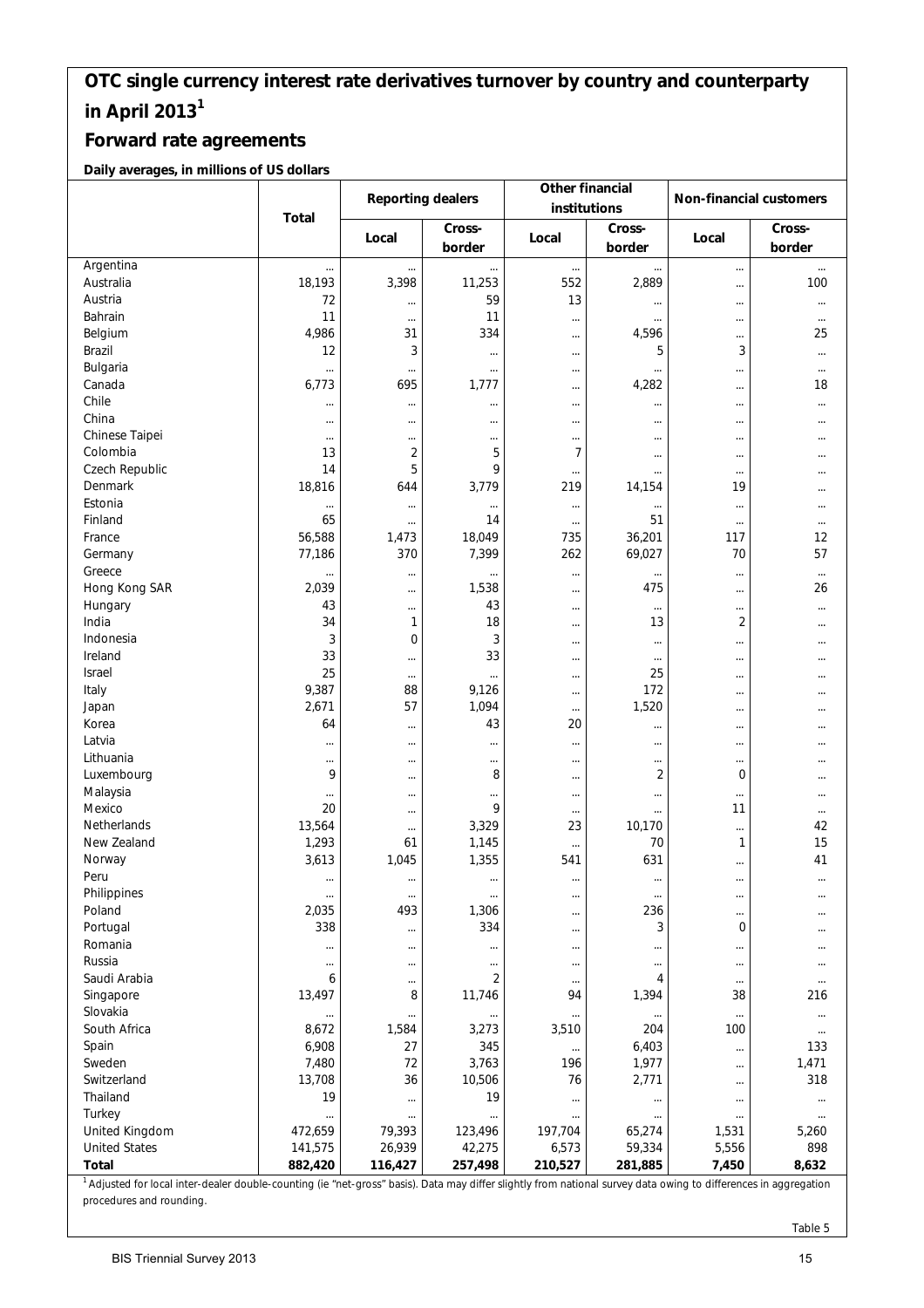#### **Swaps**

**Daily averages, in millions of US dollars**

|                                                                                                                                                                 |                | Other financial<br><b>Reporting dealers</b> |                | Non-financial<br>customers<br>Cross-<br>Local<br><br>825<br>22<br>11<br>55<br>1,129<br>0<br>276<br>14<br>1,110<br>17<br>1<br>20<br>204<br>1,115<br>1<br>61<br>606<br>224<br>$\cdots$<br>235<br>$\cdots$<br>346<br>8<br>4<br>8<br>426<br>372<br>24<br><br>$\cdots$<br>0<br>8<br>11<br>109<br>74<br>96<br>2<br>$\cdots$<br>20<br>1<br>$\ddotsc$<br>34<br>53<br>166<br><br>70<br>16<br>288<br>41<br>8<br>7<br>8,172<br>9,537<br>24,714 |                |  |                |
|-----------------------------------------------------------------------------------------------------------------------------------------------------------------|----------------|---------------------------------------------|----------------|-------------------------------------------------------------------------------------------------------------------------------------------------------------------------------------------------------------------------------------------------------------------------------------------------------------------------------------------------------------------------------------------------------------------------------------|----------------|--|----------------|
|                                                                                                                                                                 | <b>Total</b>   |                                             |                | institutions                                                                                                                                                                                                                                                                                                                                                                                                                        |                |  |                |
|                                                                                                                                                                 |                |                                             | Cross-         |                                                                                                                                                                                                                                                                                                                                                                                                                                     | Cross-         |  |                |
|                                                                                                                                                                 |                | Local                                       | border         | Local                                                                                                                                                                                                                                                                                                                                                                                                                               | border         |  | border         |
| Argentina                                                                                                                                                       | $\overline{2}$ |                                             | $\cdots$       | 2                                                                                                                                                                                                                                                                                                                                                                                                                                   |                |  |                |
| Australia                                                                                                                                                       | 46,713         | 10,144                                      | 23,941         | 3,332                                                                                                                                                                                                                                                                                                                                                                                                                               | 5,989          |  | 2,482          |
| Austria                                                                                                                                                         | 1,039          | 10                                          | 884            | 18                                                                                                                                                                                                                                                                                                                                                                                                                                  | 83             |  | 22             |
| Bahrain                                                                                                                                                         | 75             | $\cdots$                                    | 53             | 1                                                                                                                                                                                                                                                                                                                                                                                                                                   | 10             |  | $\ldots$       |
| Belgium                                                                                                                                                         | 3.445          | 372                                         | 1,825          | 132                                                                                                                                                                                                                                                                                                                                                                                                                                 | 1,020          |  | 42             |
| Brazil                                                                                                                                                          | 3,492          | 1,078                                       | 400            | 767                                                                                                                                                                                                                                                                                                                                                                                                                                 | 119            |  | $\ldots$       |
| Bulgaria                                                                                                                                                        | 5              |                                             | 1              | 1                                                                                                                                                                                                                                                                                                                                                                                                                                   | $\cdots$       |  | $\overline{2}$ |
| Canada                                                                                                                                                          | 25,186         | 4,105                                       | 5,760          | 1,639                                                                                                                                                                                                                                                                                                                                                                                                                               | 12,723         |  | 684            |
| Chile                                                                                                                                                           | 133            | 1                                           | 117            | 2                                                                                                                                                                                                                                                                                                                                                                                                                                   |                |  | $\cdots$       |
| China                                                                                                                                                           | 12,959         | 10,686                                      | 438            | 724                                                                                                                                                                                                                                                                                                                                                                                                                                 | $\cdots$       |  |                |
| Chinese Taipei                                                                                                                                                  | 545            | 241                                         | 144            | 98                                                                                                                                                                                                                                                                                                                                                                                                                                  | $\cdots$<br>43 |  | <br>1          |
| Colombia                                                                                                                                                        | 107            | 22                                          | 74             | 9                                                                                                                                                                                                                                                                                                                                                                                                                                   | 1              |  |                |
| Czech Republic                                                                                                                                                  | 143            | 48                                          | 75             |                                                                                                                                                                                                                                                                                                                                                                                                                                     | $\mathbf 0$    |  |                |
| Denmark                                                                                                                                                         | 39,496         | 3,185                                       | 13,517         | $\cdots$<br>739                                                                                                                                                                                                                                                                                                                                                                                                                     | 20,735         |  | $\cdots$       |
| Estonia                                                                                                                                                         | 3              |                                             | $\overline{2}$ |                                                                                                                                                                                                                                                                                                                                                                                                                                     |                |  |                |
| Finland                                                                                                                                                         | 1,763          | $\ddotsc$<br>97                             | 1,445          | <br>132                                                                                                                                                                                                                                                                                                                                                                                                                             | 27             |  | <br>1          |
| France                                                                                                                                                          |                |                                             |                |                                                                                                                                                                                                                                                                                                                                                                                                                                     |                |  |                |
|                                                                                                                                                                 | 141,674        | 21,240                                      | 73,293         | 8,202                                                                                                                                                                                                                                                                                                                                                                                                                               | 37,663         |  | 670            |
| Germany                                                                                                                                                         | 22,976         | 1,049                                       | 10,124         | 1,518                                                                                                                                                                                                                                                                                                                                                                                                                               | 9,932          |  | 128            |
| Greece                                                                                                                                                          | 23             | $\cdots$                                    | 23             | $\ldots$                                                                                                                                                                                                                                                                                                                                                                                                                            | 0              |  | $\cdots$       |
| Hong Kong SAR                                                                                                                                                   | 23,687         | 676                                         | 16,000         | 235                                                                                                                                                                                                                                                                                                                                                                                                                                 | 5,651          |  | 891            |
| Hungary                                                                                                                                                         | 40             | 1                                           | 38             | $\ldots$                                                                                                                                                                                                                                                                                                                                                                                                                            | $\cdots$       |  | $\cdots$       |
| India                                                                                                                                                           | 3,213          | 1,539                                       | 258            | 470                                                                                                                                                                                                                                                                                                                                                                                                                                 | 599            |  |                |
| Indonesia                                                                                                                                                       | 18             | 0                                           | 6              | 3                                                                                                                                                                                                                                                                                                                                                                                                                                   | 1              |  | $\cdots$       |
| Ireland                                                                                                                                                         | 3,180          | 486                                         | 2,620          | 3                                                                                                                                                                                                                                                                                                                                                                                                                                   | 47             |  | 20             |
| Israel                                                                                                                                                          | 344            | 42                                          |                | 32                                                                                                                                                                                                                                                                                                                                                                                                                                  | 263            |  | $\ldots$       |
| Italy                                                                                                                                                           | 13,927         | 2,500                                       | 9,509          | 238                                                                                                                                                                                                                                                                                                                                                                                                                                 | 1,219          |  | 36             |
| Japan                                                                                                                                                           | 55,860         | 7,792                                       | 20,760         | 13,466                                                                                                                                                                                                                                                                                                                                                                                                                              | 12,881         |  | 588            |
| Korea                                                                                                                                                           | 7,570          | 2,545                                       | 3,825          | 1,049                                                                                                                                                                                                                                                                                                                                                                                                                               | 126            |  | $\cdots$       |
| Latvia                                                                                                                                                          |                | $\ddotsc$                                   |                |                                                                                                                                                                                                                                                                                                                                                                                                                                     | $\cdots$       |  | $\cdots$       |
| Lithuania                                                                                                                                                       | $\cdots$       | $\cdots$                                    | $\cdots$       | $\cdots$                                                                                                                                                                                                                                                                                                                                                                                                                            | $\cdots$       |  | $\cdots$       |
| Luxembourg                                                                                                                                                      | 366            | 3                                           | 336            | $\cdots$                                                                                                                                                                                                                                                                                                                                                                                                                            | 22             |  | 6              |
| Malaysia                                                                                                                                                        | 144            | 78                                          | 18             | 27                                                                                                                                                                                                                                                                                                                                                                                                                                  | 12             |  | $\cdots$       |
| Mexico                                                                                                                                                          | 2,247          | 484                                         | 1,336          | 169                                                                                                                                                                                                                                                                                                                                                                                                                                 | 248            |  | $\cdots$       |
| Netherlands                                                                                                                                                     | 14,887         | 1,130                                       | 3,680          | 461                                                                                                                                                                                                                                                                                                                                                                                                                                 | 9,354          |  | 152            |
| New Zealand                                                                                                                                                     | 1,251          | 275                                         | 692            | 48                                                                                                                                                                                                                                                                                                                                                                                                                                  | 1              |  | 162            |
| Norway                                                                                                                                                          | 2,036          | 81                                          | 571            | 730                                                                                                                                                                                                                                                                                                                                                                                                                                 | 533            |  | 25             |
| Peru                                                                                                                                                            | 40             | $\cdots$                                    | 38             | $\cdots$                                                                                                                                                                                                                                                                                                                                                                                                                            | $\cdots$       |  | $\cdots$       |
| Philippines                                                                                                                                                     | 40             | 9                                           | 26             | 0                                                                                                                                                                                                                                                                                                                                                                                                                                   | 6              |  |                |
| Poland                                                                                                                                                          | 992            | 349                                         | 554            | 30                                                                                                                                                                                                                                                                                                                                                                                                                                  | 39             |  | $\cdots$       |
| Portugal                                                                                                                                                        | 372            | 0                                           | 154            | 16                                                                                                                                                                                                                                                                                                                                                                                                                                  | 201            |  | $\cdots$       |
| Romania                                                                                                                                                         | 2              | $\ddotsc$                                   | 2              | $\ldots$                                                                                                                                                                                                                                                                                                                                                                                                                            | $\cdots$       |  | $\cdots$       |
| Russia                                                                                                                                                          | 219            | 1                                           | 172            | $\cdots$                                                                                                                                                                                                                                                                                                                                                                                                                            | 9              |  | 2              |
| Saudi Arabia                                                                                                                                                    | 145            | $\overline{2}$                              | 87             | 2                                                                                                                                                                                                                                                                                                                                                                                                                                   | 0              |  | $\cdots$       |
| Singapore                                                                                                                                                       | 22,752         | 1,052                                       | 11,210         | 441                                                                                                                                                                                                                                                                                                                                                                                                                                 | 7,787          |  | 2,097          |
| Slovakia                                                                                                                                                        | 8              | $\cdots$                                    | 8              | $\cdots$                                                                                                                                                                                                                                                                                                                                                                                                                            |                |  | $\cdots$       |
| South Africa                                                                                                                                                    | 1,781          | 214                                         | 892            | 543                                                                                                                                                                                                                                                                                                                                                                                                                                 | 60             |  | 0              |
| Spain                                                                                                                                                           | 5,551          | 269                                         | 1,794          | 84                                                                                                                                                                                                                                                                                                                                                                                                                                  | 3,349          |  | 38             |
| Sweden                                                                                                                                                          | 7,225          | 486                                         | 3,002          | 911                                                                                                                                                                                                                                                                                                                                                                                                                                 | 2,166          |  | 372            |
| Switzerland                                                                                                                                                     | 18,877         | 42                                          | 15,256         | 167                                                                                                                                                                                                                                                                                                                                                                                                                                 | 2,717          |  | 653            |
| Thailand                                                                                                                                                        | 748            | 271                                         | 403            | 6                                                                                                                                                                                                                                                                                                                                                                                                                                   | 48             |  | 12             |
| Turkey                                                                                                                                                          | 96             | $\cdots$                                    | 80             | 5                                                                                                                                                                                                                                                                                                                                                                                                                                   | 4              |  | 1              |
| United Kingdom                                                                                                                                                  | 795,805        | 119,469                                     | 194,419        | 299,333                                                                                                                                                                                                                                                                                                                                                                                                                             | 132,119        |  | 42,292         |
| <b>United States</b>                                                                                                                                            | 382,525        | 56,803                                      | 81,148         | 51,532                                                                                                                                                                                                                                                                                                                                                                                                                              | 121,242        |  | 62,264         |
| <b>Total</b>                                                                                                                                                    | 1,665,729      | 248,878                                     | 501,011        | 387,317                                                                                                                                                                                                                                                                                                                                                                                                                             | 389,050        |  | 114,759        |
| <sup>1</sup> Adjusted for local inter-dealer double-counting (ie "net-gross" basis). Data may differ slightly from national survey data owing to differences in |                |                                             |                |                                                                                                                                                                                                                                                                                                                                                                                                                                     |                |  |                |
| aggregation procedures and rounding.                                                                                                                            |                |                                             |                |                                                                                                                                                                                                                                                                                                                                                                                                                                     |                |  |                |

Table 6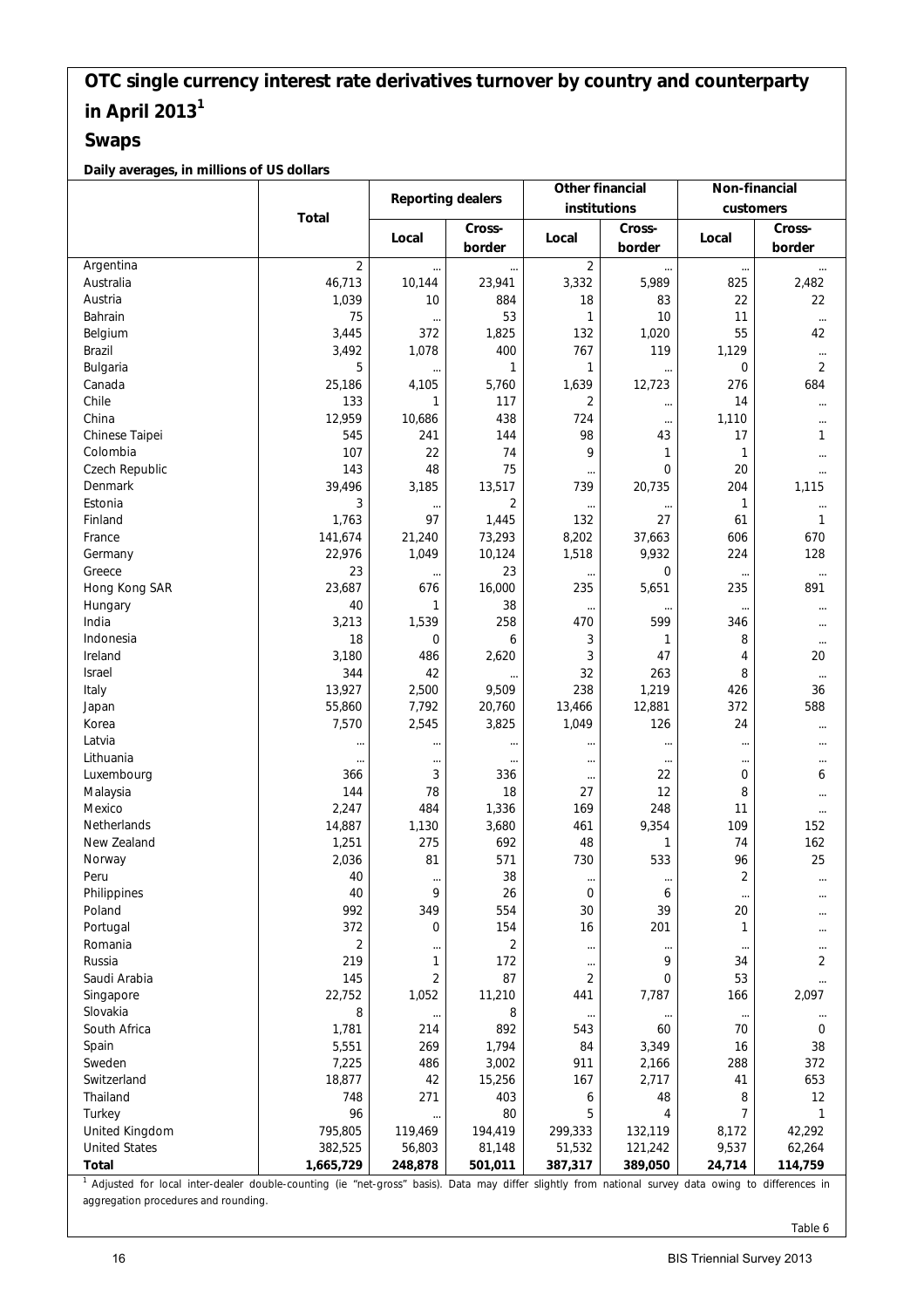### **Options**

**Daily averages, in millions of US dollars**

| <b>Reporting dealers</b><br>institutions<br>customers<br><b>Total</b><br>Cross-<br>Cross-<br>Cross-<br>Local<br>Local<br>Local<br>border<br>border<br>border<br>Argentina<br>$\ldots$<br>$\ldots$<br><br>$\cdots$<br>$\cdots$<br><br>$\cdots$<br>Australia<br>1,279<br>36<br>804<br>9<br>313<br>98<br>19<br>5<br>Austria<br>$\mathbf 0$<br>56<br>64<br>1<br>0<br>1<br>Bahrain<br><br>$\cdots$<br>$\cdots$<br>$\cdots$<br>$\cdots$<br>$\cdots$<br>11<br>2<br>37<br>$\overline{7}$<br>Belgium<br>203<br>122<br>23<br>5<br>33<br>27<br>Brazil<br>1<br>$\ldots$<br>$\cdots$<br>$\cdots$<br>Bulgaria<br><br>$\cdots$<br>$\cdots$<br>$\cdots$<br>$\cdots$<br>$\cdots$<br>$\cdots$<br>Canada<br>2,017<br>53<br>83<br>83<br>1,681<br>55<br>62<br>Chile<br>$\ldots$<br>$\cdots$<br><br>$\ldots$<br>$\cdots$<br>$\cdots$<br>$\cdots$<br>China<br>$\overline{7}$<br>7<br>1<br>$\cdots$<br>$\cdots$<br>$\cdots$<br>$\cdots$<br>Chinese Taipei<br>$\overline{2}$<br>30<br>11<br>5<br>10<br>0<br>2<br>Colombia<br>$\cdots$<br>$\cdots$<br>$\cdots$<br><br>$\cdots$<br><br>$\ddotsc$<br>Czech Republic<br>$\overline{0}$<br>$\mathbf 0$<br>0<br><br>$\cdots$<br>$\cdots$<br>$\cdots$<br>937<br>42<br>684<br>0<br>24<br>71<br>Denmark<br>115<br>Estonia<br>$\mathbf 0$<br>$\mathbf 0$<br>$\mathbf 0$<br>$\cdots$<br>$\cdots$<br>$\cdots$<br>$\cdots$<br>$\overline{2}$<br>410<br>373<br>5<br>13<br>Finland<br>16<br>$\cdots$<br>3,938<br>69<br>France<br>226<br>2,691<br>857<br>77<br>17<br>32<br>1,185<br>881<br>53<br>62<br>10<br>Germany<br>148<br>Greece<br>13<br>6<br>6<br><br>$\cdots$<br>$\cdots$<br>$\cdots$<br>5<br>Hong Kong SAR<br>2,050<br>794<br>203<br>888<br>9<br>151<br>Hungary<br>$\cdots$<br><br>$\cdots$<br>$\cdots$<br>$\cdots$<br>$\cdots$<br><br>India<br><br>$\cdots$<br>$\cdots$<br><br>$\cdots$<br>$\cdots$<br><br>Indonesia<br>$\cdots$<br>$\cdots$<br>$\cdots$<br>$\cdots$<br>$\cdots$<br>$\cdots$<br>$\cdots$<br>Ireland<br>4<br>3<br>1<br>$\ddotsc$<br>$\cdots$<br>$\cdots$<br>$\cdots$<br>Israel<br><br>$\cdots$<br>$\cdots$<br>$\cdots$<br>$\cdots$<br>$\cdots$<br>$\cdots$<br>7<br>Italy<br>95<br>701<br>246<br>341<br>10<br>$\cdots$<br>8,595<br>709<br>3,889<br>663<br>3,242<br>45<br>Japan<br>47<br>204<br>16<br>162<br>20<br>Korea<br>1<br>4<br>$\cdots$<br>Latvia<br><br>$\cdots$<br><br><br>$\cdots$<br><br>$\cdots$<br>Lithuania<br><br>$\ddotsc$<br>$\cdots$<br><br>$\cdots$<br>$\ddotsc$<br>$\cdots$<br>Luxembourg<br>1<br>1<br>$\cdots$<br>$\cdots$<br>$\cdots$<br>$\cdots$<br>$\cdots$<br>$\overline{2}$<br>$\mathbf 0$<br>0<br>Malaysia<br>1<br>1<br>$\cdots$<br><br>Mexico<br>123<br>1<br>67<br>22<br>28<br>4<br><br><b>Netherlands</b><br>242<br>96<br>80<br>11<br>46<br>8<br><br>New Zealand<br>$\mathbf 0$<br>$\boldsymbol{0}$<br>$\mathbf 0$<br>$\cdots$<br>$\cdots$<br><br><br>$\overline{2}$<br>1<br>1<br>1<br>Norway<br>$\cdots$<br><br><br>Peru<br>$\cdots$<br><br>$\cdots$<br><br>$\cdots$<br>$\cdots$<br>$\cdots$<br>Philippines<br>$\ldots$<br>$\ldots$<br>$\cdots$<br>$\cdots$<br>$\cdots$<br>$\cdots$<br>$\cdots$<br>Poland<br>10<br>4<br>6<br><br>$\cdots$<br>$\cdots$<br>$\cdots$<br>$\overline{7}$<br>Portugal<br>7<br>0<br>0<br>$\cdots$<br><br><br>Romania<br>$\overline{2}$<br>1<br>1<br>$\cdots$<br>$\cdots$<br>$\cdots$<br>$\cdots$<br>Russia<br>$\cdots$<br><br><br>$\cdots$<br><br>$\cdots$<br>$\cdots$<br>Saudi Arabia<br>$\cdots$<br>$\cdots$<br>$\cdots$<br>$\cdots$<br>$\cdots$<br>$\cdots$<br>$\cdots$<br>$\overline{7}$<br>Singapore<br>874<br>10<br>420<br>91<br>306<br>40<br>Slovakia<br>$\cdots$<br>$\cdots$<br>$\cdots$<br>$\cdots$<br>$\cdots$<br>$\cdots$<br>$\cdots$<br>South Africa<br>138<br>8<br>59<br>72<br>0<br>$\cdots$<br>$\cdots$<br>1,271<br>38<br>708<br>19<br>Spain<br>505<br>1<br>$\cdots$<br>2,293<br>221<br>Sweden<br>638<br>300<br>132<br>1,002<br>$\cdots$<br>Switzerland<br>33<br>27<br>1<br>5<br>$\cdots$<br>$\cdots$<br>$\cdots$<br>Thailand<br>$\cdots$<br>$\cdots$<br><br>$\cdots$<br>$\cdots$<br>$\cdots$<br>$\cdots$<br>Turkey<br>27<br>24<br>3<br>0<br>$\cdots$<br><br>$\cdots$<br>United Kingdom<br>76,544<br>11,775<br>23,882<br>10,317<br>26,439<br>211<br>3,920<br>102,145<br>22,359<br>23,942<br>3,842<br>3,096<br><b>United States</b><br>32,960<br>15,945<br><b>Total</b><br>205,383<br>35,850<br>71,288<br>27,823<br>57,290<br>5,623<br>7,510<br>1 Adjusted for local inter-dealer double-counting (ie "net-gross" basis). Data may differ slightly from national survey data owing to differences in |  |  | Other financial | Non-financial |  |
|--------------------------------------------------------------------------------------------------------------------------------------------------------------------------------------------------------------------------------------------------------------------------------------------------------------------------------------------------------------------------------------------------------------------------------------------------------------------------------------------------------------------------------------------------------------------------------------------------------------------------------------------------------------------------------------------------------------------------------------------------------------------------------------------------------------------------------------------------------------------------------------------------------------------------------------------------------------------------------------------------------------------------------------------------------------------------------------------------------------------------------------------------------------------------------------------------------------------------------------------------------------------------------------------------------------------------------------------------------------------------------------------------------------------------------------------------------------------------------------------------------------------------------------------------------------------------------------------------------------------------------------------------------------------------------------------------------------------------------------------------------------------------------------------------------------------------------------------------------------------------------------------------------------------------------------------------------------------------------------------------------------------------------------------------------------------------------------------------------------------------------------------------------------------------------------------------------------------------------------------------------------------------------------------------------------------------------------------------------------------------------------------------------------------------------------------------------------------------------------------------------------------------------------------------------------------------------------------------------------------------------------------------------------------------------------------------------------------------------------------------------------------------------------------------------------------------------------------------------------------------------------------------------------------------------------------------------------------------------------------------------------------------------------------------------------------------------------------------------------------------------------------------------------------------------------------------------------------------------------------------------------------------------------------------------------------------------------------------------------------------------------------------------------------------------------------------------------------------------------------------------------------------------------------------------------------------------------------------------------------------------------------------------------------------------------------------------------------------------------------------------------------------------------------------------------------------------------------------------------------------------------------------------------------------------------------------------------------------------------------------------------------------------------------------------------------------------------------------------------------------------------------------------------------------------------------------------------------------------------------------------------------------------------------------------------------------------------------------------------------------------------------------------------------------------------------------------------------------------------------------------|--|--|-----------------|---------------|--|
|                                                                                                                                                                                                                                                                                                                                                                                                                                                                                                                                                                                                                                                                                                                                                                                                                                                                                                                                                                                                                                                                                                                                                                                                                                                                                                                                                                                                                                                                                                                                                                                                                                                                                                                                                                                                                                                                                                                                                                                                                                                                                                                                                                                                                                                                                                                                                                                                                                                                                                                                                                                                                                                                                                                                                                                                                                                                                                                                                                                                                                                                                                                                                                                                                                                                                                                                                                                                                                                                                                                                                                                                                                                                                                                                                                                                                                                                                                                                                                                                                                                                                                                                                                                                                                                                                                                                                                                                                                                                                                        |  |  |                 |               |  |
|                                                                                                                                                                                                                                                                                                                                                                                                                                                                                                                                                                                                                                                                                                                                                                                                                                                                                                                                                                                                                                                                                                                                                                                                                                                                                                                                                                                                                                                                                                                                                                                                                                                                                                                                                                                                                                                                                                                                                                                                                                                                                                                                                                                                                                                                                                                                                                                                                                                                                                                                                                                                                                                                                                                                                                                                                                                                                                                                                                                                                                                                                                                                                                                                                                                                                                                                                                                                                                                                                                                                                                                                                                                                                                                                                                                                                                                                                                                                                                                                                                                                                                                                                                                                                                                                                                                                                                                                                                                                                                        |  |  |                 |               |  |
|                                                                                                                                                                                                                                                                                                                                                                                                                                                                                                                                                                                                                                                                                                                                                                                                                                                                                                                                                                                                                                                                                                                                                                                                                                                                                                                                                                                                                                                                                                                                                                                                                                                                                                                                                                                                                                                                                                                                                                                                                                                                                                                                                                                                                                                                                                                                                                                                                                                                                                                                                                                                                                                                                                                                                                                                                                                                                                                                                                                                                                                                                                                                                                                                                                                                                                                                                                                                                                                                                                                                                                                                                                                                                                                                                                                                                                                                                                                                                                                                                                                                                                                                                                                                                                                                                                                                                                                                                                                                                                        |  |  |                 |               |  |
|                                                                                                                                                                                                                                                                                                                                                                                                                                                                                                                                                                                                                                                                                                                                                                                                                                                                                                                                                                                                                                                                                                                                                                                                                                                                                                                                                                                                                                                                                                                                                                                                                                                                                                                                                                                                                                                                                                                                                                                                                                                                                                                                                                                                                                                                                                                                                                                                                                                                                                                                                                                                                                                                                                                                                                                                                                                                                                                                                                                                                                                                                                                                                                                                                                                                                                                                                                                                                                                                                                                                                                                                                                                                                                                                                                                                                                                                                                                                                                                                                                                                                                                                                                                                                                                                                                                                                                                                                                                                                                        |  |  |                 |               |  |
|                                                                                                                                                                                                                                                                                                                                                                                                                                                                                                                                                                                                                                                                                                                                                                                                                                                                                                                                                                                                                                                                                                                                                                                                                                                                                                                                                                                                                                                                                                                                                                                                                                                                                                                                                                                                                                                                                                                                                                                                                                                                                                                                                                                                                                                                                                                                                                                                                                                                                                                                                                                                                                                                                                                                                                                                                                                                                                                                                                                                                                                                                                                                                                                                                                                                                                                                                                                                                                                                                                                                                                                                                                                                                                                                                                                                                                                                                                                                                                                                                                                                                                                                                                                                                                                                                                                                                                                                                                                                                                        |  |  |                 |               |  |
|                                                                                                                                                                                                                                                                                                                                                                                                                                                                                                                                                                                                                                                                                                                                                                                                                                                                                                                                                                                                                                                                                                                                                                                                                                                                                                                                                                                                                                                                                                                                                                                                                                                                                                                                                                                                                                                                                                                                                                                                                                                                                                                                                                                                                                                                                                                                                                                                                                                                                                                                                                                                                                                                                                                                                                                                                                                                                                                                                                                                                                                                                                                                                                                                                                                                                                                                                                                                                                                                                                                                                                                                                                                                                                                                                                                                                                                                                                                                                                                                                                                                                                                                                                                                                                                                                                                                                                                                                                                                                                        |  |  |                 |               |  |
|                                                                                                                                                                                                                                                                                                                                                                                                                                                                                                                                                                                                                                                                                                                                                                                                                                                                                                                                                                                                                                                                                                                                                                                                                                                                                                                                                                                                                                                                                                                                                                                                                                                                                                                                                                                                                                                                                                                                                                                                                                                                                                                                                                                                                                                                                                                                                                                                                                                                                                                                                                                                                                                                                                                                                                                                                                                                                                                                                                                                                                                                                                                                                                                                                                                                                                                                                                                                                                                                                                                                                                                                                                                                                                                                                                                                                                                                                                                                                                                                                                                                                                                                                                                                                                                                                                                                                                                                                                                                                                        |  |  |                 |               |  |
|                                                                                                                                                                                                                                                                                                                                                                                                                                                                                                                                                                                                                                                                                                                                                                                                                                                                                                                                                                                                                                                                                                                                                                                                                                                                                                                                                                                                                                                                                                                                                                                                                                                                                                                                                                                                                                                                                                                                                                                                                                                                                                                                                                                                                                                                                                                                                                                                                                                                                                                                                                                                                                                                                                                                                                                                                                                                                                                                                                                                                                                                                                                                                                                                                                                                                                                                                                                                                                                                                                                                                                                                                                                                                                                                                                                                                                                                                                                                                                                                                                                                                                                                                                                                                                                                                                                                                                                                                                                                                                        |  |  |                 |               |  |
|                                                                                                                                                                                                                                                                                                                                                                                                                                                                                                                                                                                                                                                                                                                                                                                                                                                                                                                                                                                                                                                                                                                                                                                                                                                                                                                                                                                                                                                                                                                                                                                                                                                                                                                                                                                                                                                                                                                                                                                                                                                                                                                                                                                                                                                                                                                                                                                                                                                                                                                                                                                                                                                                                                                                                                                                                                                                                                                                                                                                                                                                                                                                                                                                                                                                                                                                                                                                                                                                                                                                                                                                                                                                                                                                                                                                                                                                                                                                                                                                                                                                                                                                                                                                                                                                                                                                                                                                                                                                                                        |  |  |                 |               |  |
|                                                                                                                                                                                                                                                                                                                                                                                                                                                                                                                                                                                                                                                                                                                                                                                                                                                                                                                                                                                                                                                                                                                                                                                                                                                                                                                                                                                                                                                                                                                                                                                                                                                                                                                                                                                                                                                                                                                                                                                                                                                                                                                                                                                                                                                                                                                                                                                                                                                                                                                                                                                                                                                                                                                                                                                                                                                                                                                                                                                                                                                                                                                                                                                                                                                                                                                                                                                                                                                                                                                                                                                                                                                                                                                                                                                                                                                                                                                                                                                                                                                                                                                                                                                                                                                                                                                                                                                                                                                                                                        |  |  |                 |               |  |
|                                                                                                                                                                                                                                                                                                                                                                                                                                                                                                                                                                                                                                                                                                                                                                                                                                                                                                                                                                                                                                                                                                                                                                                                                                                                                                                                                                                                                                                                                                                                                                                                                                                                                                                                                                                                                                                                                                                                                                                                                                                                                                                                                                                                                                                                                                                                                                                                                                                                                                                                                                                                                                                                                                                                                                                                                                                                                                                                                                                                                                                                                                                                                                                                                                                                                                                                                                                                                                                                                                                                                                                                                                                                                                                                                                                                                                                                                                                                                                                                                                                                                                                                                                                                                                                                                                                                                                                                                                                                                                        |  |  |                 |               |  |
|                                                                                                                                                                                                                                                                                                                                                                                                                                                                                                                                                                                                                                                                                                                                                                                                                                                                                                                                                                                                                                                                                                                                                                                                                                                                                                                                                                                                                                                                                                                                                                                                                                                                                                                                                                                                                                                                                                                                                                                                                                                                                                                                                                                                                                                                                                                                                                                                                                                                                                                                                                                                                                                                                                                                                                                                                                                                                                                                                                                                                                                                                                                                                                                                                                                                                                                                                                                                                                                                                                                                                                                                                                                                                                                                                                                                                                                                                                                                                                                                                                                                                                                                                                                                                                                                                                                                                                                                                                                                                                        |  |  |                 |               |  |
|                                                                                                                                                                                                                                                                                                                                                                                                                                                                                                                                                                                                                                                                                                                                                                                                                                                                                                                                                                                                                                                                                                                                                                                                                                                                                                                                                                                                                                                                                                                                                                                                                                                                                                                                                                                                                                                                                                                                                                                                                                                                                                                                                                                                                                                                                                                                                                                                                                                                                                                                                                                                                                                                                                                                                                                                                                                                                                                                                                                                                                                                                                                                                                                                                                                                                                                                                                                                                                                                                                                                                                                                                                                                                                                                                                                                                                                                                                                                                                                                                                                                                                                                                                                                                                                                                                                                                                                                                                                                                                        |  |  |                 |               |  |
|                                                                                                                                                                                                                                                                                                                                                                                                                                                                                                                                                                                                                                                                                                                                                                                                                                                                                                                                                                                                                                                                                                                                                                                                                                                                                                                                                                                                                                                                                                                                                                                                                                                                                                                                                                                                                                                                                                                                                                                                                                                                                                                                                                                                                                                                                                                                                                                                                                                                                                                                                                                                                                                                                                                                                                                                                                                                                                                                                                                                                                                                                                                                                                                                                                                                                                                                                                                                                                                                                                                                                                                                                                                                                                                                                                                                                                                                                                                                                                                                                                                                                                                                                                                                                                                                                                                                                                                                                                                                                                        |  |  |                 |               |  |
|                                                                                                                                                                                                                                                                                                                                                                                                                                                                                                                                                                                                                                                                                                                                                                                                                                                                                                                                                                                                                                                                                                                                                                                                                                                                                                                                                                                                                                                                                                                                                                                                                                                                                                                                                                                                                                                                                                                                                                                                                                                                                                                                                                                                                                                                                                                                                                                                                                                                                                                                                                                                                                                                                                                                                                                                                                                                                                                                                                                                                                                                                                                                                                                                                                                                                                                                                                                                                                                                                                                                                                                                                                                                                                                                                                                                                                                                                                                                                                                                                                                                                                                                                                                                                                                                                                                                                                                                                                                                                                        |  |  |                 |               |  |
|                                                                                                                                                                                                                                                                                                                                                                                                                                                                                                                                                                                                                                                                                                                                                                                                                                                                                                                                                                                                                                                                                                                                                                                                                                                                                                                                                                                                                                                                                                                                                                                                                                                                                                                                                                                                                                                                                                                                                                                                                                                                                                                                                                                                                                                                                                                                                                                                                                                                                                                                                                                                                                                                                                                                                                                                                                                                                                                                                                                                                                                                                                                                                                                                                                                                                                                                                                                                                                                                                                                                                                                                                                                                                                                                                                                                                                                                                                                                                                                                                                                                                                                                                                                                                                                                                                                                                                                                                                                                                                        |  |  |                 |               |  |
|                                                                                                                                                                                                                                                                                                                                                                                                                                                                                                                                                                                                                                                                                                                                                                                                                                                                                                                                                                                                                                                                                                                                                                                                                                                                                                                                                                                                                                                                                                                                                                                                                                                                                                                                                                                                                                                                                                                                                                                                                                                                                                                                                                                                                                                                                                                                                                                                                                                                                                                                                                                                                                                                                                                                                                                                                                                                                                                                                                                                                                                                                                                                                                                                                                                                                                                                                                                                                                                                                                                                                                                                                                                                                                                                                                                                                                                                                                                                                                                                                                                                                                                                                                                                                                                                                                                                                                                                                                                                                                        |  |  |                 |               |  |
|                                                                                                                                                                                                                                                                                                                                                                                                                                                                                                                                                                                                                                                                                                                                                                                                                                                                                                                                                                                                                                                                                                                                                                                                                                                                                                                                                                                                                                                                                                                                                                                                                                                                                                                                                                                                                                                                                                                                                                                                                                                                                                                                                                                                                                                                                                                                                                                                                                                                                                                                                                                                                                                                                                                                                                                                                                                                                                                                                                                                                                                                                                                                                                                                                                                                                                                                                                                                                                                                                                                                                                                                                                                                                                                                                                                                                                                                                                                                                                                                                                                                                                                                                                                                                                                                                                                                                                                                                                                                                                        |  |  |                 |               |  |
|                                                                                                                                                                                                                                                                                                                                                                                                                                                                                                                                                                                                                                                                                                                                                                                                                                                                                                                                                                                                                                                                                                                                                                                                                                                                                                                                                                                                                                                                                                                                                                                                                                                                                                                                                                                                                                                                                                                                                                                                                                                                                                                                                                                                                                                                                                                                                                                                                                                                                                                                                                                                                                                                                                                                                                                                                                                                                                                                                                                                                                                                                                                                                                                                                                                                                                                                                                                                                                                                                                                                                                                                                                                                                                                                                                                                                                                                                                                                                                                                                                                                                                                                                                                                                                                                                                                                                                                                                                                                                                        |  |  |                 |               |  |
|                                                                                                                                                                                                                                                                                                                                                                                                                                                                                                                                                                                                                                                                                                                                                                                                                                                                                                                                                                                                                                                                                                                                                                                                                                                                                                                                                                                                                                                                                                                                                                                                                                                                                                                                                                                                                                                                                                                                                                                                                                                                                                                                                                                                                                                                                                                                                                                                                                                                                                                                                                                                                                                                                                                                                                                                                                                                                                                                                                                                                                                                                                                                                                                                                                                                                                                                                                                                                                                                                                                                                                                                                                                                                                                                                                                                                                                                                                                                                                                                                                                                                                                                                                                                                                                                                                                                                                                                                                                                                                        |  |  |                 |               |  |
|                                                                                                                                                                                                                                                                                                                                                                                                                                                                                                                                                                                                                                                                                                                                                                                                                                                                                                                                                                                                                                                                                                                                                                                                                                                                                                                                                                                                                                                                                                                                                                                                                                                                                                                                                                                                                                                                                                                                                                                                                                                                                                                                                                                                                                                                                                                                                                                                                                                                                                                                                                                                                                                                                                                                                                                                                                                                                                                                                                                                                                                                                                                                                                                                                                                                                                                                                                                                                                                                                                                                                                                                                                                                                                                                                                                                                                                                                                                                                                                                                                                                                                                                                                                                                                                                                                                                                                                                                                                                                                        |  |  |                 |               |  |
|                                                                                                                                                                                                                                                                                                                                                                                                                                                                                                                                                                                                                                                                                                                                                                                                                                                                                                                                                                                                                                                                                                                                                                                                                                                                                                                                                                                                                                                                                                                                                                                                                                                                                                                                                                                                                                                                                                                                                                                                                                                                                                                                                                                                                                                                                                                                                                                                                                                                                                                                                                                                                                                                                                                                                                                                                                                                                                                                                                                                                                                                                                                                                                                                                                                                                                                                                                                                                                                                                                                                                                                                                                                                                                                                                                                                                                                                                                                                                                                                                                                                                                                                                                                                                                                                                                                                                                                                                                                                                                        |  |  |                 |               |  |
|                                                                                                                                                                                                                                                                                                                                                                                                                                                                                                                                                                                                                                                                                                                                                                                                                                                                                                                                                                                                                                                                                                                                                                                                                                                                                                                                                                                                                                                                                                                                                                                                                                                                                                                                                                                                                                                                                                                                                                                                                                                                                                                                                                                                                                                                                                                                                                                                                                                                                                                                                                                                                                                                                                                                                                                                                                                                                                                                                                                                                                                                                                                                                                                                                                                                                                                                                                                                                                                                                                                                                                                                                                                                                                                                                                                                                                                                                                                                                                                                                                                                                                                                                                                                                                                                                                                                                                                                                                                                                                        |  |  |                 |               |  |
|                                                                                                                                                                                                                                                                                                                                                                                                                                                                                                                                                                                                                                                                                                                                                                                                                                                                                                                                                                                                                                                                                                                                                                                                                                                                                                                                                                                                                                                                                                                                                                                                                                                                                                                                                                                                                                                                                                                                                                                                                                                                                                                                                                                                                                                                                                                                                                                                                                                                                                                                                                                                                                                                                                                                                                                                                                                                                                                                                                                                                                                                                                                                                                                                                                                                                                                                                                                                                                                                                                                                                                                                                                                                                                                                                                                                                                                                                                                                                                                                                                                                                                                                                                                                                                                                                                                                                                                                                                                                                                        |  |  |                 |               |  |
|                                                                                                                                                                                                                                                                                                                                                                                                                                                                                                                                                                                                                                                                                                                                                                                                                                                                                                                                                                                                                                                                                                                                                                                                                                                                                                                                                                                                                                                                                                                                                                                                                                                                                                                                                                                                                                                                                                                                                                                                                                                                                                                                                                                                                                                                                                                                                                                                                                                                                                                                                                                                                                                                                                                                                                                                                                                                                                                                                                                                                                                                                                                                                                                                                                                                                                                                                                                                                                                                                                                                                                                                                                                                                                                                                                                                                                                                                                                                                                                                                                                                                                                                                                                                                                                                                                                                                                                                                                                                                                        |  |  |                 |               |  |
|                                                                                                                                                                                                                                                                                                                                                                                                                                                                                                                                                                                                                                                                                                                                                                                                                                                                                                                                                                                                                                                                                                                                                                                                                                                                                                                                                                                                                                                                                                                                                                                                                                                                                                                                                                                                                                                                                                                                                                                                                                                                                                                                                                                                                                                                                                                                                                                                                                                                                                                                                                                                                                                                                                                                                                                                                                                                                                                                                                                                                                                                                                                                                                                                                                                                                                                                                                                                                                                                                                                                                                                                                                                                                                                                                                                                                                                                                                                                                                                                                                                                                                                                                                                                                                                                                                                                                                                                                                                                                                        |  |  |                 |               |  |
|                                                                                                                                                                                                                                                                                                                                                                                                                                                                                                                                                                                                                                                                                                                                                                                                                                                                                                                                                                                                                                                                                                                                                                                                                                                                                                                                                                                                                                                                                                                                                                                                                                                                                                                                                                                                                                                                                                                                                                                                                                                                                                                                                                                                                                                                                                                                                                                                                                                                                                                                                                                                                                                                                                                                                                                                                                                                                                                                                                                                                                                                                                                                                                                                                                                                                                                                                                                                                                                                                                                                                                                                                                                                                                                                                                                                                                                                                                                                                                                                                                                                                                                                                                                                                                                                                                                                                                                                                                                                                                        |  |  |                 |               |  |
|                                                                                                                                                                                                                                                                                                                                                                                                                                                                                                                                                                                                                                                                                                                                                                                                                                                                                                                                                                                                                                                                                                                                                                                                                                                                                                                                                                                                                                                                                                                                                                                                                                                                                                                                                                                                                                                                                                                                                                                                                                                                                                                                                                                                                                                                                                                                                                                                                                                                                                                                                                                                                                                                                                                                                                                                                                                                                                                                                                                                                                                                                                                                                                                                                                                                                                                                                                                                                                                                                                                                                                                                                                                                                                                                                                                                                                                                                                                                                                                                                                                                                                                                                                                                                                                                                                                                                                                                                                                                                                        |  |  |                 |               |  |
|                                                                                                                                                                                                                                                                                                                                                                                                                                                                                                                                                                                                                                                                                                                                                                                                                                                                                                                                                                                                                                                                                                                                                                                                                                                                                                                                                                                                                                                                                                                                                                                                                                                                                                                                                                                                                                                                                                                                                                                                                                                                                                                                                                                                                                                                                                                                                                                                                                                                                                                                                                                                                                                                                                                                                                                                                                                                                                                                                                                                                                                                                                                                                                                                                                                                                                                                                                                                                                                                                                                                                                                                                                                                                                                                                                                                                                                                                                                                                                                                                                                                                                                                                                                                                                                                                                                                                                                                                                                                                                        |  |  |                 |               |  |
|                                                                                                                                                                                                                                                                                                                                                                                                                                                                                                                                                                                                                                                                                                                                                                                                                                                                                                                                                                                                                                                                                                                                                                                                                                                                                                                                                                                                                                                                                                                                                                                                                                                                                                                                                                                                                                                                                                                                                                                                                                                                                                                                                                                                                                                                                                                                                                                                                                                                                                                                                                                                                                                                                                                                                                                                                                                                                                                                                                                                                                                                                                                                                                                                                                                                                                                                                                                                                                                                                                                                                                                                                                                                                                                                                                                                                                                                                                                                                                                                                                                                                                                                                                                                                                                                                                                                                                                                                                                                                                        |  |  |                 |               |  |
|                                                                                                                                                                                                                                                                                                                                                                                                                                                                                                                                                                                                                                                                                                                                                                                                                                                                                                                                                                                                                                                                                                                                                                                                                                                                                                                                                                                                                                                                                                                                                                                                                                                                                                                                                                                                                                                                                                                                                                                                                                                                                                                                                                                                                                                                                                                                                                                                                                                                                                                                                                                                                                                                                                                                                                                                                                                                                                                                                                                                                                                                                                                                                                                                                                                                                                                                                                                                                                                                                                                                                                                                                                                                                                                                                                                                                                                                                                                                                                                                                                                                                                                                                                                                                                                                                                                                                                                                                                                                                                        |  |  |                 |               |  |
|                                                                                                                                                                                                                                                                                                                                                                                                                                                                                                                                                                                                                                                                                                                                                                                                                                                                                                                                                                                                                                                                                                                                                                                                                                                                                                                                                                                                                                                                                                                                                                                                                                                                                                                                                                                                                                                                                                                                                                                                                                                                                                                                                                                                                                                                                                                                                                                                                                                                                                                                                                                                                                                                                                                                                                                                                                                                                                                                                                                                                                                                                                                                                                                                                                                                                                                                                                                                                                                                                                                                                                                                                                                                                                                                                                                                                                                                                                                                                                                                                                                                                                                                                                                                                                                                                                                                                                                                                                                                                                        |  |  |                 |               |  |
|                                                                                                                                                                                                                                                                                                                                                                                                                                                                                                                                                                                                                                                                                                                                                                                                                                                                                                                                                                                                                                                                                                                                                                                                                                                                                                                                                                                                                                                                                                                                                                                                                                                                                                                                                                                                                                                                                                                                                                                                                                                                                                                                                                                                                                                                                                                                                                                                                                                                                                                                                                                                                                                                                                                                                                                                                                                                                                                                                                                                                                                                                                                                                                                                                                                                                                                                                                                                                                                                                                                                                                                                                                                                                                                                                                                                                                                                                                                                                                                                                                                                                                                                                                                                                                                                                                                                                                                                                                                                                                        |  |  |                 |               |  |
|                                                                                                                                                                                                                                                                                                                                                                                                                                                                                                                                                                                                                                                                                                                                                                                                                                                                                                                                                                                                                                                                                                                                                                                                                                                                                                                                                                                                                                                                                                                                                                                                                                                                                                                                                                                                                                                                                                                                                                                                                                                                                                                                                                                                                                                                                                                                                                                                                                                                                                                                                                                                                                                                                                                                                                                                                                                                                                                                                                                                                                                                                                                                                                                                                                                                                                                                                                                                                                                                                                                                                                                                                                                                                                                                                                                                                                                                                                                                                                                                                                                                                                                                                                                                                                                                                                                                                                                                                                                                                                        |  |  |                 |               |  |
|                                                                                                                                                                                                                                                                                                                                                                                                                                                                                                                                                                                                                                                                                                                                                                                                                                                                                                                                                                                                                                                                                                                                                                                                                                                                                                                                                                                                                                                                                                                                                                                                                                                                                                                                                                                                                                                                                                                                                                                                                                                                                                                                                                                                                                                                                                                                                                                                                                                                                                                                                                                                                                                                                                                                                                                                                                                                                                                                                                                                                                                                                                                                                                                                                                                                                                                                                                                                                                                                                                                                                                                                                                                                                                                                                                                                                                                                                                                                                                                                                                                                                                                                                                                                                                                                                                                                                                                                                                                                                                        |  |  |                 |               |  |
|                                                                                                                                                                                                                                                                                                                                                                                                                                                                                                                                                                                                                                                                                                                                                                                                                                                                                                                                                                                                                                                                                                                                                                                                                                                                                                                                                                                                                                                                                                                                                                                                                                                                                                                                                                                                                                                                                                                                                                                                                                                                                                                                                                                                                                                                                                                                                                                                                                                                                                                                                                                                                                                                                                                                                                                                                                                                                                                                                                                                                                                                                                                                                                                                                                                                                                                                                                                                                                                                                                                                                                                                                                                                                                                                                                                                                                                                                                                                                                                                                                                                                                                                                                                                                                                                                                                                                                                                                                                                                                        |  |  |                 |               |  |
|                                                                                                                                                                                                                                                                                                                                                                                                                                                                                                                                                                                                                                                                                                                                                                                                                                                                                                                                                                                                                                                                                                                                                                                                                                                                                                                                                                                                                                                                                                                                                                                                                                                                                                                                                                                                                                                                                                                                                                                                                                                                                                                                                                                                                                                                                                                                                                                                                                                                                                                                                                                                                                                                                                                                                                                                                                                                                                                                                                                                                                                                                                                                                                                                                                                                                                                                                                                                                                                                                                                                                                                                                                                                                                                                                                                                                                                                                                                                                                                                                                                                                                                                                                                                                                                                                                                                                                                                                                                                                                        |  |  |                 |               |  |
|                                                                                                                                                                                                                                                                                                                                                                                                                                                                                                                                                                                                                                                                                                                                                                                                                                                                                                                                                                                                                                                                                                                                                                                                                                                                                                                                                                                                                                                                                                                                                                                                                                                                                                                                                                                                                                                                                                                                                                                                                                                                                                                                                                                                                                                                                                                                                                                                                                                                                                                                                                                                                                                                                                                                                                                                                                                                                                                                                                                                                                                                                                                                                                                                                                                                                                                                                                                                                                                                                                                                                                                                                                                                                                                                                                                                                                                                                                                                                                                                                                                                                                                                                                                                                                                                                                                                                                                                                                                                                                        |  |  |                 |               |  |
|                                                                                                                                                                                                                                                                                                                                                                                                                                                                                                                                                                                                                                                                                                                                                                                                                                                                                                                                                                                                                                                                                                                                                                                                                                                                                                                                                                                                                                                                                                                                                                                                                                                                                                                                                                                                                                                                                                                                                                                                                                                                                                                                                                                                                                                                                                                                                                                                                                                                                                                                                                                                                                                                                                                                                                                                                                                                                                                                                                                                                                                                                                                                                                                                                                                                                                                                                                                                                                                                                                                                                                                                                                                                                                                                                                                                                                                                                                                                                                                                                                                                                                                                                                                                                                                                                                                                                                                                                                                                                                        |  |  |                 |               |  |
|                                                                                                                                                                                                                                                                                                                                                                                                                                                                                                                                                                                                                                                                                                                                                                                                                                                                                                                                                                                                                                                                                                                                                                                                                                                                                                                                                                                                                                                                                                                                                                                                                                                                                                                                                                                                                                                                                                                                                                                                                                                                                                                                                                                                                                                                                                                                                                                                                                                                                                                                                                                                                                                                                                                                                                                                                                                                                                                                                                                                                                                                                                                                                                                                                                                                                                                                                                                                                                                                                                                                                                                                                                                                                                                                                                                                                                                                                                                                                                                                                                                                                                                                                                                                                                                                                                                                                                                                                                                                                                        |  |  |                 |               |  |
|                                                                                                                                                                                                                                                                                                                                                                                                                                                                                                                                                                                                                                                                                                                                                                                                                                                                                                                                                                                                                                                                                                                                                                                                                                                                                                                                                                                                                                                                                                                                                                                                                                                                                                                                                                                                                                                                                                                                                                                                                                                                                                                                                                                                                                                                                                                                                                                                                                                                                                                                                                                                                                                                                                                                                                                                                                                                                                                                                                                                                                                                                                                                                                                                                                                                                                                                                                                                                                                                                                                                                                                                                                                                                                                                                                                                                                                                                                                                                                                                                                                                                                                                                                                                                                                                                                                                                                                                                                                                                                        |  |  |                 |               |  |
|                                                                                                                                                                                                                                                                                                                                                                                                                                                                                                                                                                                                                                                                                                                                                                                                                                                                                                                                                                                                                                                                                                                                                                                                                                                                                                                                                                                                                                                                                                                                                                                                                                                                                                                                                                                                                                                                                                                                                                                                                                                                                                                                                                                                                                                                                                                                                                                                                                                                                                                                                                                                                                                                                                                                                                                                                                                                                                                                                                                                                                                                                                                                                                                                                                                                                                                                                                                                                                                                                                                                                                                                                                                                                                                                                                                                                                                                                                                                                                                                                                                                                                                                                                                                                                                                                                                                                                                                                                                                                                        |  |  |                 |               |  |
|                                                                                                                                                                                                                                                                                                                                                                                                                                                                                                                                                                                                                                                                                                                                                                                                                                                                                                                                                                                                                                                                                                                                                                                                                                                                                                                                                                                                                                                                                                                                                                                                                                                                                                                                                                                                                                                                                                                                                                                                                                                                                                                                                                                                                                                                                                                                                                                                                                                                                                                                                                                                                                                                                                                                                                                                                                                                                                                                                                                                                                                                                                                                                                                                                                                                                                                                                                                                                                                                                                                                                                                                                                                                                                                                                                                                                                                                                                                                                                                                                                                                                                                                                                                                                                                                                                                                                                                                                                                                                                        |  |  |                 |               |  |
|                                                                                                                                                                                                                                                                                                                                                                                                                                                                                                                                                                                                                                                                                                                                                                                                                                                                                                                                                                                                                                                                                                                                                                                                                                                                                                                                                                                                                                                                                                                                                                                                                                                                                                                                                                                                                                                                                                                                                                                                                                                                                                                                                                                                                                                                                                                                                                                                                                                                                                                                                                                                                                                                                                                                                                                                                                                                                                                                                                                                                                                                                                                                                                                                                                                                                                                                                                                                                                                                                                                                                                                                                                                                                                                                                                                                                                                                                                                                                                                                                                                                                                                                                                                                                                                                                                                                                                                                                                                                                                        |  |  |                 |               |  |
|                                                                                                                                                                                                                                                                                                                                                                                                                                                                                                                                                                                                                                                                                                                                                                                                                                                                                                                                                                                                                                                                                                                                                                                                                                                                                                                                                                                                                                                                                                                                                                                                                                                                                                                                                                                                                                                                                                                                                                                                                                                                                                                                                                                                                                                                                                                                                                                                                                                                                                                                                                                                                                                                                                                                                                                                                                                                                                                                                                                                                                                                                                                                                                                                                                                                                                                                                                                                                                                                                                                                                                                                                                                                                                                                                                                                                                                                                                                                                                                                                                                                                                                                                                                                                                                                                                                                                                                                                                                                                                        |  |  |                 |               |  |
|                                                                                                                                                                                                                                                                                                                                                                                                                                                                                                                                                                                                                                                                                                                                                                                                                                                                                                                                                                                                                                                                                                                                                                                                                                                                                                                                                                                                                                                                                                                                                                                                                                                                                                                                                                                                                                                                                                                                                                                                                                                                                                                                                                                                                                                                                                                                                                                                                                                                                                                                                                                                                                                                                                                                                                                                                                                                                                                                                                                                                                                                                                                                                                                                                                                                                                                                                                                                                                                                                                                                                                                                                                                                                                                                                                                                                                                                                                                                                                                                                                                                                                                                                                                                                                                                                                                                                                                                                                                                                                        |  |  |                 |               |  |
|                                                                                                                                                                                                                                                                                                                                                                                                                                                                                                                                                                                                                                                                                                                                                                                                                                                                                                                                                                                                                                                                                                                                                                                                                                                                                                                                                                                                                                                                                                                                                                                                                                                                                                                                                                                                                                                                                                                                                                                                                                                                                                                                                                                                                                                                                                                                                                                                                                                                                                                                                                                                                                                                                                                                                                                                                                                                                                                                                                                                                                                                                                                                                                                                                                                                                                                                                                                                                                                                                                                                                                                                                                                                                                                                                                                                                                                                                                                                                                                                                                                                                                                                                                                                                                                                                                                                                                                                                                                                                                        |  |  |                 |               |  |
|                                                                                                                                                                                                                                                                                                                                                                                                                                                                                                                                                                                                                                                                                                                                                                                                                                                                                                                                                                                                                                                                                                                                                                                                                                                                                                                                                                                                                                                                                                                                                                                                                                                                                                                                                                                                                                                                                                                                                                                                                                                                                                                                                                                                                                                                                                                                                                                                                                                                                                                                                                                                                                                                                                                                                                                                                                                                                                                                                                                                                                                                                                                                                                                                                                                                                                                                                                                                                                                                                                                                                                                                                                                                                                                                                                                                                                                                                                                                                                                                                                                                                                                                                                                                                                                                                                                                                                                                                                                                                                        |  |  |                 |               |  |
|                                                                                                                                                                                                                                                                                                                                                                                                                                                                                                                                                                                                                                                                                                                                                                                                                                                                                                                                                                                                                                                                                                                                                                                                                                                                                                                                                                                                                                                                                                                                                                                                                                                                                                                                                                                                                                                                                                                                                                                                                                                                                                                                                                                                                                                                                                                                                                                                                                                                                                                                                                                                                                                                                                                                                                                                                                                                                                                                                                                                                                                                                                                                                                                                                                                                                                                                                                                                                                                                                                                                                                                                                                                                                                                                                                                                                                                                                                                                                                                                                                                                                                                                                                                                                                                                                                                                                                                                                                                                                                        |  |  |                 |               |  |
|                                                                                                                                                                                                                                                                                                                                                                                                                                                                                                                                                                                                                                                                                                                                                                                                                                                                                                                                                                                                                                                                                                                                                                                                                                                                                                                                                                                                                                                                                                                                                                                                                                                                                                                                                                                                                                                                                                                                                                                                                                                                                                                                                                                                                                                                                                                                                                                                                                                                                                                                                                                                                                                                                                                                                                                                                                                                                                                                                                                                                                                                                                                                                                                                                                                                                                                                                                                                                                                                                                                                                                                                                                                                                                                                                                                                                                                                                                                                                                                                                                                                                                                                                                                                                                                                                                                                                                                                                                                                                                        |  |  |                 |               |  |
|                                                                                                                                                                                                                                                                                                                                                                                                                                                                                                                                                                                                                                                                                                                                                                                                                                                                                                                                                                                                                                                                                                                                                                                                                                                                                                                                                                                                                                                                                                                                                                                                                                                                                                                                                                                                                                                                                                                                                                                                                                                                                                                                                                                                                                                                                                                                                                                                                                                                                                                                                                                                                                                                                                                                                                                                                                                                                                                                                                                                                                                                                                                                                                                                                                                                                                                                                                                                                                                                                                                                                                                                                                                                                                                                                                                                                                                                                                                                                                                                                                                                                                                                                                                                                                                                                                                                                                                                                                                                                                        |  |  |                 |               |  |
|                                                                                                                                                                                                                                                                                                                                                                                                                                                                                                                                                                                                                                                                                                                                                                                                                                                                                                                                                                                                                                                                                                                                                                                                                                                                                                                                                                                                                                                                                                                                                                                                                                                                                                                                                                                                                                                                                                                                                                                                                                                                                                                                                                                                                                                                                                                                                                                                                                                                                                                                                                                                                                                                                                                                                                                                                                                                                                                                                                                                                                                                                                                                                                                                                                                                                                                                                                                                                                                                                                                                                                                                                                                                                                                                                                                                                                                                                                                                                                                                                                                                                                                                                                                                                                                                                                                                                                                                                                                                                                        |  |  |                 |               |  |
|                                                                                                                                                                                                                                                                                                                                                                                                                                                                                                                                                                                                                                                                                                                                                                                                                                                                                                                                                                                                                                                                                                                                                                                                                                                                                                                                                                                                                                                                                                                                                                                                                                                                                                                                                                                                                                                                                                                                                                                                                                                                                                                                                                                                                                                                                                                                                                                                                                                                                                                                                                                                                                                                                                                                                                                                                                                                                                                                                                                                                                                                                                                                                                                                                                                                                                                                                                                                                                                                                                                                                                                                                                                                                                                                                                                                                                                                                                                                                                                                                                                                                                                                                                                                                                                                                                                                                                                                                                                                                                        |  |  |                 |               |  |
|                                                                                                                                                                                                                                                                                                                                                                                                                                                                                                                                                                                                                                                                                                                                                                                                                                                                                                                                                                                                                                                                                                                                                                                                                                                                                                                                                                                                                                                                                                                                                                                                                                                                                                                                                                                                                                                                                                                                                                                                                                                                                                                                                                                                                                                                                                                                                                                                                                                                                                                                                                                                                                                                                                                                                                                                                                                                                                                                                                                                                                                                                                                                                                                                                                                                                                                                                                                                                                                                                                                                                                                                                                                                                                                                                                                                                                                                                                                                                                                                                                                                                                                                                                                                                                                                                                                                                                                                                                                                                                        |  |  |                 |               |  |
|                                                                                                                                                                                                                                                                                                                                                                                                                                                                                                                                                                                                                                                                                                                                                                                                                                                                                                                                                                                                                                                                                                                                                                                                                                                                                                                                                                                                                                                                                                                                                                                                                                                                                                                                                                                                                                                                                                                                                                                                                                                                                                                                                                                                                                                                                                                                                                                                                                                                                                                                                                                                                                                                                                                                                                                                                                                                                                                                                                                                                                                                                                                                                                                                                                                                                                                                                                                                                                                                                                                                                                                                                                                                                                                                                                                                                                                                                                                                                                                                                                                                                                                                                                                                                                                                                                                                                                                                                                                                                                        |  |  |                 |               |  |
|                                                                                                                                                                                                                                                                                                                                                                                                                                                                                                                                                                                                                                                                                                                                                                                                                                                                                                                                                                                                                                                                                                                                                                                                                                                                                                                                                                                                                                                                                                                                                                                                                                                                                                                                                                                                                                                                                                                                                                                                                                                                                                                                                                                                                                                                                                                                                                                                                                                                                                                                                                                                                                                                                                                                                                                                                                                                                                                                                                                                                                                                                                                                                                                                                                                                                                                                                                                                                                                                                                                                                                                                                                                                                                                                                                                                                                                                                                                                                                                                                                                                                                                                                                                                                                                                                                                                                                                                                                                                                                        |  |  |                 |               |  |
|                                                                                                                                                                                                                                                                                                                                                                                                                                                                                                                                                                                                                                                                                                                                                                                                                                                                                                                                                                                                                                                                                                                                                                                                                                                                                                                                                                                                                                                                                                                                                                                                                                                                                                                                                                                                                                                                                                                                                                                                                                                                                                                                                                                                                                                                                                                                                                                                                                                                                                                                                                                                                                                                                                                                                                                                                                                                                                                                                                                                                                                                                                                                                                                                                                                                                                                                                                                                                                                                                                                                                                                                                                                                                                                                                                                                                                                                                                                                                                                                                                                                                                                                                                                                                                                                                                                                                                                                                                                                                                        |  |  |                 |               |  |

aggregation procedures and rounding.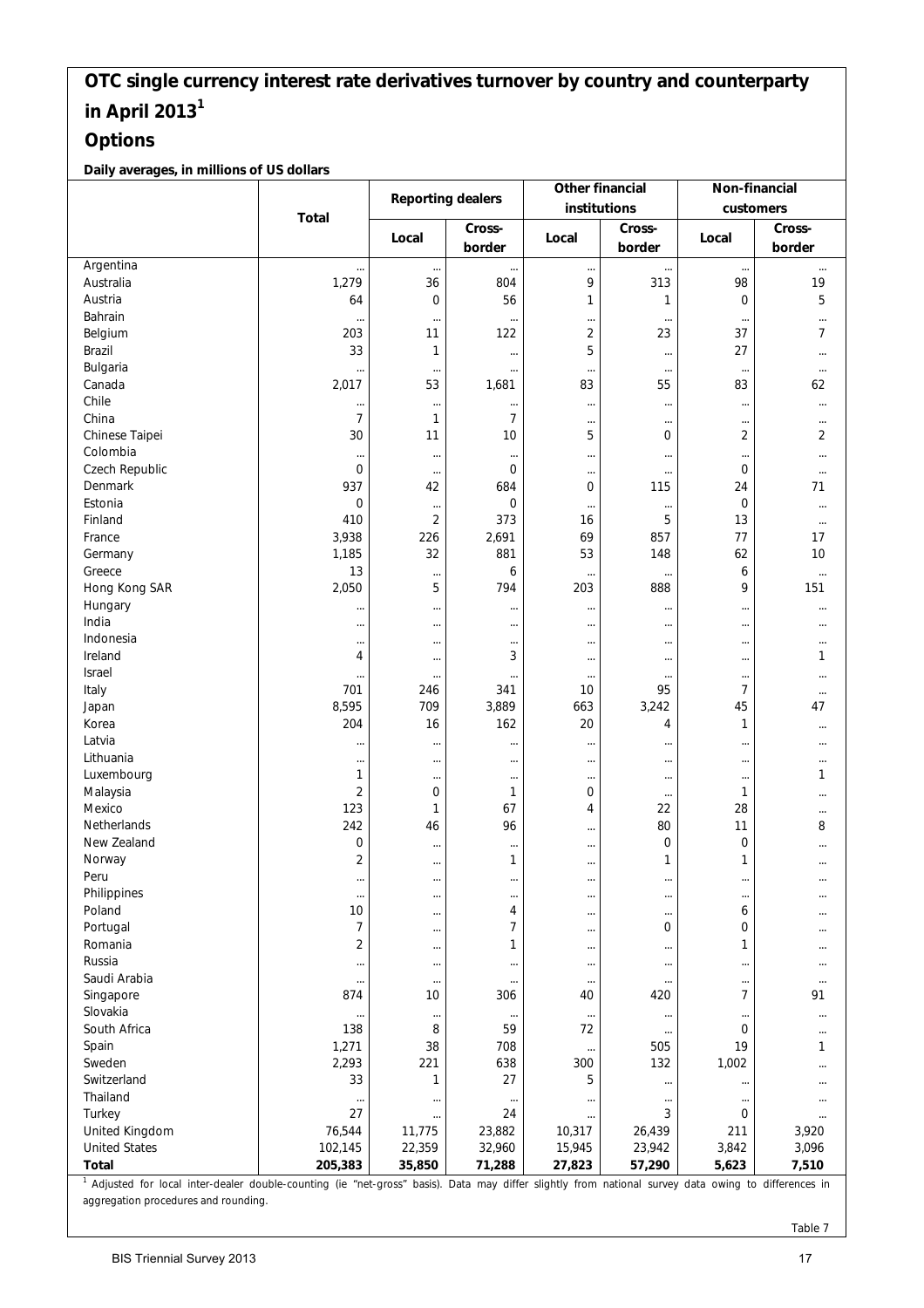#### **All instruments**

**Daily averages, in millions of US dollars**

|                                                                                                                                                    | 1995     | 1998     | 2001     | 2004      | 2007      | 2010      | 2013           |
|----------------------------------------------------------------------------------------------------------------------------------------------------|----------|----------|----------|-----------|-----------|-----------|----------------|
| Argentina                                                                                                                                          | $\cdots$ | $\cdots$ |          | $\cdots$  |           |           | $\overline{2}$ |
| Australia                                                                                                                                          | 2,814    | 2,830    | 9,811    | 12,754    | 22,725    | 40,642    | 66,184         |
| Austria                                                                                                                                            | 2,150    | 3,327    | 4,238    | 13,538    | 4,898     | 4,826     | 1,174          |
| Bahrain                                                                                                                                            | 3,953    | 186      | 217      | 97        | 141       | 48        | 87             |
| Belgium                                                                                                                                            | 5,768    | 4,856    | 14,093   | 30,523    | 21,605    | 9,990     | 8,634          |
| Brazil                                                                                                                                             | $\cdots$ | $\cdots$ | 262      | 898       | 126       | 6,962     | 3,537          |
| Bulgaria                                                                                                                                           |          | $\cdots$ | $\cdots$ | $\cdots$  | 21        | 3         | 5              |
| Canada                                                                                                                                             | 4,431    | 6,415    | 9,916    | 12,118    | 20,582    | 41,692    | 33,975         |
| Chile                                                                                                                                              | $\cdots$ | $\cdots$ | $\cdots$ | 20        | 5         | 200       | 133            |
| China                                                                                                                                              | $\ldots$ | $\cdots$ | $\ldots$ | $\cdots$  | $\cdots$  | 1,521     | 12,966         |
| Chinese Taipei                                                                                                                                     | $\cdots$ | 116      | 108      | 1,538     | 1,463     | 1,571     | 575            |
| Colombia                                                                                                                                           | $\cdots$ | $\cdots$ | $\cdots$ | $\cdots$  | 5         | 18        | 121            |
| Czech Republic                                                                                                                                     | $\cdots$ | $\cdots$ | 172      | 617       | 706       | 298       | 157            |
| Denmark                                                                                                                                            | 2,681    | 4,172    | 5,787    | 10,816    | 10,043    | 16,404    | 59,354         |
| Estonia                                                                                                                                            |          |          | $\cdots$ | $\cdots$  | 1         | 3         | 3              |
| Finland                                                                                                                                            | 1,642    | 2,118    | 513      | 267       | 3,025     | 1,327     | 2,371          |
| France                                                                                                                                             | 18,811   | 40,577   | 65,096   | 151,296   | 176,135   | 193,325   | 202,210        |
| Germany                                                                                                                                            | 10,867   | 29,077   | 94,030   | 42,777    | 90,240    | 48,472    | 101,347        |
| Greece                                                                                                                                             | 124      | 4        | 29       | 174       | 233       | 198       | 36             |
| Hong Kong SAR                                                                                                                                      | 3,539    | 2,437    | 2,641    | 11,258    | 17,292    | 18,457    | 27,897         |
| Hungary                                                                                                                                            |          | 3        | 0        | 198       | 833       | 171       | 83             |
| India                                                                                                                                              | $\ldots$ |          | 109      | 750       | 3,395     | 3,498     | 3,248          |
| Indonesia                                                                                                                                          |          |          | 4        | 22        | 71        | 4         | 21             |
| Ireland                                                                                                                                            | 1,475    | 1,805    | 5,815    | 11,776    | 7,170     | 7,111     | 3,218          |
| Israel                                                                                                                                             |          | $\cdots$ |          | $\cdots$  | $\cdots$  | $\ldots$  | 370            |
| Italy                                                                                                                                              | 1,503    | 4,062    | 23,699   | 37,862    | 29,836    | 27,271    | 24,015         |
| Japan                                                                                                                                              | 26,444   | 31,623   | 15,761   | 30,863    | 76,357    | 89,923    | 67,136         |
| Korea                                                                                                                                              | $\cdots$ | 7        | 82       | 869       | 5,386     | 10,691    | 7,837          |
| Latvia                                                                                                                                             | $\cdots$ |          | $\cdots$ | $\cdots$  | $\cdots$  | $\cdots$  |                |
| Lithuania                                                                                                                                          |          | $\cdots$ | $\cdots$ | 6         | 52        | 20        | $\cdots$       |
| Luxembourg                                                                                                                                         | 1,970    | 2,009    | 4,455    | 7,339     | 3,409     | 2,440     | 376            |
| Malaysia                                                                                                                                           |          | 1        | 30       | 58        | 137       | 130       | 146            |
| Mexico                                                                                                                                             | $\ldots$ | 180      | 366      | 1,394     | 2,919     | 1,392     | 2,390          |
| <b>Netherlands</b>                                                                                                                                 | 4,111    | 3,545    | 24,212   | 18,833    | 26,959    | 61,330    | 28,693         |
| New Zealand                                                                                                                                        | 153      | 421      | 314      | 1,271     | 2,778     | 1,504     | 2,544          |
| Norway                                                                                                                                             | 1,454    | 2,816    | 2,907    | 5,212     | 6,647     | 11,950    | 5,651          |
| Peru                                                                                                                                               | $\cdots$ |          | $\cdots$ | $\cdots$  | 17        | 4         | 40             |
| Philippines                                                                                                                                        | $\cdots$ |          | $\cdots$ | 15        | 4         | 1,094     | 40             |
| Poland                                                                                                                                             |          |          | 439      | 958       | 2,681     | 1,561     | 3,038          |
| Portugal                                                                                                                                           | 61       | 998      | 329      | 731       | 786       | 739       | 717            |
| Romania                                                                                                                                            | $\cdots$ | $\cdots$ | $\cdots$ | $\cdots$  | 2         | 4         | 4              |
| Russia                                                                                                                                             | $\cdots$ |          | $\cdots$ | $\cdots$  | $\cdots$  | $\cdots$  | 219            |
| Saudi Arabia                                                                                                                                       |          | 247      | 127      | 132       | 282       | 144       | 152            |
| Singapore                                                                                                                                          | 16,256   | 5,341    | 3,193    | 8,597     | 57,410    | 34,579    | 37,143         |
| Slovakia                                                                                                                                           | $\ldots$ | $\cdots$ | 8        | $\cdots$  | $\cdots$  | 2         | 8              |
| Slovenia                                                                                                                                           | $\ldots$ | $\ldots$ | $\cdots$ |           | 25        |           |                |
| South Africa                                                                                                                                       | 178      | 754      | 578      | 2,961     | 4,474     | 6,032     | 10,590         |
| Spain                                                                                                                                              | 3,389    | 2,871    | 20,464   | 11,928    | 16,776    | 30,741    | 13,729         |
| Sweden                                                                                                                                             | 1,863    | 3,568    | 3,224    | 7,411     | 12,290    | 18,249    | 16,998         |
| Switzerland                                                                                                                                        | 2,442    | 5,882    | 9,615    | 12,049    | 60,654    | 74,861    | 32,618         |
| Thailand                                                                                                                                           | $\cdots$ | $\cdots$ | 8        | 96        | 386       | 702       | 767            |
| Turkey                                                                                                                                             | $\cdots$ | $\cdots$ |          | 25        | 122       | 4         | 124            |
| United Kingdom                                                                                                                                     | 58,760   | 122,928  | 237,762  | 563,009   | 957,093   | 1,234,902 | 1,347,749      |
| <b>United States</b>                                                                                                                               | 31,723   | 58,447   | 115,668  | 317,436   | 525,011   | 641,834   | 628,153        |
| <b>Total</b>                                                                                                                                       | 208,563  | 343,625  | 676,084  | 1,330,488 | 2,173,209 | 2,648,844 | 2,758,583      |
| Adjusted for local inter-dealer double-counting (ie "net-gross" basis). Data may differ slightly from national survey data owing to differences in |          |          |          |           |           |           |                |

aggregation procedures and rounding. The data for the Netherlands are not fully comparable over time due to reporting improvements in 2013.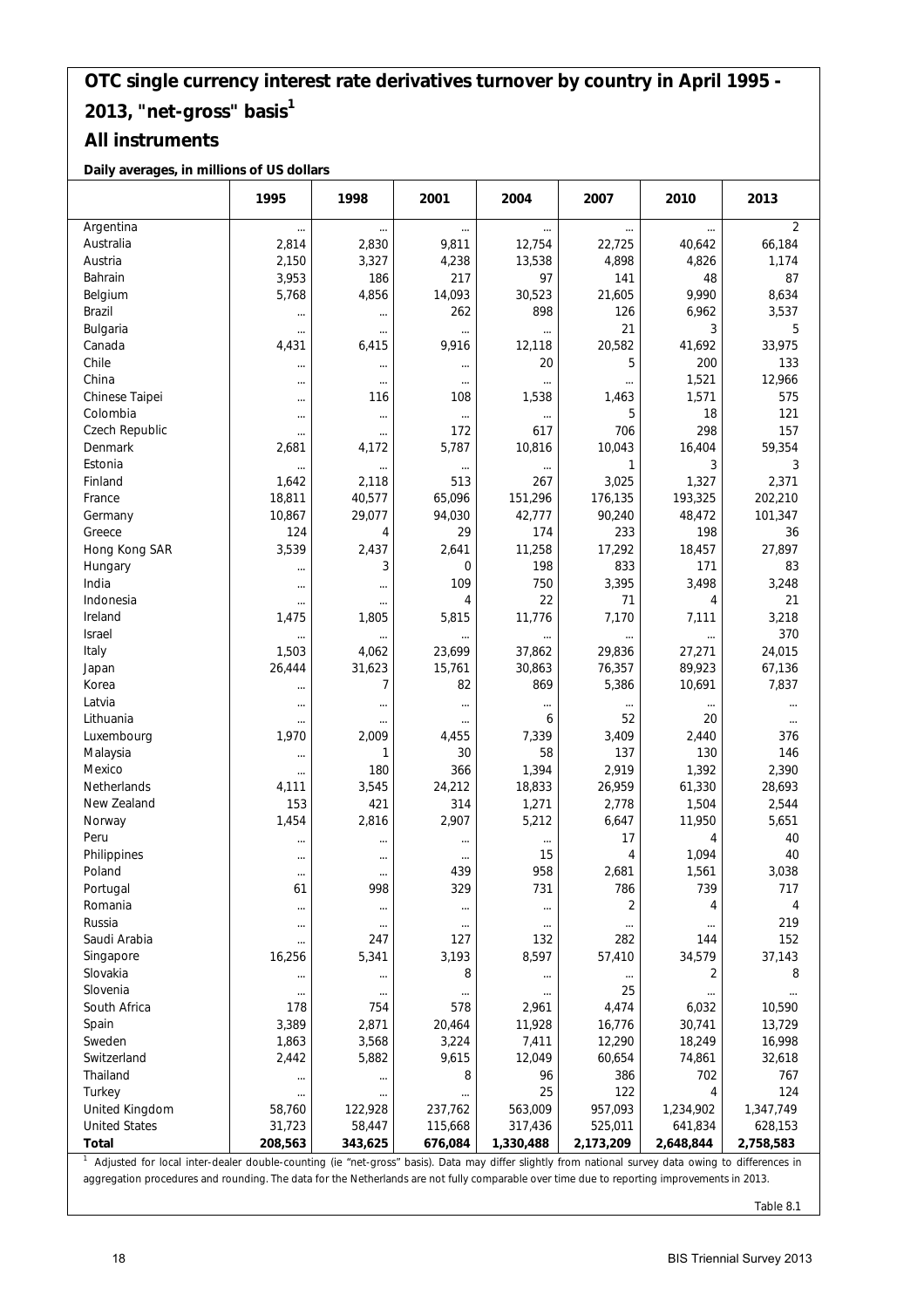## **Forward rate agreements**

**Daily averages, in millions of US dollars**

|                      | 1995           | 1998            | 2001            | 2004           | 2007                       | 2010              | 2013                 |
|----------------------|----------------|-----------------|-----------------|----------------|----------------------------|-------------------|----------------------|
| Argentina            | $\cdots$       | $\cdots$        | $\cdots$        | $\cdots$       | $\cdots$                   | $\cdots$          | $\ldots$             |
| Australia            | 1,995          | 1,470           | 5,464           | 5,570          | 3,607                      | 6,729             | 18,193               |
| Austria              | 1,927          | 1,133           | 1,962           | 3,912          | 562                        | 2,131             | 72                   |
| Bahrain              | 3,858          | 96              | 169             | 6              | $\cdots$                   | $\cdots$          | 11                   |
| Belgium              | 4,074          | 1,109           | 1,157           | 2,932          | 1,665                      | 265               | 4,986                |
| Brazil               |                |                 | 22              | 121            |                            | 562               | 12                   |
| Bulgaria             |                | $\cdots$        | $\cdots$        |                | $\cdots$                   | $\ldots$          | $\cdots$             |
| Canada               | 2,983          | 2,428           | 2,883           | 3,404          | 6,191                      | 6,539             | 6,773                |
| Chile                |                | $\cdots$        | $\cdots$        |                | 1                          | $\ldots$          |                      |
| China                | $\cdots$       | $\cdots$        | $\cdots$        |                | $\cdots$                   | $\cdots$          |                      |
| Chinese Taipei       |                |                 | 44              | 47             | 12                         | $\overline{2}$    | $\cdots$             |
| Colombia             | $\cdots$       | $\cdots$        | $\cdots$        |                | 5                          | 0                 | 13                   |
| Czech Republic       |                | $\cdots$        | 115             | 552            | 482                        | 132               | 14                   |
| Denmark              | 2,179          | 3,372           | 4,117           | 2,877          | 3,741                      | 3,698             | 18,816               |
| Estonia              |                | $\cdots$        | $\ldots$        | $\cdots$       |                            | $\ldots$          | $\ldots$             |
| Finland              | 1,488          | 1,779           | 30              | 43             | 162                        | 80                | 65                   |
| France               | 5,033          | 4,632           | 6,713           | 28,640         | 19,117                     | 46,430            | 56,588               |
| Germany              | 4,270          | 5,569           | 17,155          | 9,695          | 24,895                     | 15,098            | 77,186               |
| Greece               | 28             | 3               | $\ldots$        |                | 18                         | 15                | $\cdots$             |
| Hong Kong SAR        | 1,590          | 404             | 531             | 318            | 721                        | 1,341             | 2,039                |
| Hungary              | $\cdots$       | $\overline{0}$  | 0               | 105            | 566                        | 117               | 43                   |
| India                | $\cdots$       |                 | 13              | 99             | $\cdots$                   | 15                | 34                   |
| Indonesia            |                |                 | $\cdots$        | 4              | $\overline{2}$             | $\mathbf 0$       | 3                    |
| Ireland              | 1,280          | 1,068           | 1,204           | 992            | 103                        | 889               | 33                   |
| <b>Israel</b>        | $\cdots$       | $\cdots$        | $\cdots$        | $\cdots$       |                            |                   | 25                   |
| Italy                | 874            | 850             | 6,790           | 8,025          | 2,550                      | 8,402             | 9,387                |
| Japan                | 2,292          | 968             | 1,051           | 354            | 3,424                      | 1,962             | 2,671                |
| Korea                | $\cdots$       | $\cdots$        | 18              | 116            | 438                        | 433               | 64                   |
| Latvia               |                | $\cdots$        | $\cdots$        |                | $\cdots$                   | $\ldots$          |                      |
| Lithuania            |                |                 | $\cdots$        | 6              | $\cdots$                   | $\cdots$          |                      |
| Luxembourg           | 855            | 348             | 1,191           | 1,822          | 203                        | 154               | 9                    |
| Malaysia             |                | $\cdots$        | 0               | 10             | 10                         | $\ldots$          | $\cdots$             |
| Mexico               |                | 180             | 214             | 768            | 311                        | 8                 | 20                   |
| Netherlands          | 2,242          | 1,821           | 4,548           | 5,286          | 950                        | 936               | 13,564               |
| New Zealand          | 81             | 270             | 203             | 847            | 590                        | 802               | 1,293                |
| Norway               | 1,400          | 2,654           | 2,591           | 4,037          | 5,357                      | 3,571             | 3,613                |
| Peru                 |                |                 |                 | $\cdots$       |                            | $\ldots$          |                      |
| Philippines          | $\cdots$       | $\cdots$        | $\cdots$        | 14             | 2                          | $\cdots$          |                      |
| Poland               | <br>55         | $\cdots$<br>801 | 408<br>38       | 691            | 1,435<br>1                 | 775               | 2,035<br>338         |
| Portugal<br>Romania  |                |                 |                 |                |                            | 4                 |                      |
| Russia               |                |                 | $\cdots$        |                |                            | $\cdots$          |                      |
| Saudi Arabia         | $\cdots$       | $\cdots$<br>11  | $\cdots$<br>16  | $\cdots$<br>6  | $\cdots$<br>$\overline{2}$ | $\cdots$<br>6     | 6                    |
| Singapore            | <br>5,017      | 1,141           | 755             | 2,240          | 1,610                      | 4,695             | 13,497               |
| Slovakia             |                |                 | 8               |                |                            |                   |                      |
| Slovenia             | $\cdots$       | $\cdots$        |                 |                | $\cdots$                   | $\cdots$          | $\cdots$<br>$\cdots$ |
| South Africa         | $\cdots$<br>35 | $\cdots$<br>269 | $\cdots$<br>470 | <br>1,821      | <br>2,313                  | $\cdots$<br>4,004 | 8,672                |
| Spain                | 1,515          | 1,077           | 3,490           | 1,304          | 538                        | 3,610             | 6,908                |
| Sweden               | 1,373          | 2,717           | 2,749           | 4,688          | 8,831                      | 6,989             | 7,480                |
| Switzerland          | 1,623          | 1,922           | 7,846           | 1,578          | 6,270                      | 19,058            | 13,708               |
| Thailand             |                | $\cdots$        | 3               | $\overline{2}$ | 14                         | 34                | 19                   |
| Turkey               |                |                 |                 |                | 7                          |                   | $\cdots$             |
| United Kingdom       | 34,801         | 42,440          | 83,165          | 169,703        | 154,495                    | 382,042           | 472,659              |
| <b>United States</b> | 10,487         | 16,033          | 23,028          | 40,019         | 92,120                     | 268,438           | 141,575              |
| Total                | 93,356         | 96,566          | 180,161         | 302,656        | 343,320                    | 789,968           | 882,420              |

<sup>1</sup> Adjusted for local inter-dealer double-counting (ie "net-gross" basis). Data may differ slightly from national survey data owing to differences in aggregation procedures and rounding. The data for the Netherlands are not fully comparable over time due to reporting improvements in 2013.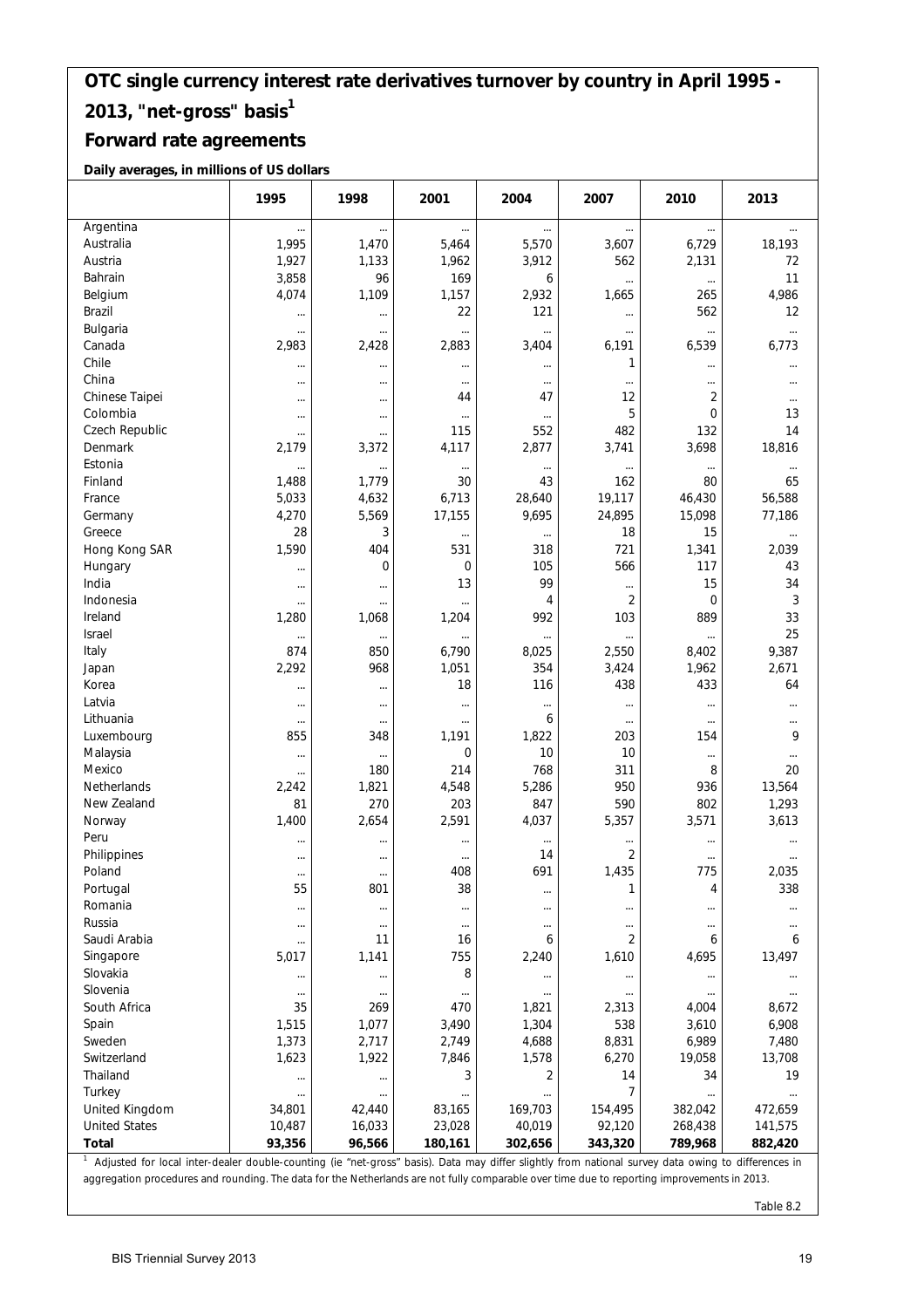#### **Swaps**

#### **Daily averages, in millions of US dollars**

|                      | 1995     | 1998     | 2001     | 2004        | 2007           | 2010      | 2013           |
|----------------------|----------|----------|----------|-------------|----------------|-----------|----------------|
| Argentina            | $\cdots$ | $\cdots$ | $\cdots$ | $\cdots$    |                |           | $\overline{2}$ |
| Australia            | 544      | 1,272    | 4,050    | 6,651       | 17,788         | 33,581    | 46,713         |
| Austria              | 196      | 2,080    | 2,205    | 9,338       | 4,084          | 2,274     | 1,039          |
| Bahrain              | 91       | 90       | 47       | 81          | 141            | 48        | 75             |
| Belgium              | 1,636    | 3,594    | 11,887   | 24,944      | 15,820         | 4,730     | 3,445          |
| <b>Brazil</b>        | $\cdots$ | $\cdots$ | 229      | 777         | 126            | 5,489     | 3,492          |
| Bulgaria             |          | $\ldots$ | $\cdots$ | $\cdots$    | 19             | 3         | 5              |
| Canada               | 1,061    | 2,926    | 6,073    | 7,265       | 10,775         | 34,553    | 25,186         |
| Chile                | $\cdots$ | $\ldots$ | $\cdots$ | 20          | 4              | 200       | 133            |
| China                | $\cdots$ | $\cdots$ | $\ldots$ | $\cdots$    |                | 206       | 12,959         |
| Chinese Taipei       |          | 115      | 58       | 658         | 907            | 1,480     | 545            |
| Colombia             | $\cdots$ | $\cdots$ | $\cdots$ | $\cdots$    | 1              | 17        | 107            |
| Czech Republic       | $\cdots$ | $\cdots$ | 54       | 62          | 220            | 165       | 143            |
| Denmark              | 252      | 694      | 1,490    | 7,229       | 4,865          | 11,799    | 39,496         |
| Estonia              | $\cdots$ | $\cdots$ |          |             | $\overline{0}$ | 3         | 3              |
| Finland              | 141      | 331      | 328      | 209         | 1,963          | 948       | 1,763          |
| France               | 12,514   | 32,448   | 55,838   | 117,848     | 138,907        | 128,191   | 141,674        |
| Germany              | 5,251    | 20,273   | 74,043   | 30,893      | 63,371         | 31,553    | 22,976         |
| Greece               | 1        | 1        | 25       | 134         | 146            | 183       | 23             |
| Hong Kong SAR        | 1,844    | 1,939    | 1,895    | 9,594       | 15,991         | 15,828    | 23,687         |
| Hungary              | $\cdots$ | 3        | $\cdots$ | 90          | 267            | 55        | 40             |
| India                | $\cdots$ | $\cdots$ | 96       | 650         | 3,395          | 2,334     | 3,213          |
| Indonesia            | $\cdots$ | $\cdots$ | 4        | 18          | 67             | 3         | 18             |
| Ireland              | 180      | 728      | 4,160    | 10,187      | 6,914          | 6,210     | 3,180          |
| Israel               | $\cdots$ | $\cdots$ | $\cdots$ | $\cdots$    |                |           | 344            |
| Italy                | 449      | 2,909    | 16,580   | 27,660      | 24,584         | 16,969    | 13,927         |
| Japan                | 12,816   | 17,612   | 12,562   | 22,006      | 49,082         | 82,300    | 55,860         |
| Korea                |          | 7        | 64       | 705         | 4,508          | 9,855     | 7,570          |
| Latvia               | $\cdots$ | $\cdots$ | $\cdots$ | $\cdots$    | $\cdots$       | $\cdots$  |                |
| Lithuania            | $\cdots$ | $\cdots$ | $\cdots$ | $\cdots$    | 8              | 20        | $\cdots$       |
| Luxembourg           | 969      | 1,574    | 2,658    | 4,385       | 3,054          | 719       | 366            |
| Malaysia             |          | 1        | 5        | 47          | 125            | 130       | 144            |
| Mexico               | $\cdots$ |          | 147      | 424         | 2,362          | 1,293     | 2,247          |
| Netherlands          | 1,326    | 1,532    | 19,337   | 12,746      | 25,422         | 60,042    | 14,887         |
| New Zealand          | 40       | 101      | 108      | 411         | 2,144          | 682       | 1,251          |
| Norway               | 33       | 155      | 301      | 937         | 1,216          | 8,361     | 2,036          |
| Peru                 |          | $\cdots$ | $\cdots$ | $\cdots$    | 17             | 4         | 40             |
| Philippines          | $\cdots$ | $\cdots$ | $\cdots$ | 1           | $\overline{2}$ | 1,094     | 40             |
| Poland               |          |          | 31       | 267         | 1,240          | 786       | 992            |
| Portugal             | 6        | 157      | 288      | 627         | 635            | 653       | 372            |
| Romania              |          | $\ldots$ | $\cdots$ | $\cdots$    | $\overline{2}$ | 1         | $\overline{2}$ |
| Russia               |          | $\cdots$ | $\cdots$ | $\cdots$    |                | $\cdots$  | 219            |
| Saudi Arabia         | $\cdots$ | 75       | 112      | 100         | 111            | 133       | 145            |
| Singapore            | 11,083   | 4,183    | 2,392    | 5,577       | 54,240         | 28,570    | 22,752         |
| Slovakia             | $\cdots$ | $\ldots$ | $\cdots$ | $\cdots$    | $\cdots$       | 2         | 8              |
| Slovenia             | $\cdots$ | $\ldots$ | $\cdots$ | $\cdots$    | 25             |           | $\cdots$       |
| South Africa         | 27       | 214      | 101      | 1,063       | 1,331          | 1,093     | 1,781          |
| Spain                | 264      | 1,726    | 16,753   | 10,408      | 15,558         | 24,809    | 5,551          |
| Sweden               | 410      | 368      | 419      | 2,533       | 1,973          | 8,012     | 7,225          |
| Switzerland          | 483      | 3,908    | 1,729    | 10,435      | 54,319         | 55,752    | 18,877         |
| Thailand             |          | $\cdots$ | 6        | 93          | 371            | 663       | 748            |
| Turkey               | $\cdots$ | $\cdots$ |          | $\mathbf 0$ | 21             | 4         | 96             |
| United Kingdom       | 18,537   | 68,754   | 141,738  | 299,146     | 710,078        | 738,631   | 795,805        |
| <b>United States</b> | 14,222   | 31,368   | 81,542   | 196,721     | 317,826        | 309,275   | 382,525        |
| <b>Total</b>         | 84,376   | 201,140  | 459,353  | 822,939     | 1,556,024      | 1,629,708 | 1,665,729      |
|                      |          |          |          |             |                |           |                |

<sup>1</sup> Adjusted for local inter-dealer double-counting (ie "net-gross" basis). Data may differ slightly from national survey data owing to differences in aggregation procedures and rounding. The data for the Netherlands are not fully comparable over time due to reporting improvements in 2013.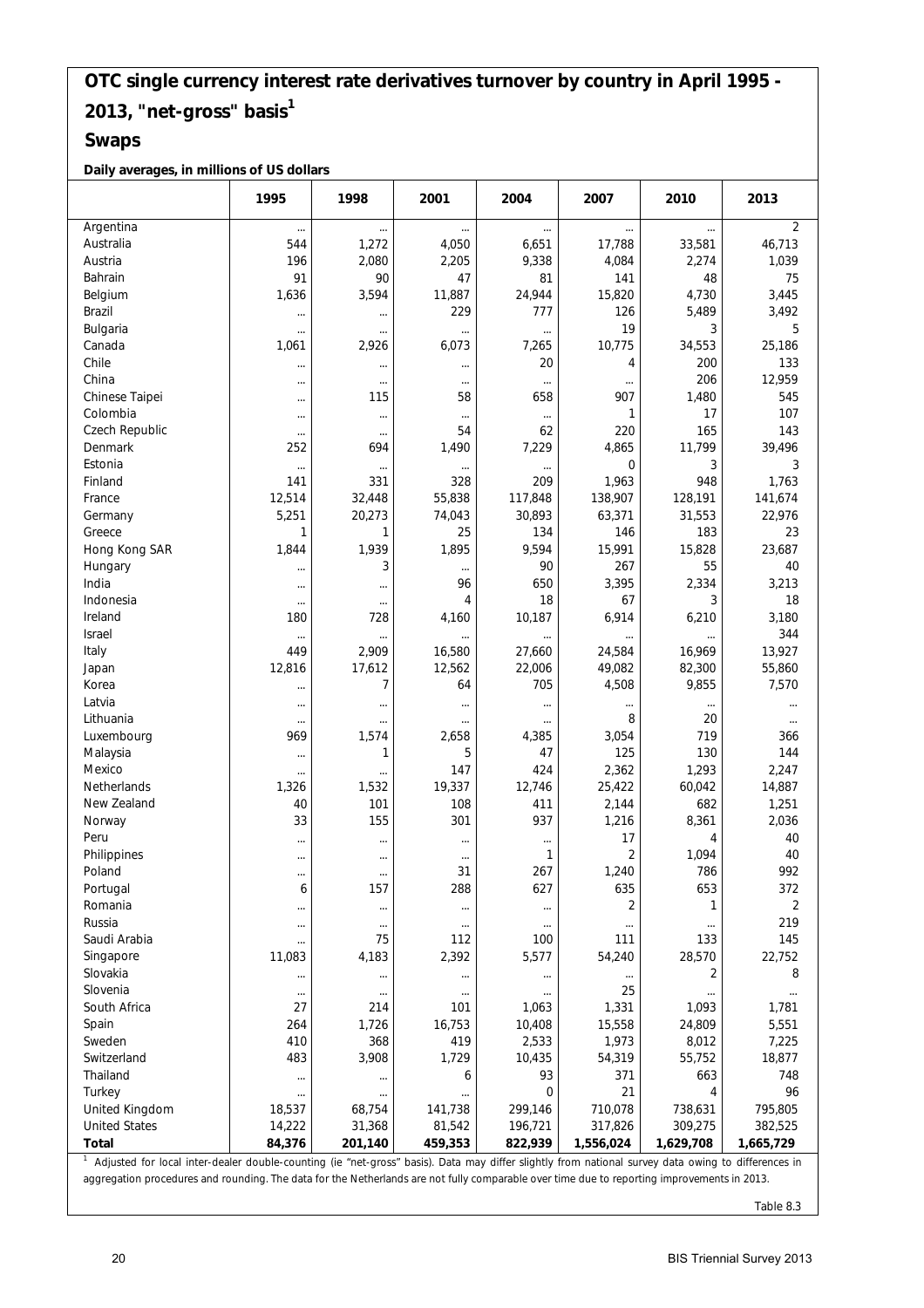#### **Options and other products**

**Daily averages, in millions of US dollars**

|                      | 1995            | 1998           | 2001           | 2004           | 2007                    | 2010           | 2013             |
|----------------------|-----------------|----------------|----------------|----------------|-------------------------|----------------|------------------|
| Argentina            | $\cdots$        | $\cdots$       | $\cdots$       | $\cdots$       |                         | $\cdots$       | $\cdots$         |
| Australia            | 275             | 87             | 297            | 534            | 1,330                   | 332            | 1,279            |
| Austria              | 27              | 113            | 70             | 288            | 252                     | 421            | 64               |
| Bahrain              | 4               | 1              | 1              | 10             | $\cdots$                | $\cdots$       | $\cdots$         |
| Belgium              | 59              | 153            | 1,050          | 2,647          | 4,120                   | 4,995          | 203              |
| Brazil               | $\cdots$        | $\cdots$       | 11             | $\overline{0}$ | 1                       | 911            | 33               |
| Bulgaria             | $\ldots$        | $\cdots$       | $\ldots$       |                | $\overline{\mathbf{c}}$ | $\cdots$       | $\cdots$         |
| Canada               | 387             | 1,062          | 960            | 1,449          | 3,616                   | 599            | 2,017            |
| Chile                | $\cdots$        | $\cdots$       | $\cdots$       | $\cdots$       | $\cdots$                | $\cdots$       | $\cdots$         |
| China                | $\cdots$        | $\ldots$       |                | $\cdots$       | $\cdots$                | 1,315          | 7                |
| Chinese Taipei       | $\cdots$        | $\mathbf 0$    | 6              | 833            | 544                     | 89             | 30               |
| Colombia             | $\ldots$        | $\cdots$       | $\cdots$       |                |                         | 0              | $\cdots$         |
| Czech Republic       | $\ldots$        | $\cdots$       | 3              | $\overline{2}$ | 3                       | 1              | $\mathbf 0$      |
| Denmark              | 250             | 106            | 179            | 711            | 1,436                   | 906            | 1,042            |
| Estonia              | $\ldots$        |                | $\cdots$       |                | 0                       | $\cdots$       | $\mathbf 0$      |
| Finland              | 13              | 8              | 156            | 15             | 900                     | 299            | 543              |
| France               | 1,263           | 3,497          | 2,546          | 4,808          | 18,111                  | 18,704         | 3,948            |
| Germany              | 1,345           | 3,235          | 2,832          | 2,189          | 1,974                   | 1,821          | 1,185            |
| Greece               | 95              | $\cdots$       | 3              | 40             | 69                      | $\cdots$       | 13               |
| Hong Kong SAR        | 105             | 94             | 215            | 1,346          | 579                     | 1,288          | 2,171            |
| Hungary              | $\ldots$        | $\mathbf 0$    | $\cdots$       | 3              | $\cdots$                | $\cdots$       | $\cdots$         |
| India                | $\cdots$        |                | $\cdots$       | $\overline{0}$ |                         | 1,149          | $\cdots$         |
| Indonesia            | $\cdots$        | $\cdots$       | $\cdots$       |                | $\overline{2}$          | 0              | $\cdots$         |
| Ireland              | 15              | 9              | 451            | 597            | 153                     | 13             | 5                |
| Israel               | $\ldots$        |                | $\ldots$       | $\cdots$       | $\cdots$                | $\cdots$       | $\cdots$         |
| Italy                | 179             | 303            | 329            | 2,177          | 2,703                   | 1,900          | 701              |
| Japan                | 11,337          | 13,043         | 2,149          | 8,503          | 23,851                  | 5,661          | 8,605            |
| Korea                | $\cdots$        | $\cdots$       |                | 48             | 441                     | 403            | 204              |
| Latvia               | $\ldots$        | $\cdots$       | $\cdots$       |                | $\cdots$                | $\cdots$       |                  |
| Lithuania            | $\ldots$        | $\cdots$       | $\ldots$       |                | 45                      | $\overline{0}$ | $\cdots$         |
| Luxembourg           | 145             | 87             | 607            | 1,132          | 152                     | 1,566          | 1                |
| Malaysia             | $\ldots$        |                | 25             | 1              | $\overline{2}$          | $\ldots$       | $\overline{2}$   |
| Mexico               | $\cdots$        |                | 5              | 201            | 247                     | 91             | 123              |
| <b>Netherlands</b>   | 543             | 191            | 327            | 800            | 587                     | 352            | 242              |
| New Zealand          | 33              | 50             | 4              | 12             | 44                      | 20             | $\boldsymbol{0}$ |
| Norway               | 21              | $\overline{7}$ | 15             | 238            | 74                      | 18             | $\overline{2}$   |
| Peru                 | $\cdots$        |                | $\cdots$       | $\cdots$       | $\cdots$                | $\cdots$       | $\cdots$         |
| Philippines          | $\cdots$        |                | $\cdots$       | <br>$\Omega$   | $\cdots$                | $\cdots$       | $\cdots$         |
| Poland<br>Portugal   |                 | 40             | $\overline{2}$ | 104            | 6<br>150                | 81             | 10<br>7          |
| Romania              | $\cdots$        |                |                |                |                         | 3              | $\overline{2}$   |
| Russia               | $\cdots$        | $\cdots$       |                | $\cdots$       | $\cdots$                |                |                  |
| Saudi Arabia         | $\cdots$        | <br>160        |                | $\cdots$<br>26 | $\cdots$<br>168         | $\cdots$<br>5  |                  |
| Singapore            | $\ldots$<br>156 | 17             | $\ldots$<br>46 | 780            | 1,560                   | 1,313          | $\ldots$<br>894  |
| Slovakia             | $\cdots$        |                | $\cdots$       | $\cdots$       | $\cdots$                | $\cdots$       | $\cdots$         |
| Slovenia             | $\ldots$        | $\ldots$       | $\ldots$       | $\ldots$       | $\cdots$                | $\cdots$       | $\ldots$         |
| South Africa         | 116             | 271            | 8              | 77             | 830                     | 935            | 138              |
| Spain                | 1,610           | 68             | 221            | 216            | 681                     | 2,323          | 1,271            |
| Sweden               | 80              | 483            | 56             | 190            | 1,485                   | 3,247          | 2,293            |
| Switzerland          | 336             | 53             | 40             | 36             | 66                      | 51             | 33               |
| Thailand             | $\ldots$        |                | $\cdots$       | $\mathbf 0$    | $\overline{2}$          | 6              | $\cdots$         |
| Turkey               | $\ldots$        | $\cdots$       | $\cdots$       | 25             | 95                      | $\cdots$       | 27               |
| United Kingdom       | 5,422           | 11,734         | 12,859         | 94,160         | 92,520                  | 114,229        | 79,286           |
| <b>United States</b> | 7,015           | 11,045         | 11,098         | 80,697         | 115,064                 | 64,121         | 104,054          |
| <b>Total</b>         | 30,830          | 45,920         | 36,570         | 204,893        | 273,865                 | 229,168        | 210,435          |
|                      |                 |                |                |                |                         |                |                  |

<sup>1</sup> Adjusted for local inter-dealer double-counting (ie "net-gross" basis). Data may differ slightly from national survey data owing to differences in aggregation procedures and rounding. The data for the Netherlands are not fully comparable over time due to reporting improvements in 2013.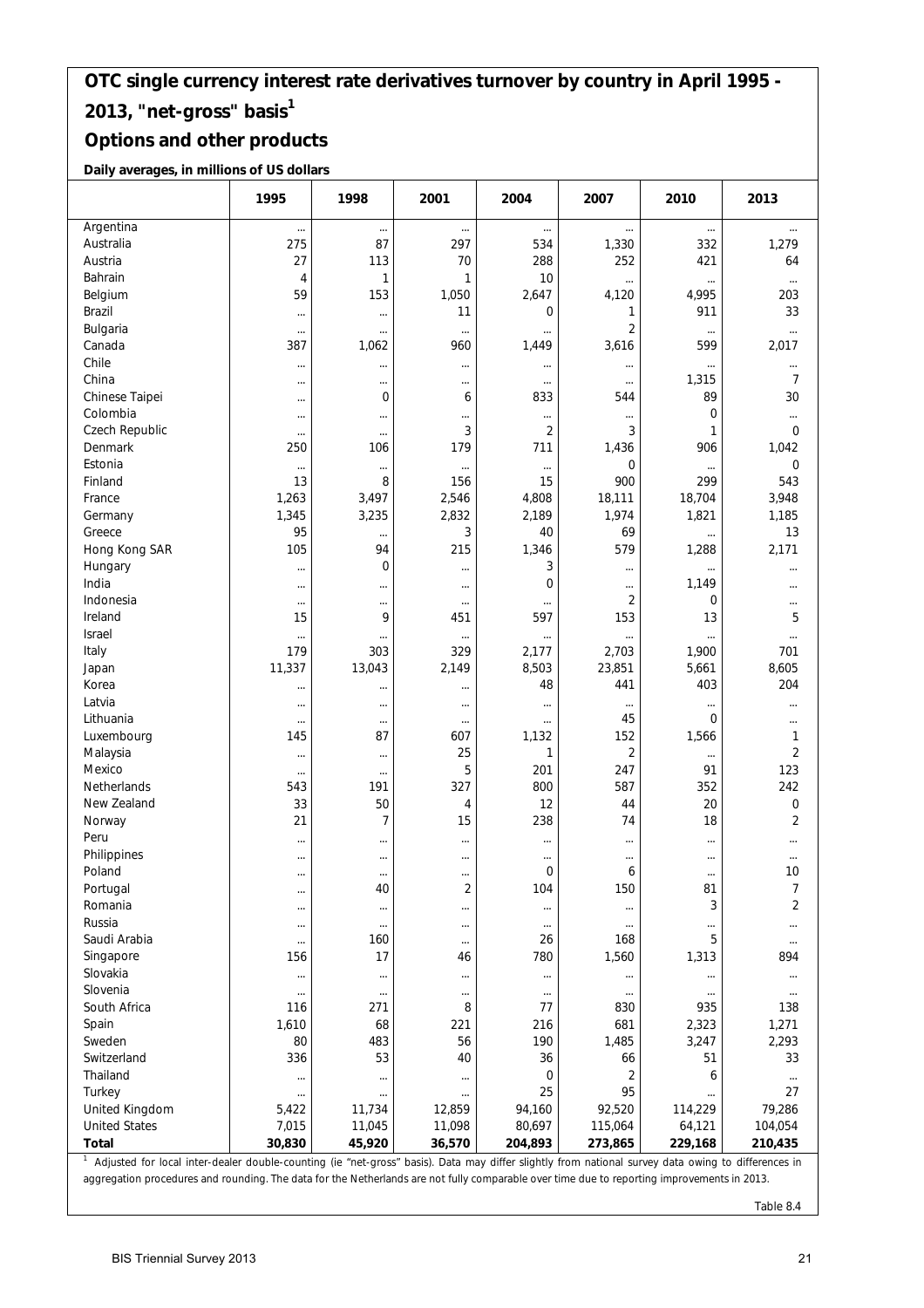### **OTC single currency interest rate derivatives turnover by currency in April 1995 - 2013,**  "net-net" basis<sup>1</sup>

|              | 1995                                     |                      | 1998                 |                      | 2001                 |                      | 2004           |                      | 2007                                                                                                                                                                                                                                                                                                                               |                              | 2010                 |                      | 2013                    |                            |
|--------------|------------------------------------------|----------------------|----------------------|----------------------|----------------------|----------------------|----------------|----------------------|------------------------------------------------------------------------------------------------------------------------------------------------------------------------------------------------------------------------------------------------------------------------------------------------------------------------------------|------------------------------|----------------------|----------------------|-------------------------|----------------------------|
| Currency     | Amount                                   | $\%$                 | Amount               | $\%$                 | Amount               | $\%$                 | Amount         | $\%$                 | Amount                                                                                                                                                                                                                                                                                                                             | $\%$                         | Amount               | $\%$                 | Amount                  | $\%$                       |
| <b>EUR</b>   | $\cdots$                                 | $\ldots$             | $\cdots$             | $\ldots$             | 232                  | 47                   | 461            | 45                   | 656                                                                                                                                                                                                                                                                                                                                | 39                           | 834                  | 41                   | 1,146                   | 49                         |
| <b>USD</b>   | 41                                       | 27                   | 71                   | 27                   | 152                  | 31                   | 347            | 34                   | 532                                                                                                                                                                                                                                                                                                                                | 32                           | 654                  | 32                   | 657                     | 28                         |
| GBP          | $\cdots$                                 | $\cdots$             | 17                   | 6                    | 37                   | 8                    | 90             | 9                    | 172                                                                                                                                                                                                                                                                                                                                | 10                           | 213                  | 10                   | 187                     | 8                          |
| <b>AUD</b>   | $\cdots$                                 | $\cdots$             | 3                    | 1                    | 8                    | 2                    | 12             | 1                    | 19                                                                                                                                                                                                                                                                                                                                 | $\mathbf{1}$                 | 37                   | $\overline{2}$       | 76                      | 3                          |
| <b>JPY</b>   | 35                                       | 23                   | 27                   | 10                   | 27                   | 6                    | 46             | 5                    | 137                                                                                                                                                                                                                                                                                                                                | 8                            | 124                  | 6                    | 70                      | 3                          |
| <b>SEK</b>   | $\cdots$                                 | $\cdots$             | $\overline{2}$       | 1                    | 5                    | 1                    | 13             | 1                    | 33                                                                                                                                                                                                                                                                                                                                 | $\overline{2}$               | 20                   | 1                    | 36                      | $\overline{2}$             |
| CAD          | $\cdots$                                 | $\cdots$             | $\overline{7}$       | 3                    | 6                    | 1                    | 8              | 1                    | 15                                                                                                                                                                                                                                                                                                                                 | 1                            | 48                   | $\overline{2}$       | 30                      | 1                          |
| <b>BRL</b>   | $\cdots$                                 | $\cdots$             | $\ldots$             |                      | $\mathbf 0$          | 0                    | 1              | 0                    | $\overline{2}$                                                                                                                                                                                                                                                                                                                     | 0                            | 3                    | 0                    | 16                      | 1                          |
| ZAR          | $\cdots$                                 | $\cdots$             | 1                    | $\overline{0}$       | $\mathbf 0$          | 0                    | 2              | 0                    | 3                                                                                                                                                                                                                                                                                                                                  | 0                            | 5                    | 0                    | 16                      | 1                          |
| CNY          | $\cdots$                                 | $\cdots$             | $\cdots$             | .                    | $\cdots$             | $\cdots$             | $\ldots$       | $\cdots$             | $\mathbf 0$                                                                                                                                                                                                                                                                                                                        | 0                            | $\overline{2}$       | 0                    | 15                      | 1                          |
| <b>CHF</b>   |                                          | $\cdots$             | 9                    | 4                    | 6                    | $\mathbf{1}$         | 10             | 1                    | 19                                                                                                                                                                                                                                                                                                                                 | 1                            | 20                   | 1                    | 14                      | 1                          |
| <b>KRW</b>   | $\cdots$                                 | $\cdots$             | $\cdots$             |                      | 0                    | 0                    | $\mathbf 0$    | 0                    | 5                                                                                                                                                                                                                                                                                                                                  | $\mathbf 0$                  | 16                   | 1                    | 12                      | 1                          |
| <b>MXN</b>   | $\cdots$                                 | $\cdots$             | $\mathbf 0$          | $\overline{0}$       | $\mathbf 0$          | 0                    | $\overline{2}$ | 0                    | 5                                                                                                                                                                                                                                                                                                                                  | 0                            | 5                    | 0                    | 10                      | $\boldsymbol{0}$           |
| <b>NOK</b>   |                                          | $\cdots$             | $\overline{2}$       | 1                    | 3                    | 1                    | 8              | 1                    | 8                                                                                                                                                                                                                                                                                                                                  | 0                            | 15                   | 1                    | 9                       | $\mathbf 0$                |
| PLN          |                                          | $\cdots$             | $\cdots$             |                      | $\mathbf 0$          | 0                    | 1              | 0                    | $\overline{c}$                                                                                                                                                                                                                                                                                                                     | 0                            | $\mathbf{1}$         | 0                    | 7                       | $\mathbf 0$                |
| <b>INR</b>   | $\cdots$                                 | $\cdots$             | $\cdots$             | $\cdots$             | 0                    | 0                    | $\mathbf 0$    | 0                    | 3                                                                                                                                                                                                                                                                                                                                  | 0                            | $\overline{2}$       | 0                    | 6                       | $\mathbf 0$                |
| <b>NZD</b>   | $\cdots$                                 | $\cdots$             | 0                    | $\mathbf 0$          | 0                    | 0                    | $\overline{2}$ | 0                    | $\overline{7}$                                                                                                                                                                                                                                                                                                                     | 0                            | 4                    | 0                    | 5                       | $\mathbf 0$                |
| <b>DKK</b>   | $\cdots$                                 | $\cdots$             | $\overline{2}$       | 1                    | 5                    | 1                    | 2              | $\overline{0}$       | 1                                                                                                                                                                                                                                                                                                                                  | 0                            | 2                    | $\overline{0}$       | 4                       | $\mathbf 0$                |
| SGD          | $\cdots$                                 | $\cdots$             | 0                    | $\mathbf 0$          | $\mathbf 0$          | 0                    | 3              | $\mathbf 0$          | 4                                                                                                                                                                                                                                                                                                                                  | 0                            | 4                    | 0                    | 4                       | 0                          |
| THB          | $\cdots$                                 | $\cdots$             | $\cdots$             | $\cdots$             | 0                    | 0                    | $\mathbf 0$    | 0                    | 0                                                                                                                                                                                                                                                                                                                                  | 0                            | 1                    | 0                    | 3                       | 0                          |
| <b>HUF</b>   | $\cdots$                                 | $\cdots$             | $\ldots$             |                      | $\mathbf 0$          | 0                    | $\mathbf 0$    | 0                    | 1                                                                                                                                                                                                                                                                                                                                  | 0                            | 0                    | 0                    | 2                       | $\mathbf 0$                |
| <b>HKD</b>   |                                          | $\cdots$             | 1                    | $\overline{0}$       | $\mathbf{1}$         | 0                    | 4              | 0                    | 9                                                                                                                                                                                                                                                                                                                                  | 1                            | 3                    | 0                    | $\overline{2}$          | $\mathbf 0$                |
| <b>MYR</b>   | $\cdots$                                 | $\cdots$             | 0                    | $\overline{0}$       | $\mathbf 0$          | 0                    | $\mathbf 0$    | 0                    | 0                                                                                                                                                                                                                                                                                                                                  | 0                            | $\mathbf 0$          | 0                    | 2                       | $\mathbf 0$                |
| <b>ILS</b>   | $\cdots$                                 | $\cdots$             | $\ldots$             | $\cdots$             | $\cdots$             | $\cdots$             |                | $\cdots$             | 0                                                                                                                                                                                                                                                                                                                                  | 0                            | $\mathbf 0$          | $\mathbf 0$          | $\overline{\mathbf{c}}$ | $\mathbf 0$                |
| <b>CLP</b>   | $\cdots$                                 | $\cdots$             | $\cdots$             |                      | $\cdots$             | $\cdots$             |                | $\cdots$             | 0                                                                                                                                                                                                                                                                                                                                  | 0                            | 0                    | 0                    | 1                       | $\mathbf 0$                |
| <b>TWD</b>   | $\cdots$                                 | $\cdots$             | 0                    | $\mathbf 0$          | 0                    | 0                    | 0              | 0                    | 1                                                                                                                                                                                                                                                                                                                                  | 0                            | 1                    | 0                    | 1                       | $\mathbf 0$                |
| CZK          | $\cdots$                                 | $\cdots$             | $\cdots$             | .                    | 0                    | 0                    | 0              | 0                    | 1                                                                                                                                                                                                                                                                                                                                  | 0                            | 0                    | 0                    | $\mathbf{1}$            | $\mathbf 0$                |
| SAR<br>COP   |                                          | $\cdots$             | 0                    | $\mathbf 0$          | $\mathbf 0$          | 0                    | 0              | $\mathbf 0$          | $\overline{0}$                                                                                                                                                                                                                                                                                                                     | $\mathbf 0$                  | 0                    | 0                    | 0                       | $\mathbf 0$                |
| <b>RUB</b>   | $\cdots$                                 | $\cdots$             |                      |                      | $\cdots$             | $\cdots$             |                | $\cdots$             | 0                                                                                                                                                                                                                                                                                                                                  | $\mathbf 0$                  | 0                    | 0                    | 0                       | $\mathbf 0$                |
| LTL          | $\cdots$                                 | $\cdots$             | $\cdots$             | $\cdots$             | $\cdots$             | $\cdots$             | $\cdots$       | $\cdots$             | 0                                                                                                                                                                                                                                                                                                                                  | 0                            | 0                    | 0                    | 0                       | $\mathbf 0$                |
| <b>TRY</b>   | $\cdots$                                 | $\cdots$             | $\cdots$             |                      | $\cdots$             | $\cdots$             |                | $\cdots$             | 0                                                                                                                                                                                                                                                                                                                                  | $\mathbf 0$                  | 0                    | $\overline{0}$       | 0                       | $\mathbf 0$                |
| ARS          | $\cdots$                                 | $\cdots$             |                      |                      | $\cdots$             | $\cdots$             |                | $\cdots$             | $\cdots$                                                                                                                                                                                                                                                                                                                           | $\cdots$                     | $\cdots$             | $\cdots$             | 0                       | $\mathbf 0$<br>$\mathbf 0$ |
| PHP          | $\cdots$                                 | $\cdots$             | $\cdots$             | $\cdots$             | $\cdots$             | $\cdots$             | <br>0          | $\cdots$<br>0        | $\cdots$<br>0                                                                                                                                                                                                                                                                                                                      | $\cdots$<br>0                | $\cdots$<br>1        | $\cdots$<br>0        | 0<br>0                  | 0                          |
| <b>IDR</b>   | $\cdots$                                 | $\cdots$             | $\cdots$             | $\cdots$             | $\cdots$<br>0        | $\cdots$<br>0        | $\mathbf 0$    | 0                    | 0                                                                                                                                                                                                                                                                                                                                  | $\mathbf 0$                  | 0                    | 0                    | 0                       | 0                          |
| <b>RON</b>   | $\cdots$                                 | $\cdots$             | $\cdots$             | $\cdots$             |                      |                      |                |                      |                                                                                                                                                                                                                                                                                                                                    |                              | 0                    | $\boldsymbol{0}$     | 0                       | 0                          |
| PEN          | $\cdots$                                 | $\cdots$             | $\cdots$             | $\cdots$             | $\cdots$             | $\cdots$             |                | $\cdots$             | $\cdots$<br>0                                                                                                                                                                                                                                                                                                                      | $\cdots$<br>$\boldsymbol{0}$ | 0                    | 0                    | 0                       | $\overline{0}$             |
| <b>BHD</b>   | $\cdots$                                 | $\cdots$             | $\cdots$             | $\cdots$             | $\cdots$             | $\cdots$             | $\cdots$       | $\cdots$             | 0                                                                                                                                                                                                                                                                                                                                  | 0                            |                      |                      | 0                       | 0                          |
| LVL          |                                          | $\cdots$             | $\cdots$             |                      | $\cdots$             | $\cdots$             |                | $\cdots$             | 0                                                                                                                                                                                                                                                                                                                                  | 0                            | $\cdots$<br>0        | $\cdots$<br>0        | 0                       | 0                          |
| <b>BGN</b>   | $\cdots$                                 | $\cdots$<br>$\cdots$ | $\cdots$<br>$\cdots$ | $\cdots$<br>$\cdots$ | $\cdots$<br>$\cdots$ | $\cdots$             | <br>$\cdots$   | $\cdots$             |                                                                                                                                                                                                                                                                                                                                    |                              |                      |                      | 0                       | 0                          |
| <b>DEM</b>   | $\cdots$<br>18                           | 12                   | 63                   | 24                   | $\cdots$             | $\cdots$<br>$\cdots$ | $\cdots$       | $\cdots$<br>$\cdots$ | $\cdots$<br>$\cdots$                                                                                                                                                                                                                                                                                                               | $\cdots$<br>$\ldots$         | $\cdots$<br>$\cdots$ | $\cdots$<br>$\cdots$ | $\cdots$                |                            |
| <b>FRF</b>   | $\cdots$                                 | $\cdots$             | 25                   | 9                    | $\cdots$             | $\cdots$             |                | $\cdots$             | $\cdots$                                                                                                                                                                                                                                                                                                                           | $\ldots$                     |                      | $\cdots$             |                         |                            |
| ITL          | $\cdots$                                 | $\cdots$             | 3                    | 1                    | $\cdots$             | $\cdots$             | $\cdots$       | $\cdots$             | $\cdots$                                                                                                                                                                                                                                                                                                                           | $\cdots$                     | $\cdots$<br>$\cdots$ | $\cdots$             | $\cdots$<br>$\cdots$    |                            |
| <b>BEF</b>   |                                          | $\cdots$             | 2                    | 1                    | $\cdots$             | $\cdots$             | $\cdots$       | $\cdots$             | $\cdots$                                                                                                                                                                                                                                                                                                                           | $\cdots$                     | $\cdots$             | $\cdots$             | $\cdots$                |                            |
| <b>ESP</b>   |                                          | $\cdots$             | 1                    | 1                    |                      | $\cdots$             |                | $\cdots$             | $\cdots$                                                                                                                                                                                                                                                                                                                           | $\cdots$                     | $\cdots$             | $\cdots$             | $\cdots$                |                            |
| XEU          | $\cdots$                                 | $\cdots$             | 1                    | 0                    | $\cdots$             | $\cdots$             | $\cdots$       | $\cdots$             | $\cdots$                                                                                                                                                                                                                                                                                                                           | $\cdots$                     | $\cdots$             | $\cdots$             | $\cdots$                | $\cdots$                   |
| <b>FIM</b>   |                                          | $\cdots$             | 1                    | 0                    | $\cdots$             | $\cdots$             | $\cdots$       | $\cdots$             | $\cdots$                                                                                                                                                                                                                                                                                                                           | $\cdots$                     | $\cdots$             | $\ldots$             | $\cdots$                |                            |
| <b>ATS</b>   | $\cdots$                                 | $\cdots$             | 1                    | 0                    | $\cdots$             | $\cdots$             |                | $\ldots$             | $\cdots$                                                                                                                                                                                                                                                                                                                           | $\ldots$                     | $\cdots$             | $\cdots$             | $\cdots$                |                            |
| <b>NLG</b>   | $\cdots$                                 | $\cdots$             | 1                    | 0                    | $\cdots$             | $\cdots$             | $\cdots$       | $\cdots$             | $\cdots$                                                                                                                                                                                                                                                                                                                           | $\cdots$                     | $\cdots$             | $\cdots$             | $\cdots$                | $\cdots$                   |
| OTH          | 58                                       | 38                   | 28                   | 11                   | 4                    | 1                    | 12             | 1                    | 50                                                                                                                                                                                                                                                                                                                                 | 3                            | 36                   | $\overline{2}$       | 7                       | 0                          |
| <b>Total</b> | 151                                      | 100                  | 265                  | 100                  | 489                  | 100                  | 1,025          | 100                  | 1,686                                                                                                                                                                                                                                                                                                                              | 100                          | 2,054                | 100                  | 2,343                   | 100                        |
|              | currencies. See annex for abbreviations. |                      |                      |                      |                      |                      |                |                      | <sup>1</sup> Adjusted for local and cross-border inter-dealer double-counting (ie "net-net" basis). Turnover for years prior to 2013 may be underestimated owing to<br>incomplete reporting in previous surveys. Methodological changes in the 2013 survey ensured more complete coverage of activity in emerging market and other |                              |                      |                      |                         |                            |

**Daily averages, in billions of US dollars and percentage share**

Table 9.1